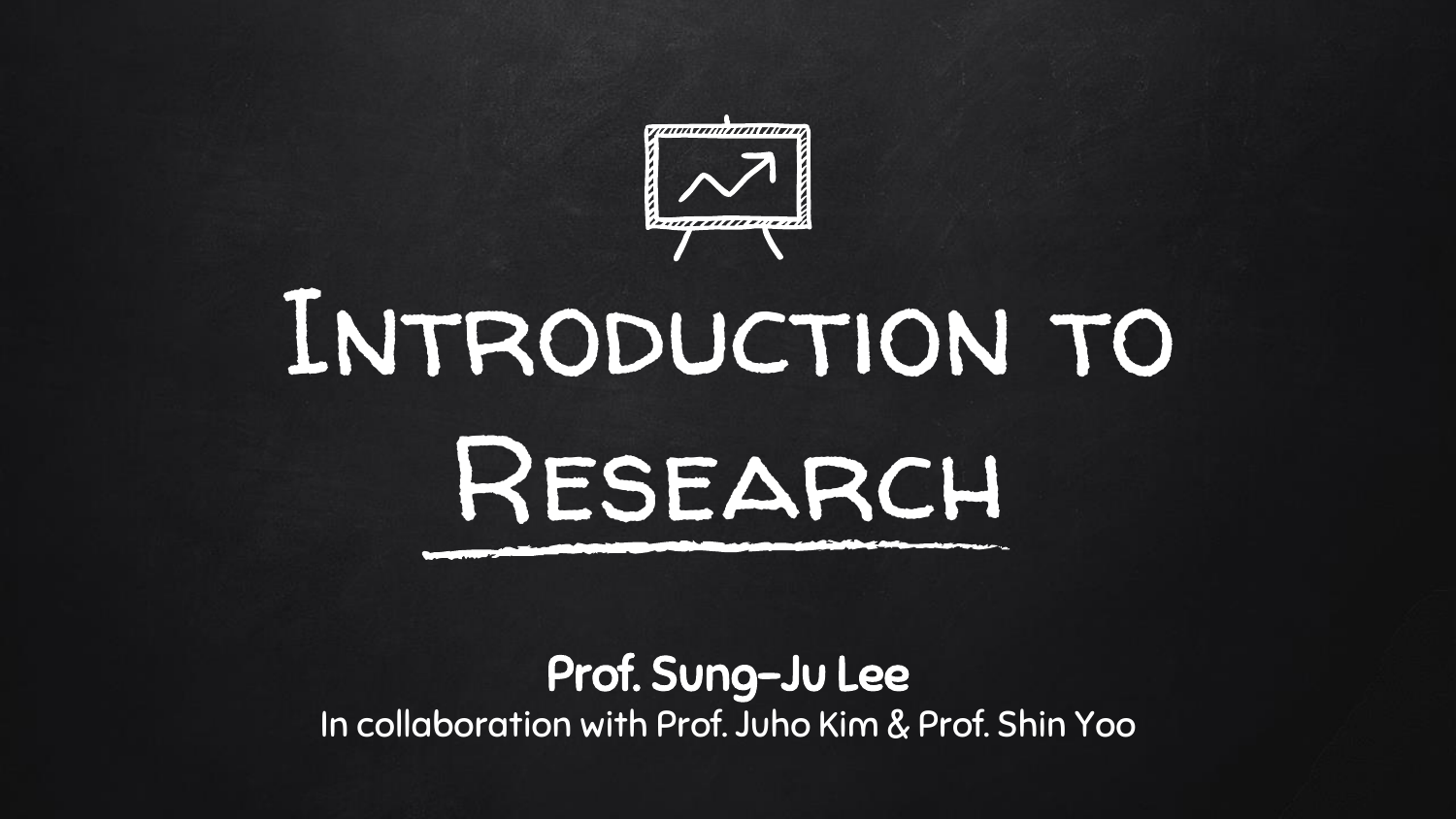

- ✘ Use the Zoom client instead of the web version
- ✘ Set user name as your KAIST ID and name (e.g., 20201234 Phil Kim)
- ✘ Turn the camera on; we want to match your name and appearance
- ✘ Mute the mic except when asking questions
- ✘ When you have a question:
	- Feel free to interrupt the speaker
	- Raise your hand on Zoom
	- Write your question on Zoom Chatroom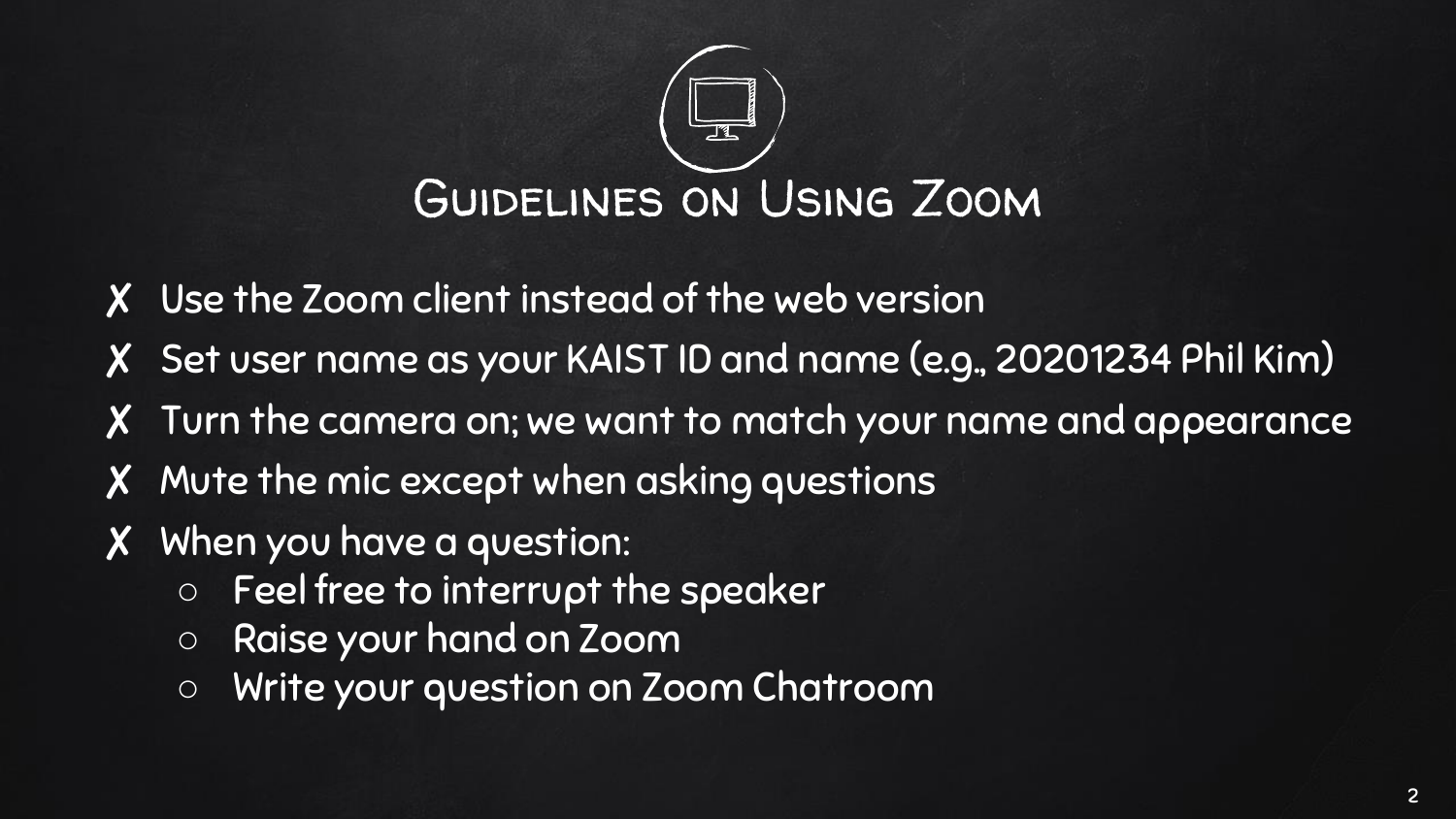

## LOGISTICS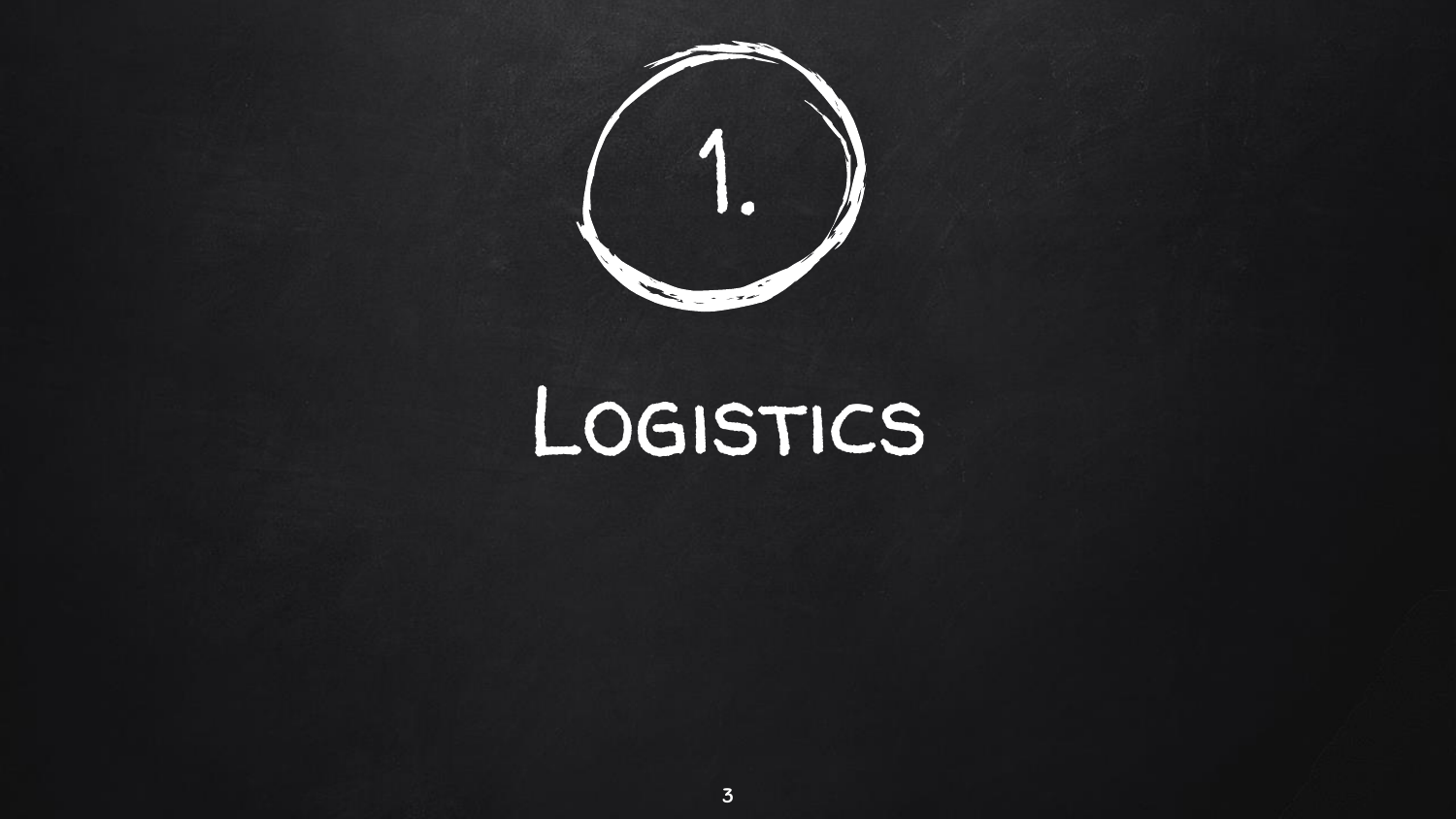# Teaching Staff



Prof. Juho Kim Human Computer Interaction PhD, MIT 2015 <https://juhokim.com/>



Prof. Sung-Ju Lee Mobile Computing PhD, UCLA 2000 [https://nmsl.kaist.ac.kr/](https://sites.google.com/site/wewantsj/) sjlee



Prof. Shin Yoo Software Engineering PhD, Kings College London 2009 [https://coinse.kaist.ac.kr/mem](https://coinse.kaist.ac.kr/members/shin.yoo/) bers/shin.yoo/ <sup>4</sup>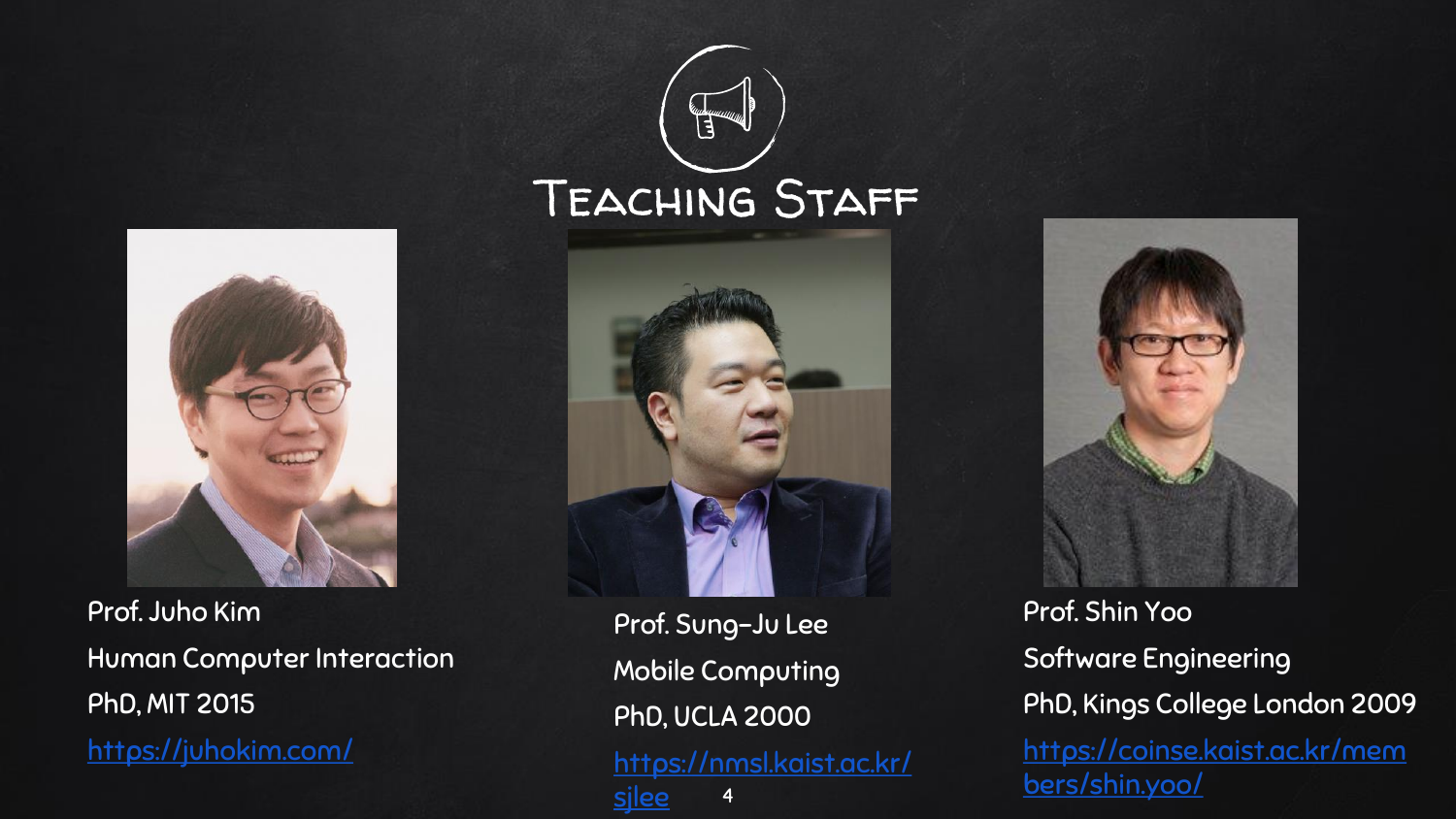

### Collectively 51 years of research experience Passion in mentoring as well as research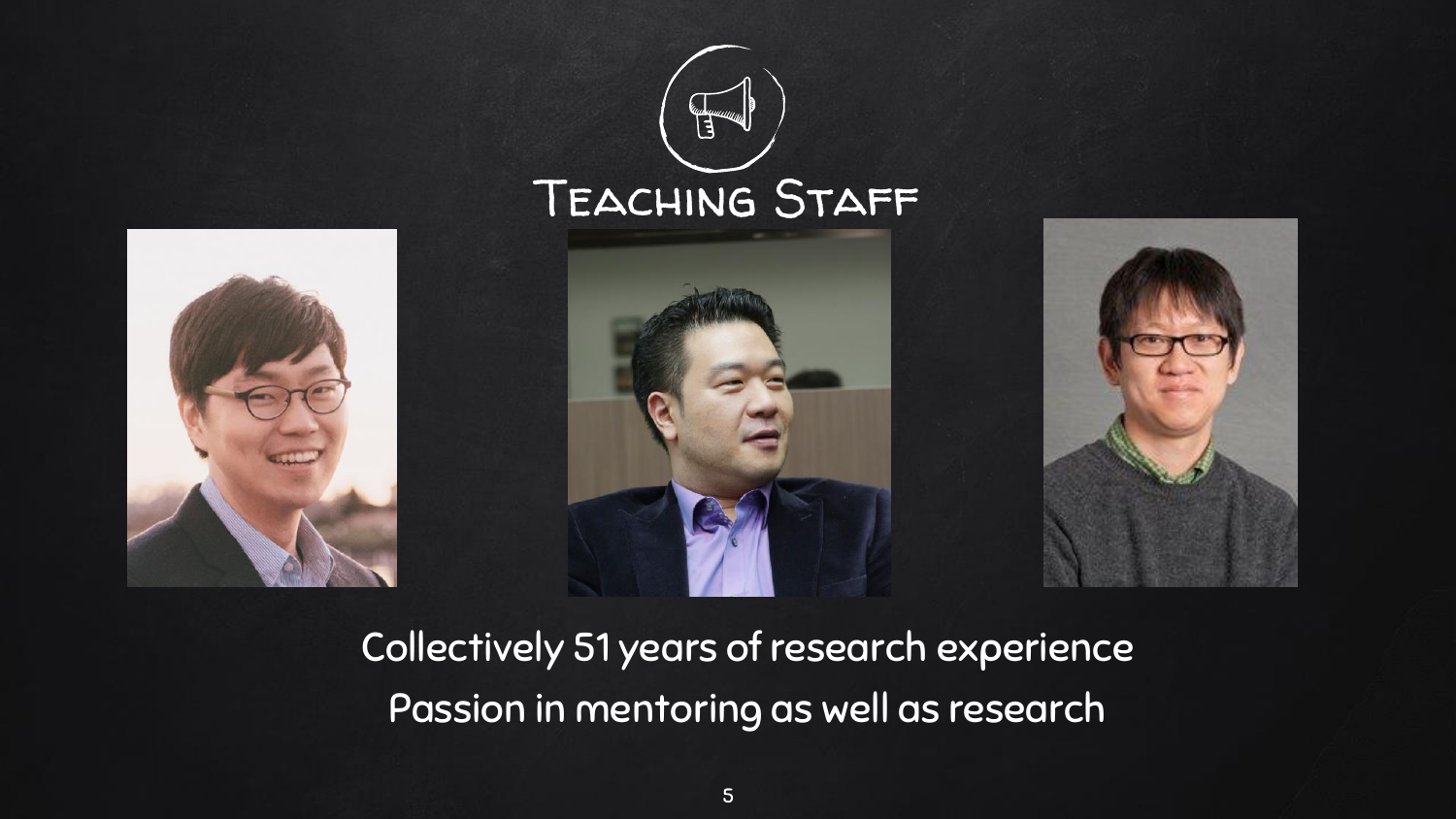



Jeongyeon Kim MS Candidate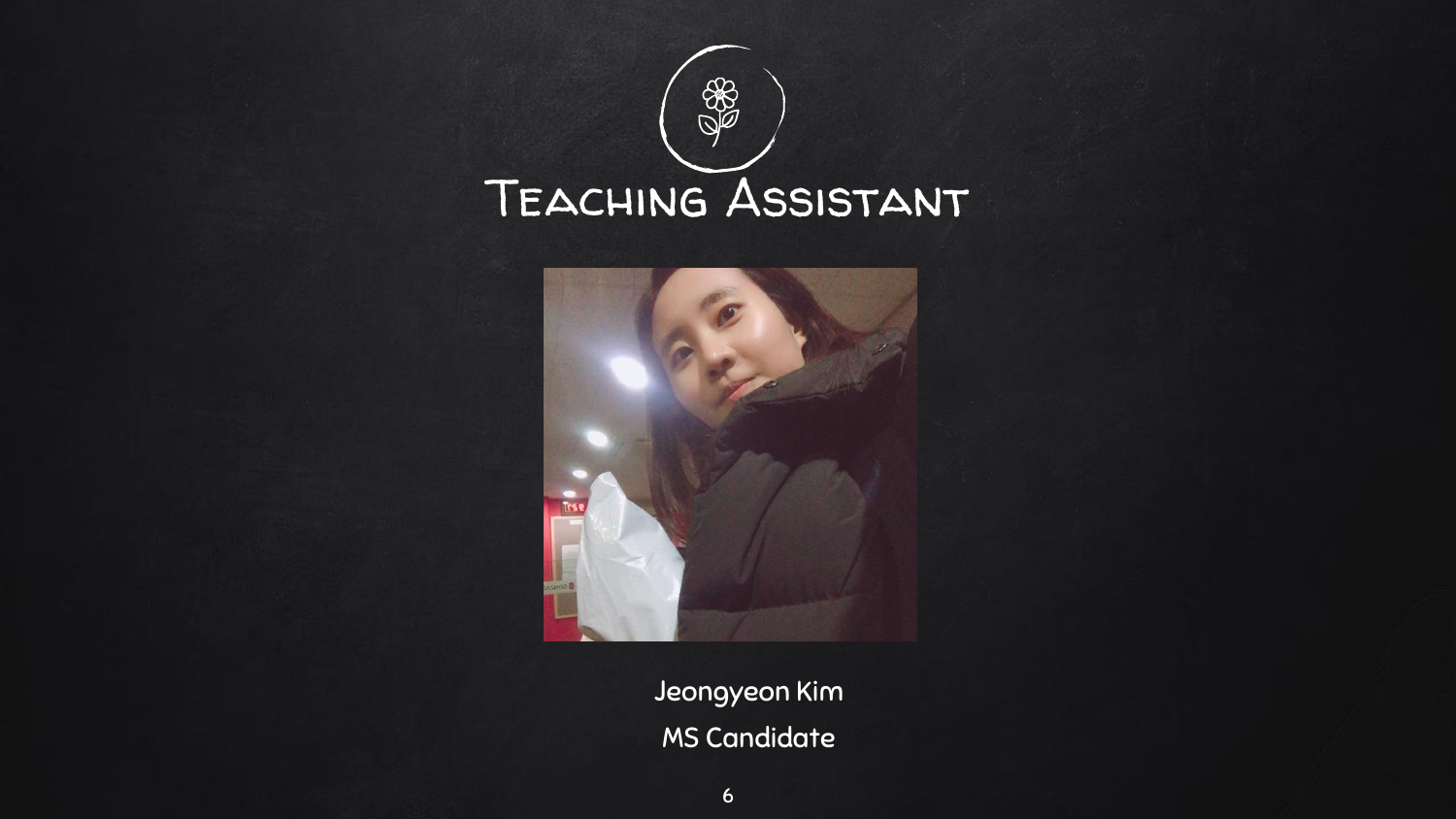

### Class Websites & Emails

[http://intro2research.org](https://intro2research.org/) (or [https://www.kixlab.org/courses/i2r\)](https://www.kixlab.org/courses/i2r): course content & announcements

<http://klms.kaist.ac.kr/course/view.php?id=114598> : grading, assignments upload, and lecture video recordings

<https://campuswire.com/p/GA0259053> : online discussion platform

[i2r@nmsl.kaist.ac.kr](mailto:i2r@nmsl.kaist.ac.kr): email to the professors & TA; please use this instead of personal emails  $\frac{1}{7}$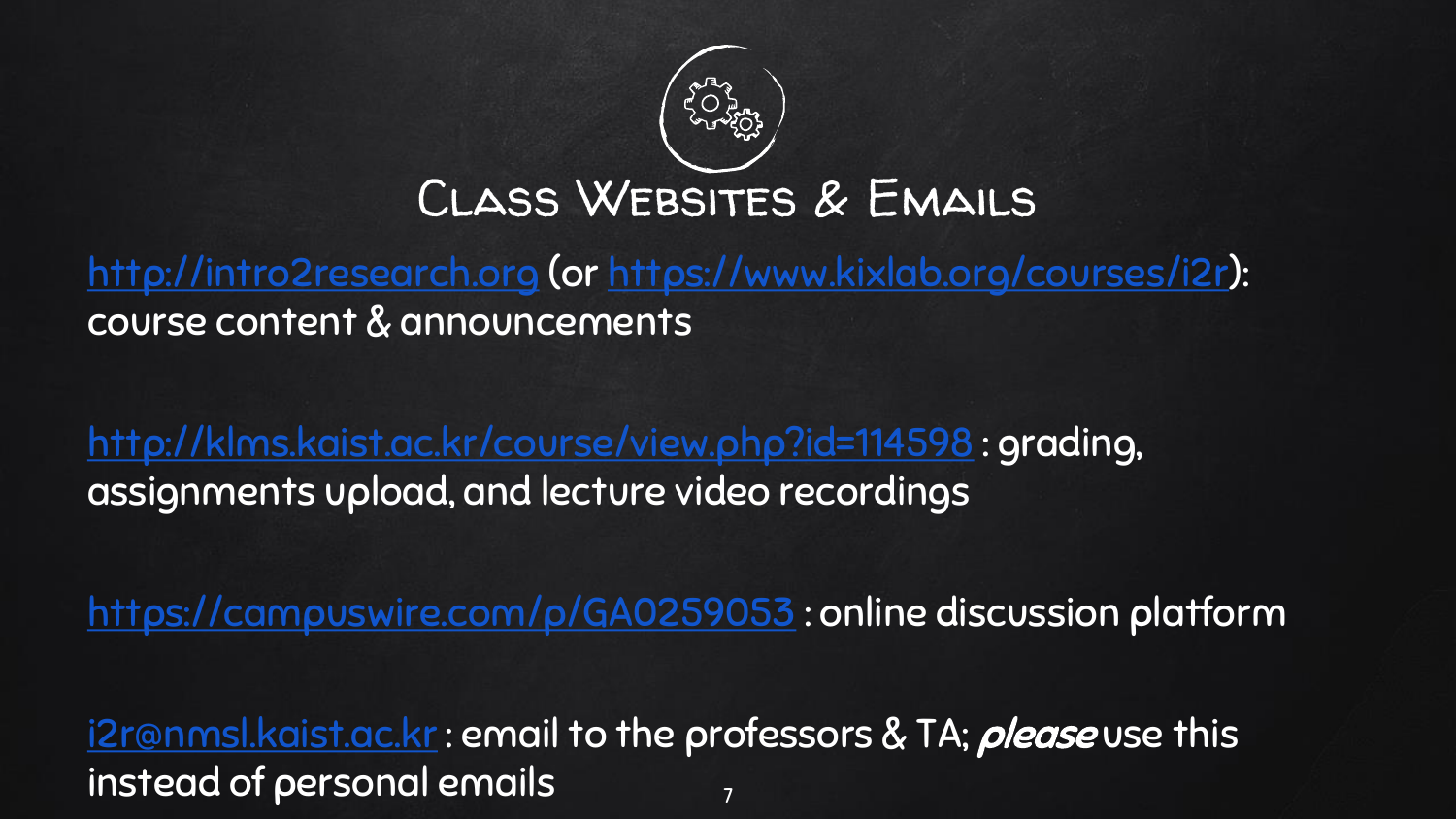

<https://campuswire.com/p/GA0259053>

Use code 1350

Must use your @kaist.ac.kr email to join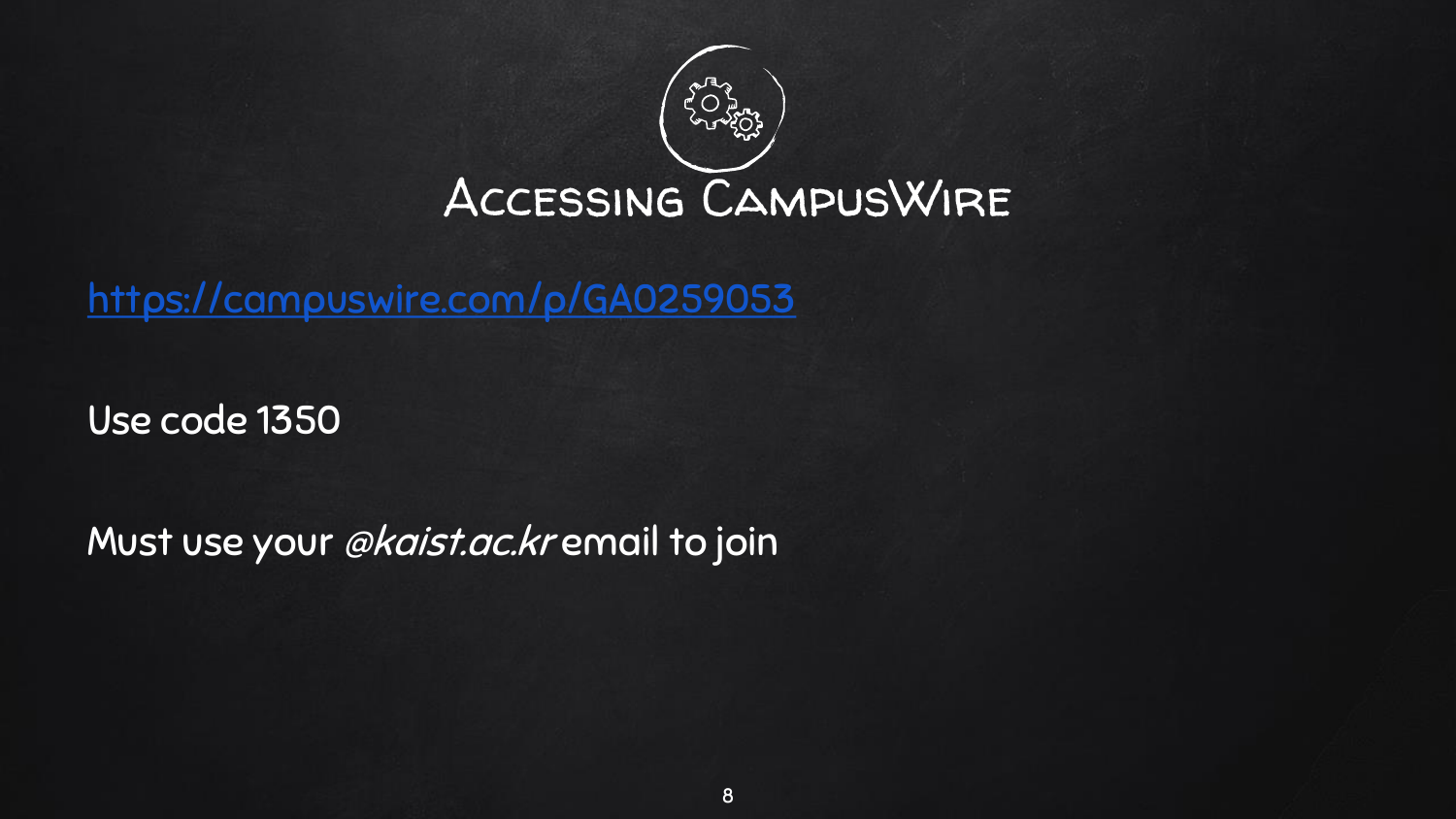

Due to the coronavirus pandemic, the classes will be held remotely, but live, using Zoom until further notice

Recorded lectures will be made available on KLMS

The last day of class is June 17

There is no final exam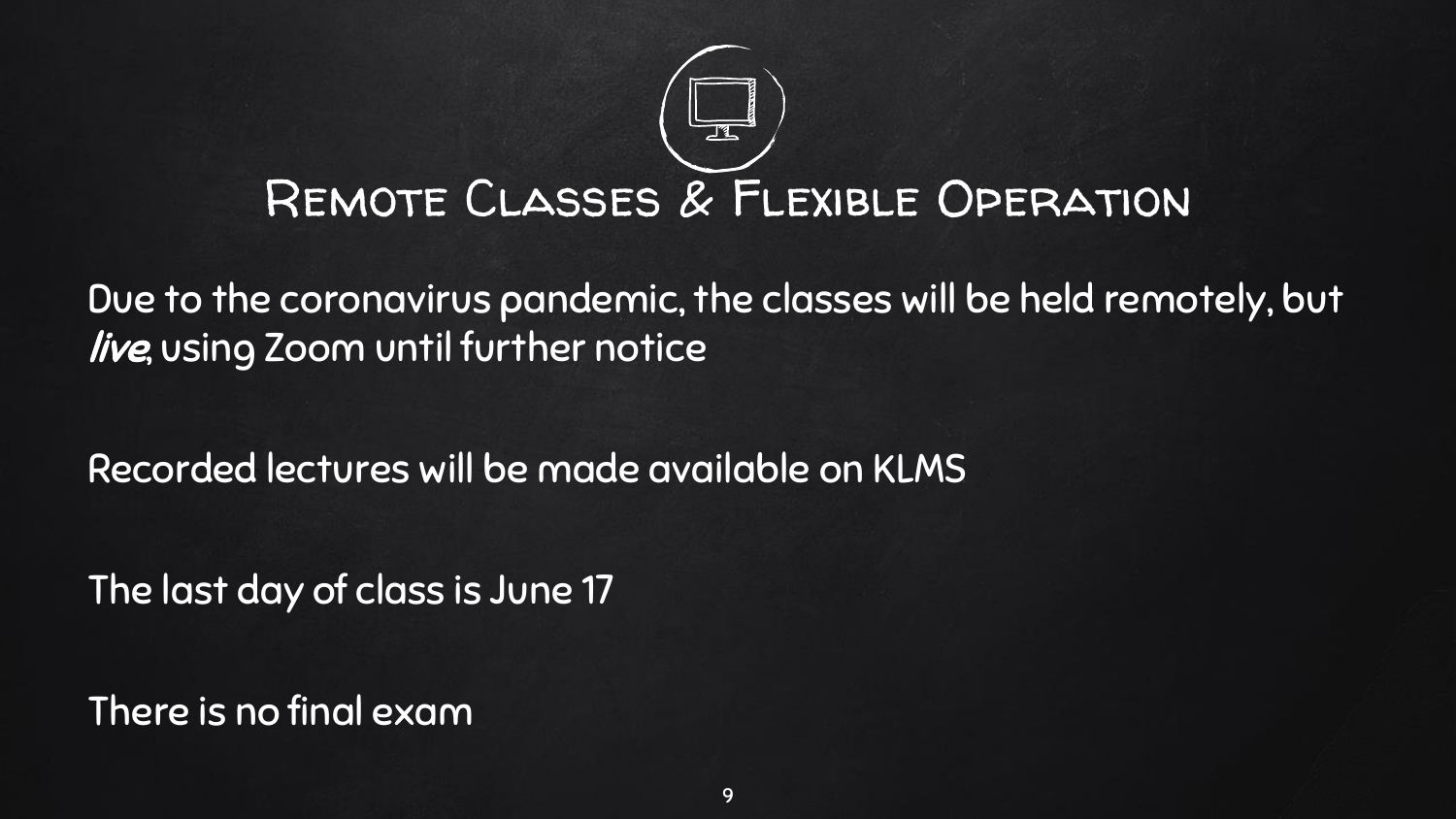

## Why Research?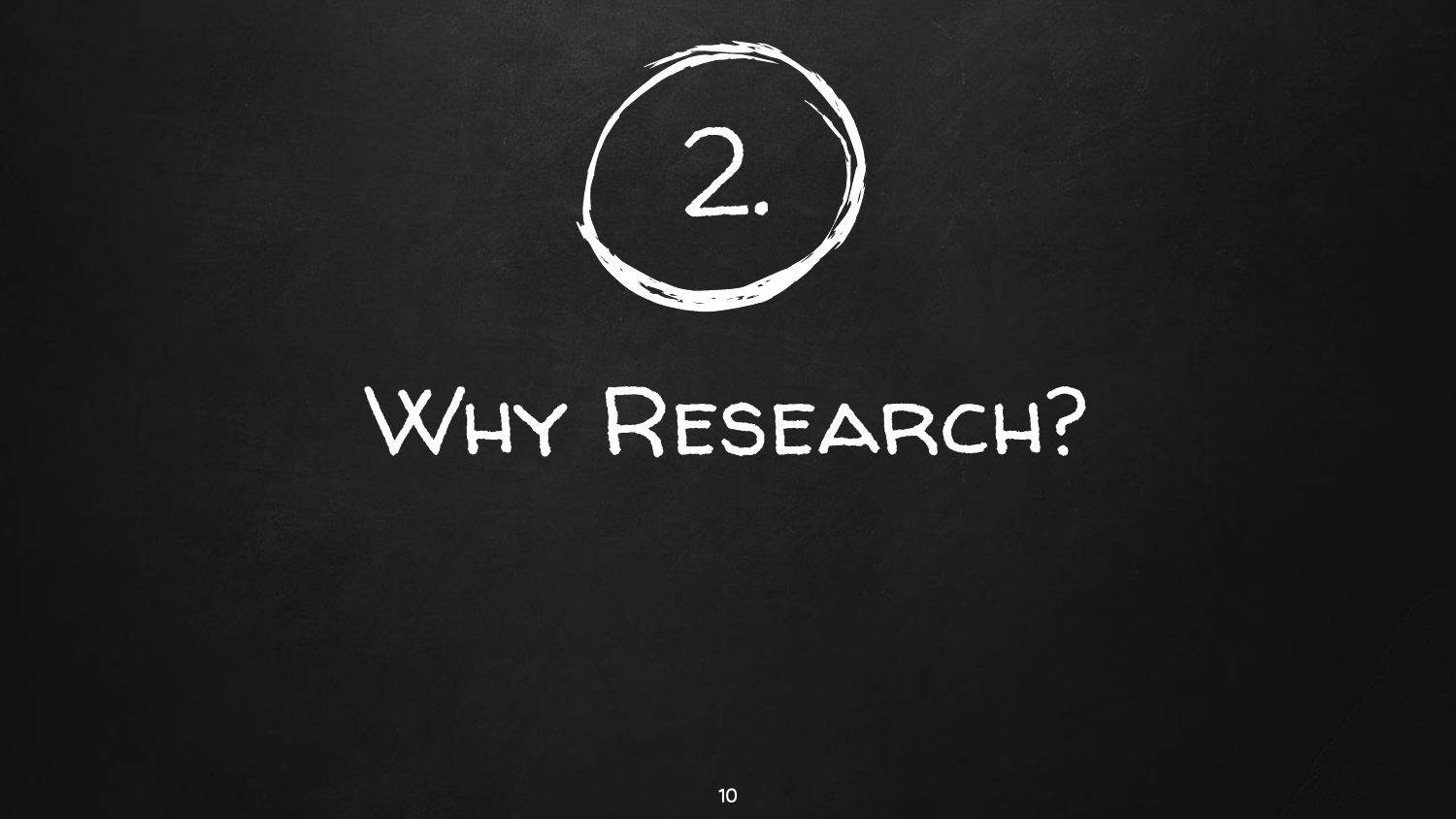

- X Oxford: The systematic investigation into and study of materials and sources in order to establish facts and reach new conclusions
- ✘ Merriam-Webster: 1. careful or diligent search; 2. studious inquiry or examination; especially : investigation or experimentation aimed at the discovery and interpretation of facts, revision of accepted theories or laws in the light of new facts, or practical application of such new or revised theories or laws; 3. the collecting of information about a particular subject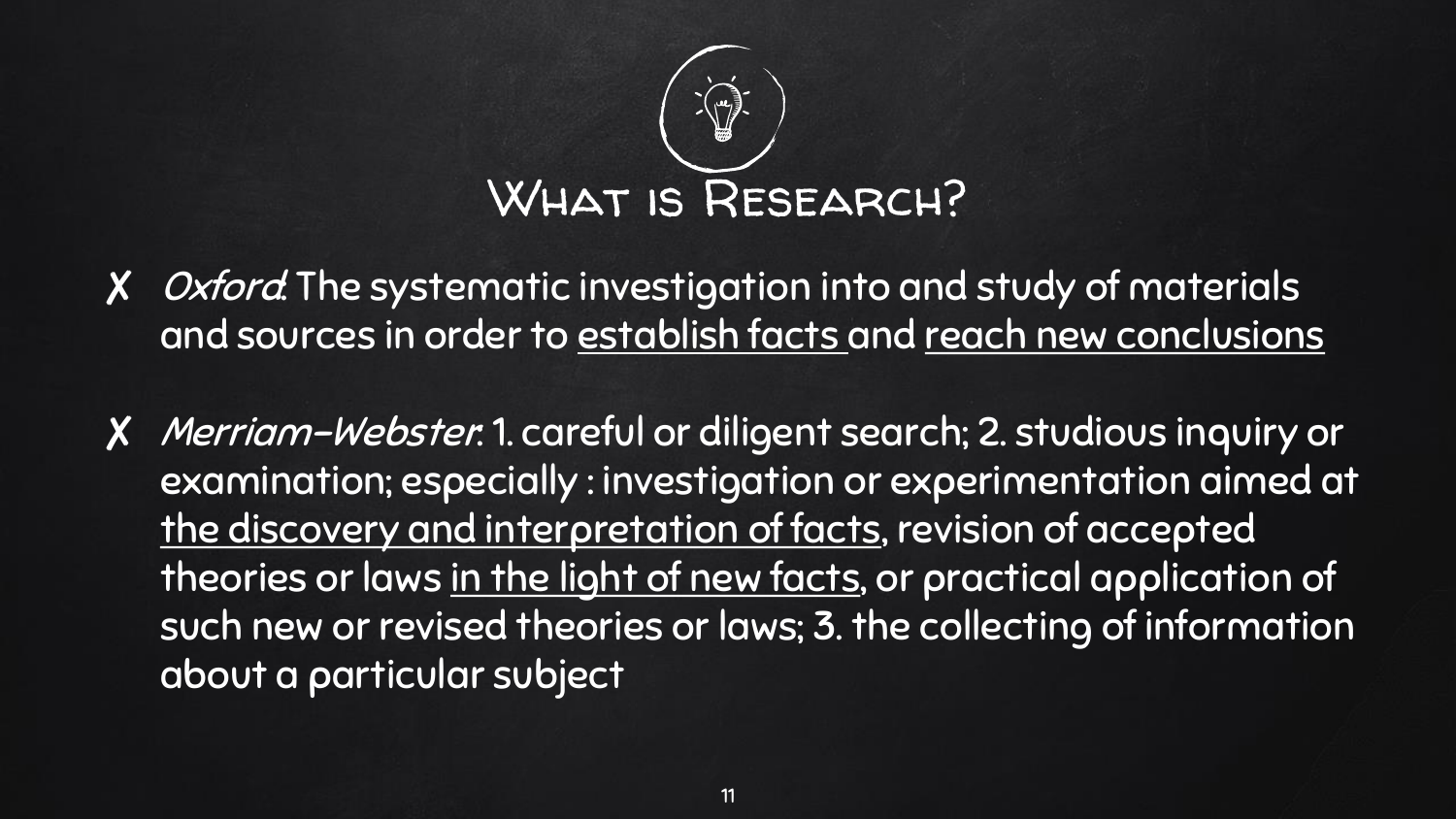

Research creates knowledge

Improves quality of life

Advances society

Brings awareness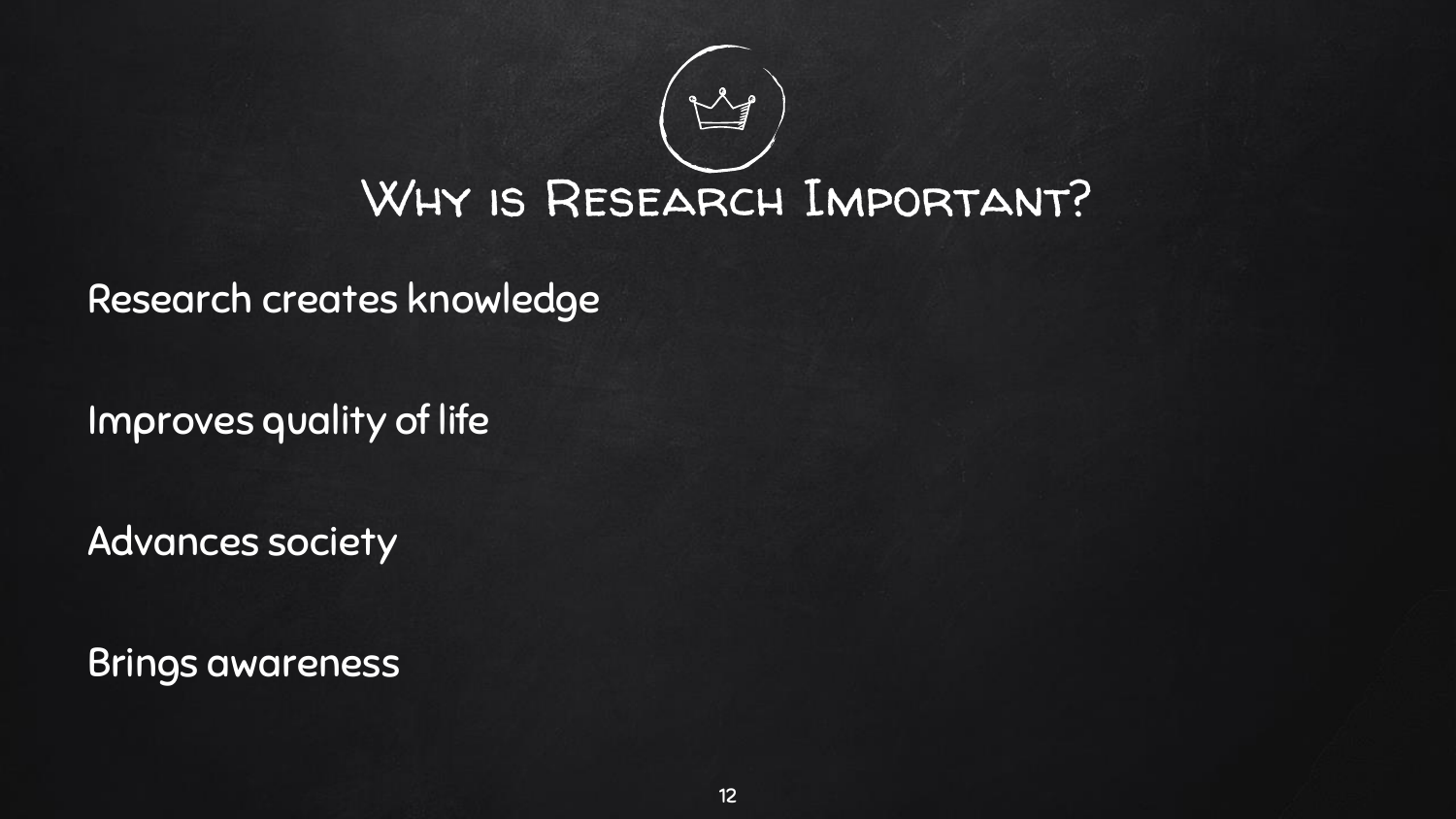

- ✘ Problem identification
- ✘ Solution design
- ✘ Evaluation

✘ Communication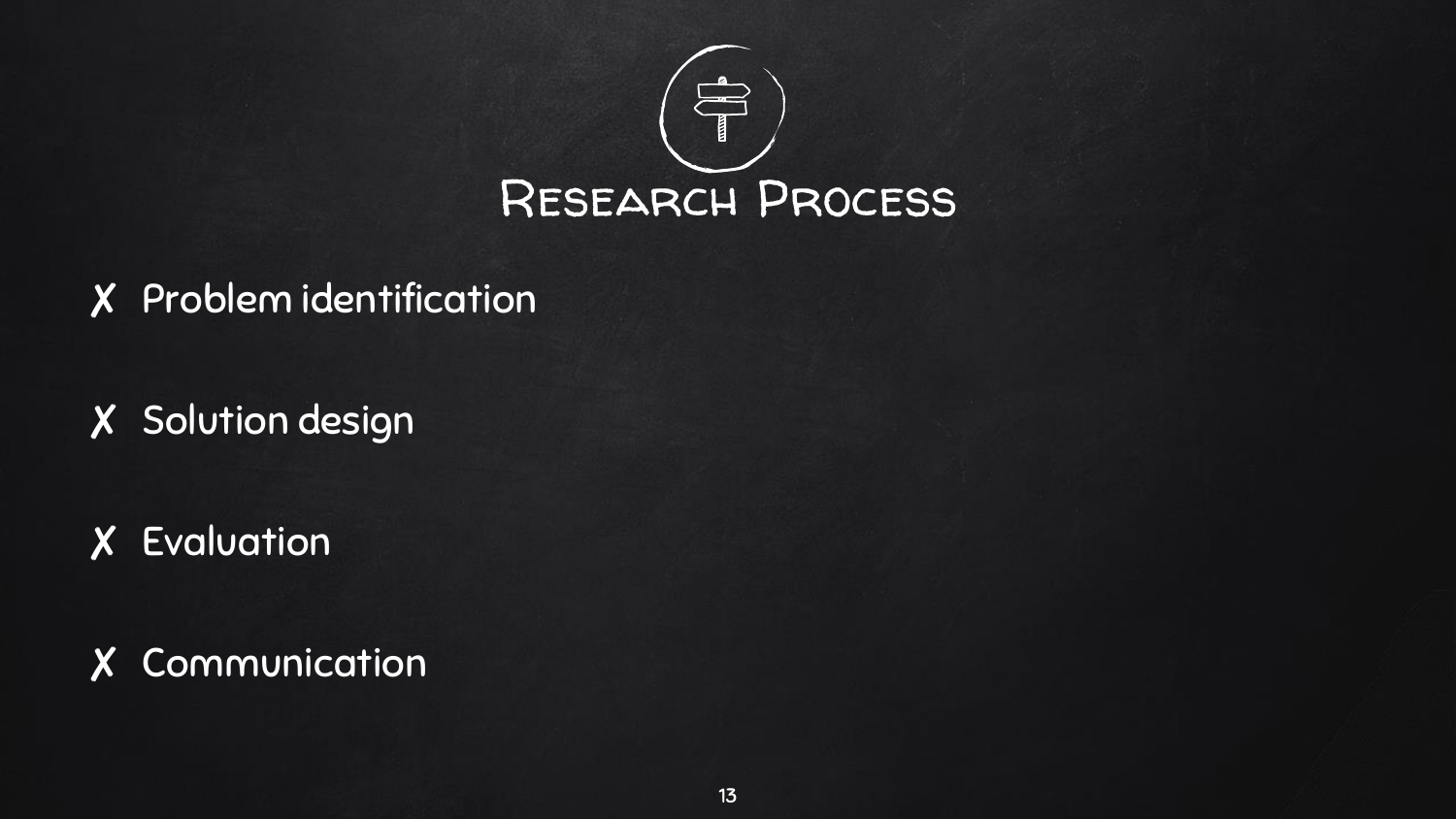

Create knowledge and knowledge is power! Think and learn Develop independent, critical thinking skills Develop communication skills Understand assertion requires supporting evidence Job benefits: some positions (e.g., professors) hire only PhDs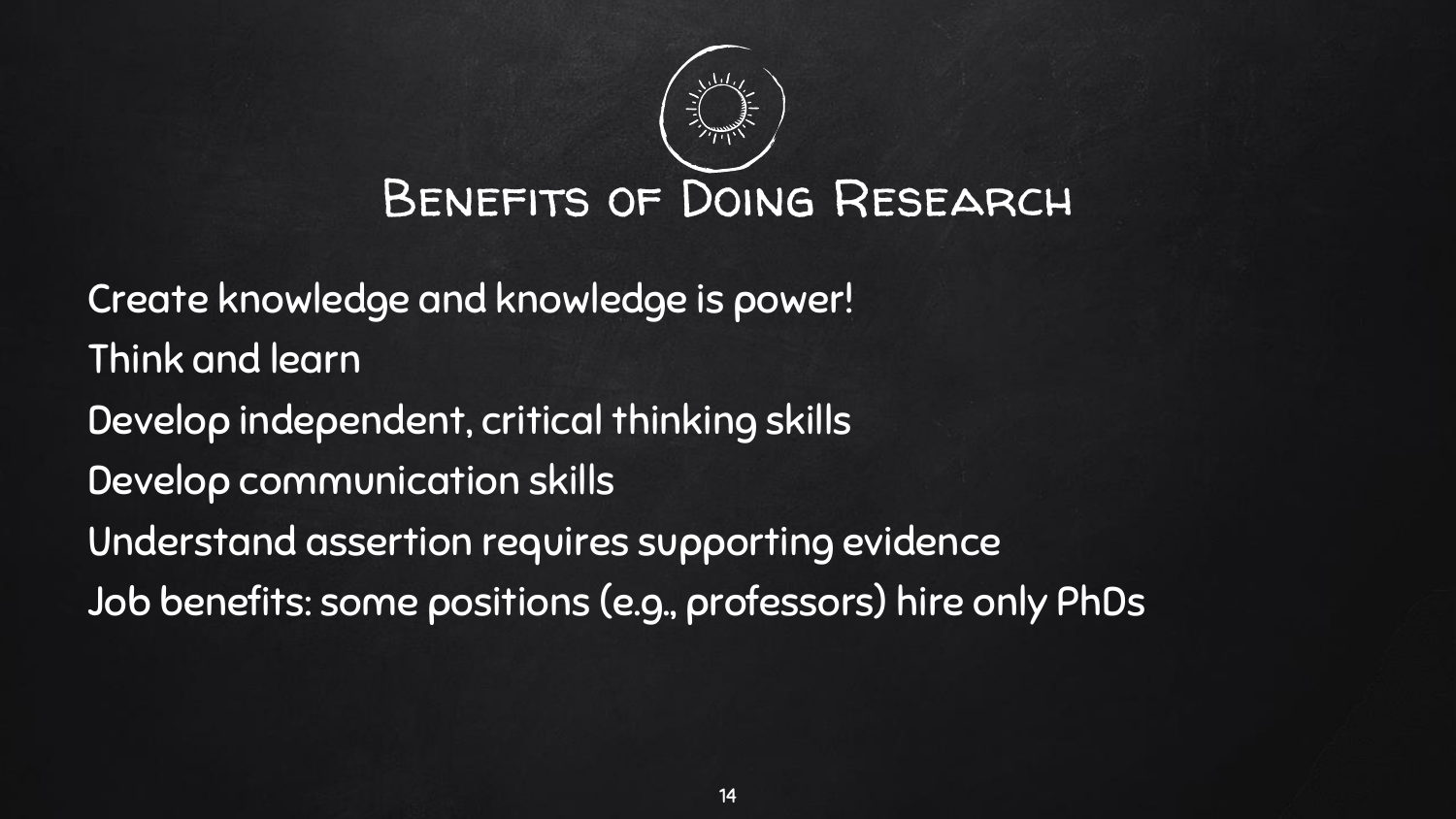

### **Traveling** Defining what you work on (usually) Flexible work hours (== you work all the time  $\circledcirc$ ) Surrounded by smart people

For professors:

- ✘ No boss
- ✘ Choose collaborators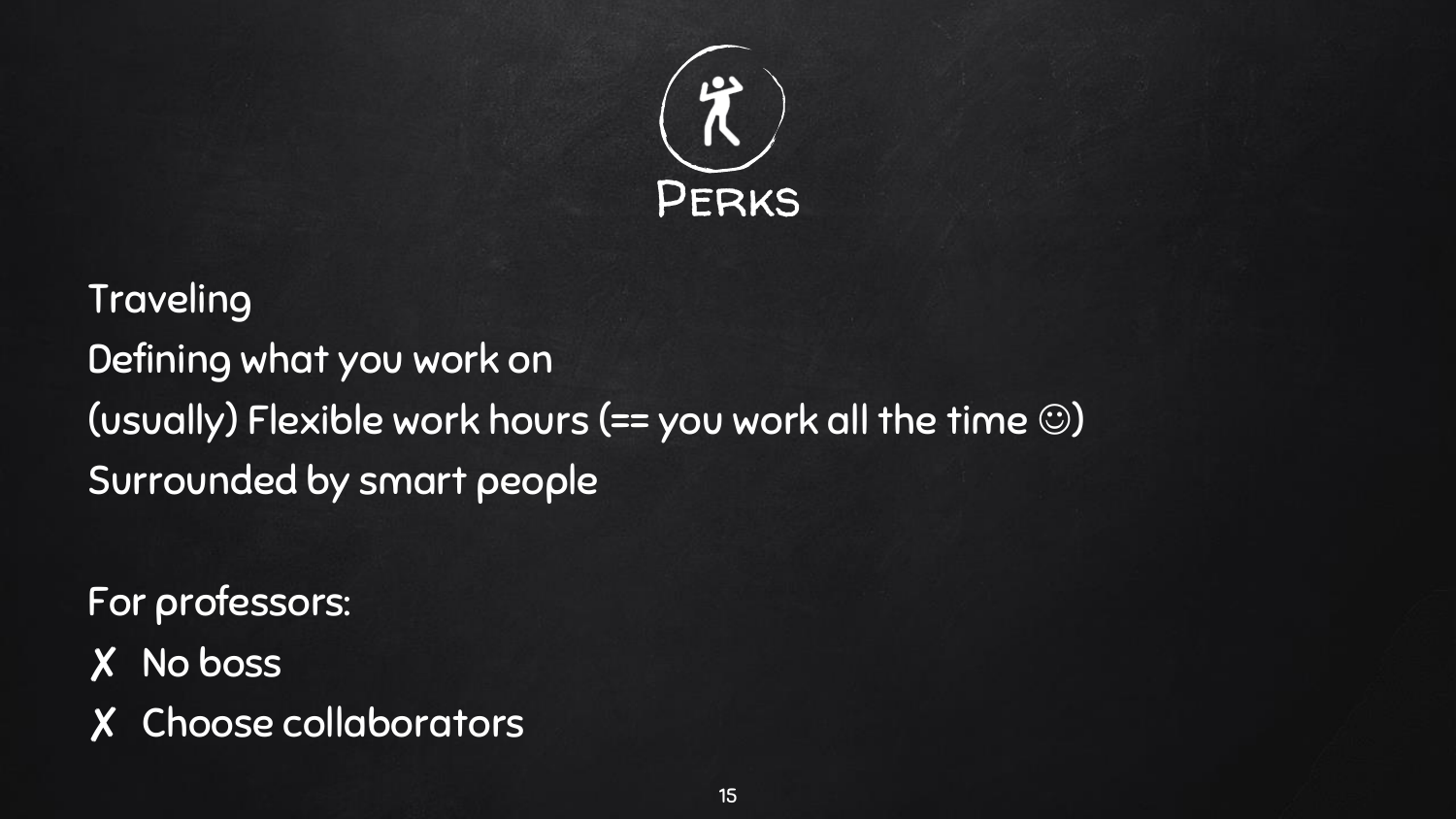

Pay is decent but not great (sometimes, many times) Long duration with no tangible output Lots of smart(er) people working in the same field Lots of setbacks Family doesn't understand what you do (e.g., why go to school when there is no class?)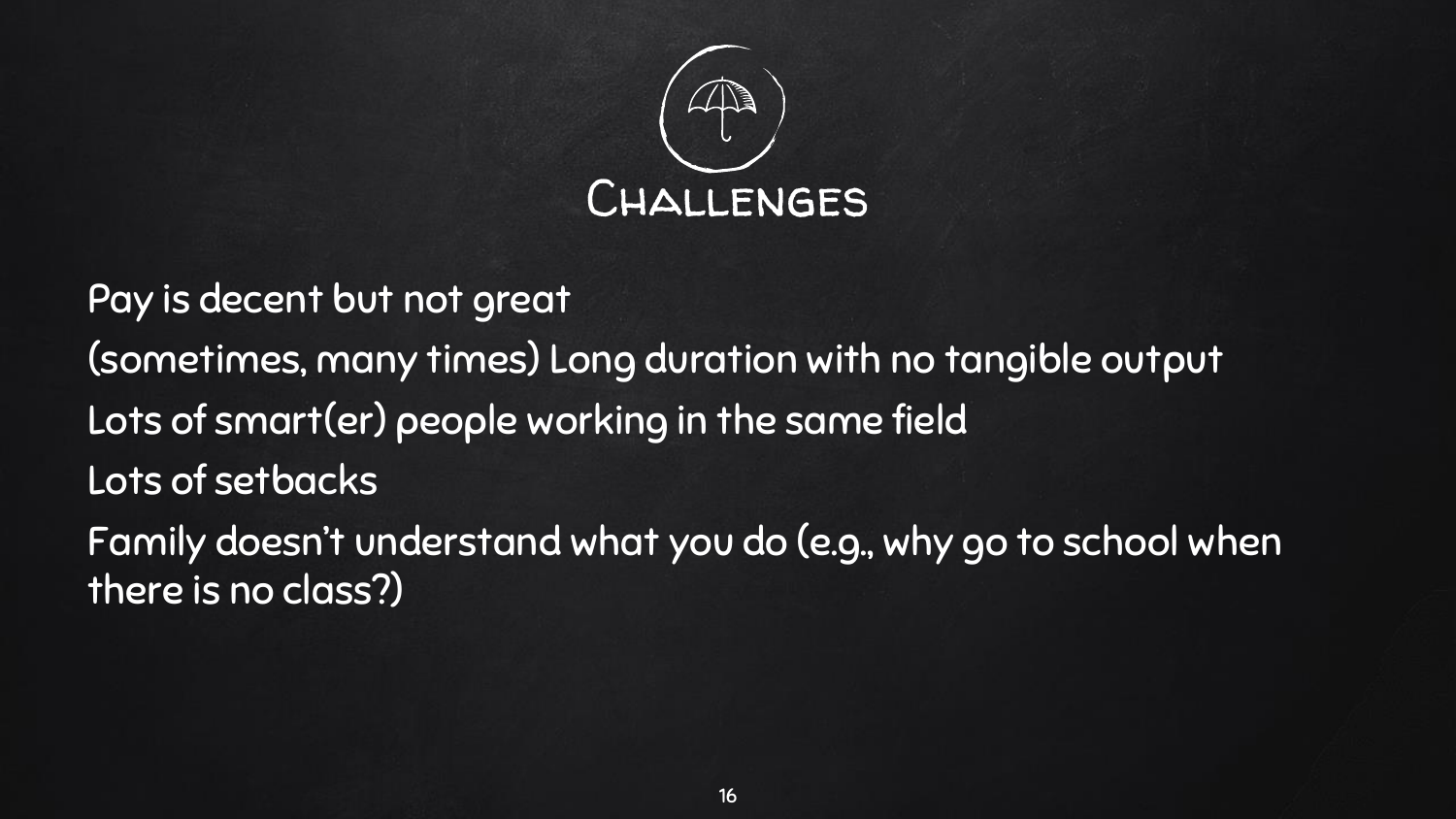

- ✘ Curious
- ✘ Resilient to setbacks
- ✘ Thick-skinned
- ✘ Open-minded
- ✘ Courageous
- ✘ Communicative, articulate, good at selling
- ✘ Self motivated, hard working, driven, committed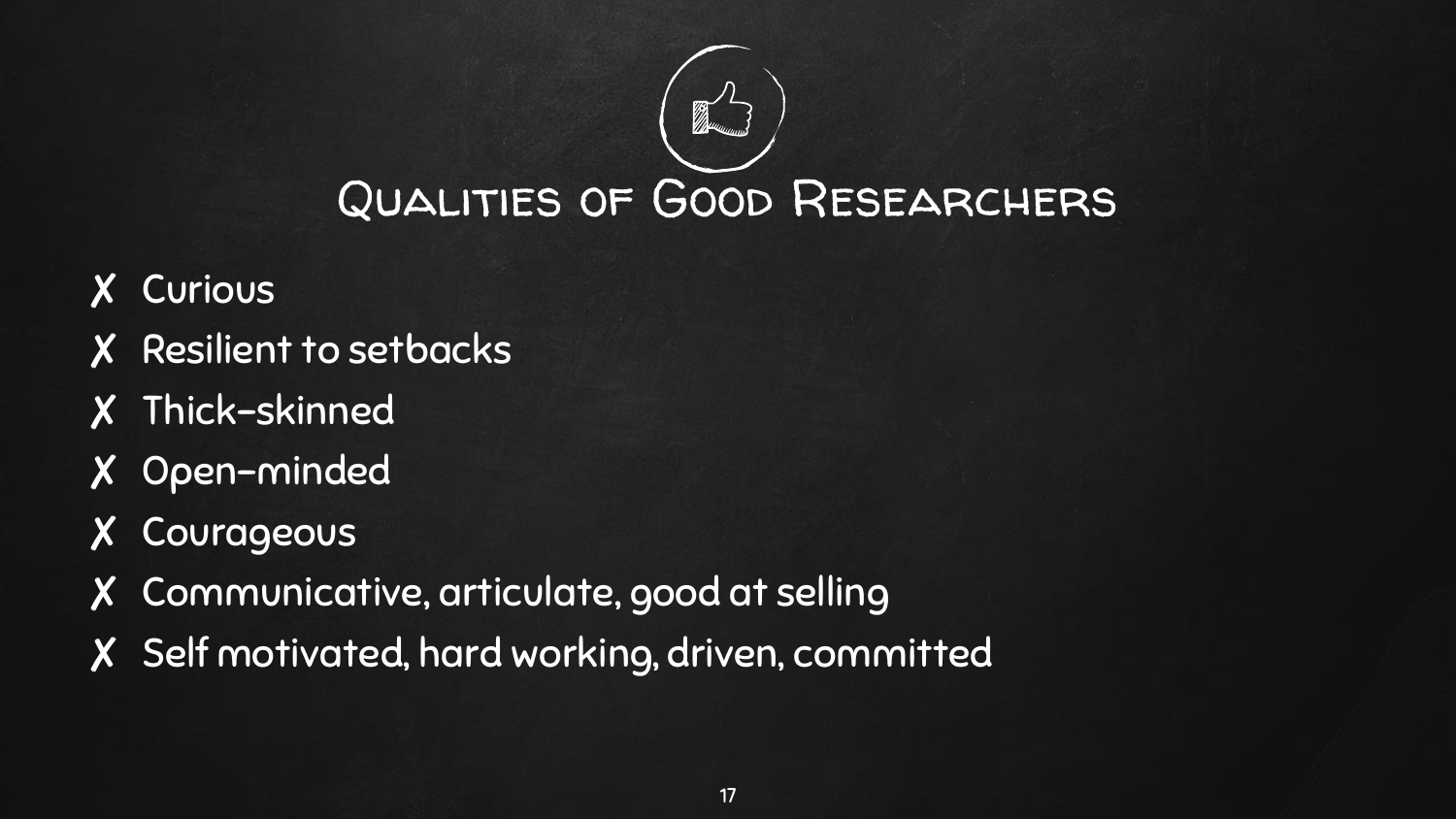

## About This Course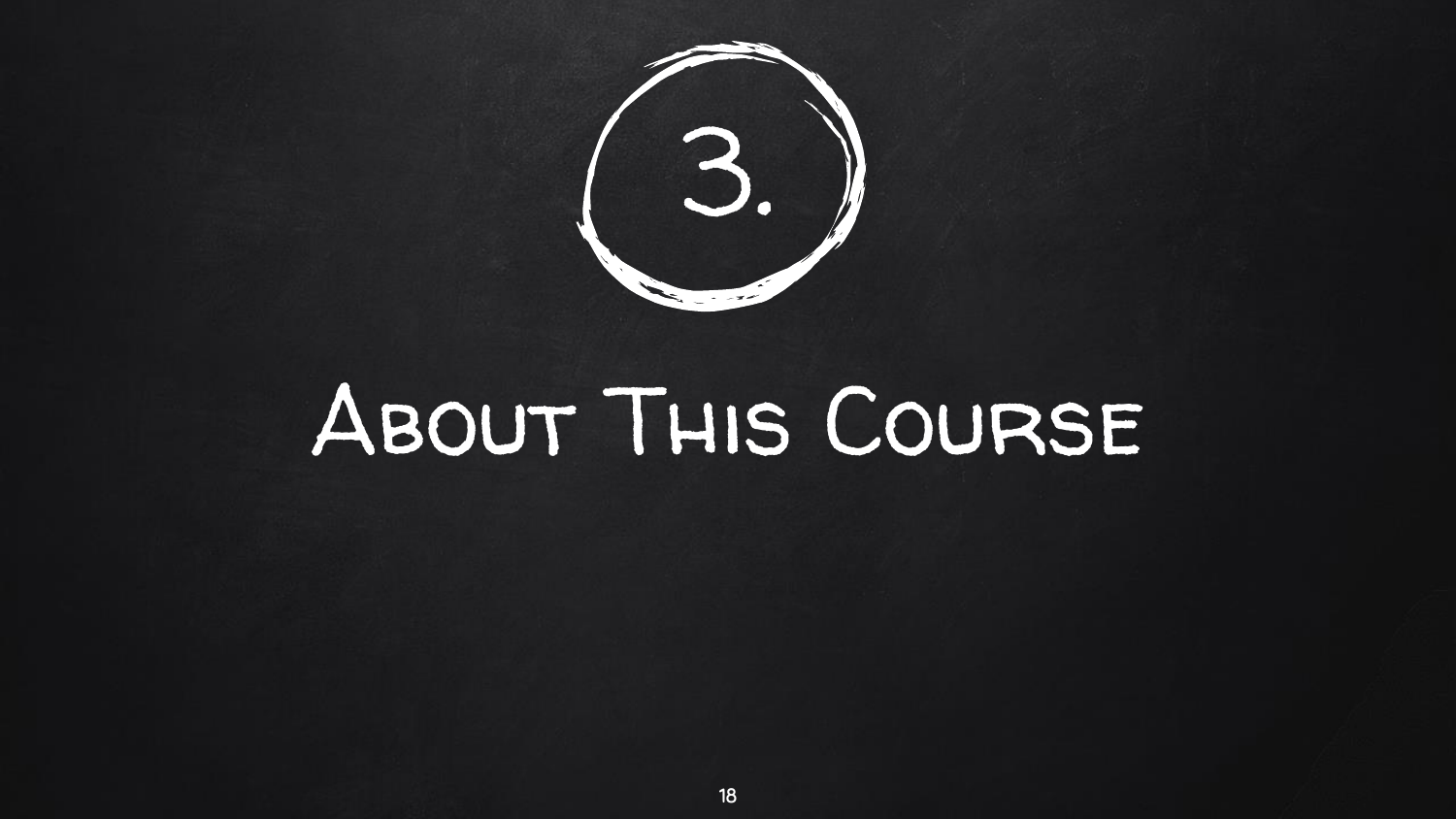

✘ Have students "experience" various activities for research

✘ Help students make informed decisions on career path

✘ Pass on to students what we believe are best practices

We designed the course for undergraduates, but early grad students are welcomed too!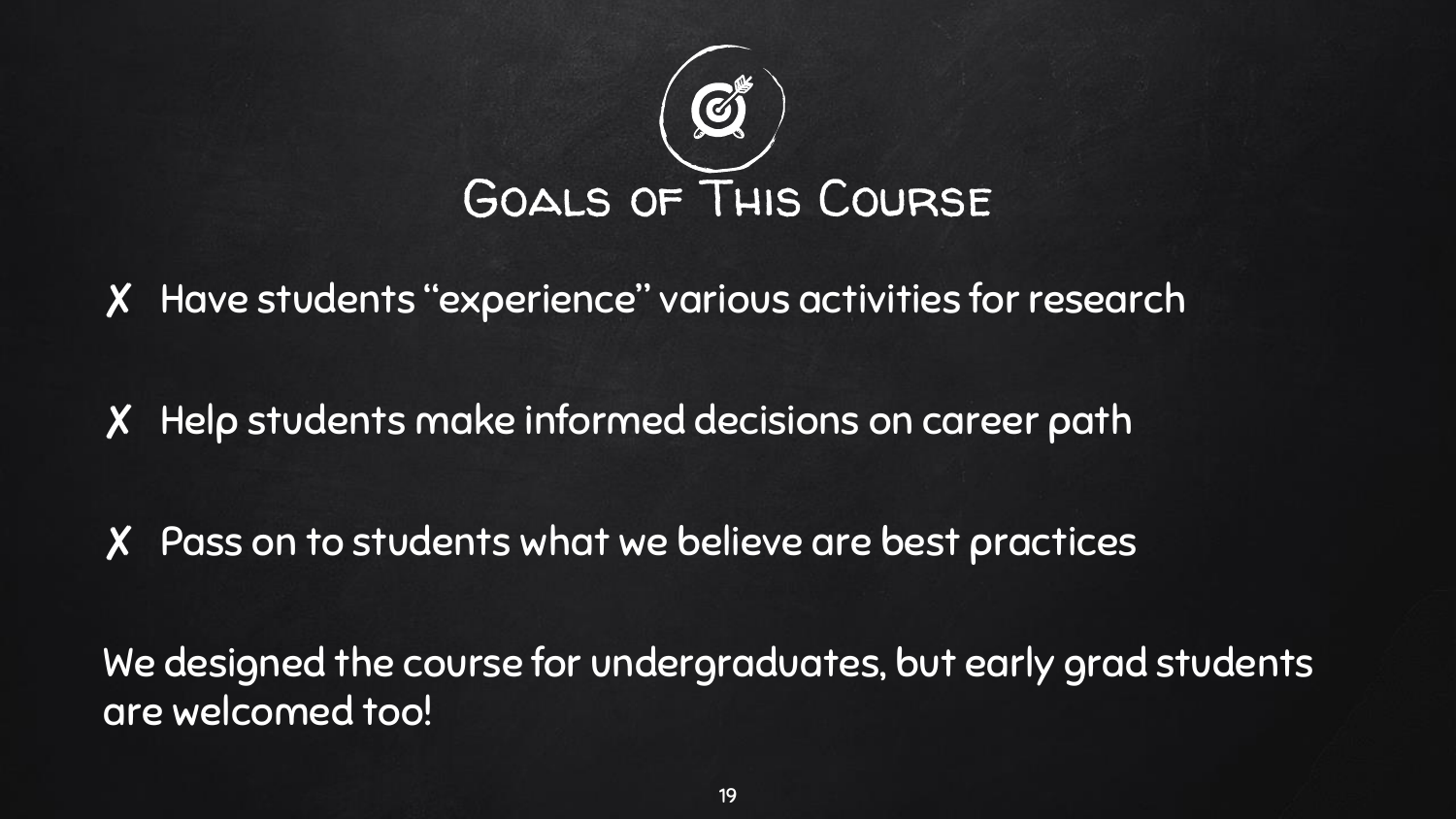

- ✘ Teach students how to do (better) research
- ✘ Provide students research ideas
- ✘ Encourage or discourage students to go to grad school
- ✘ Sway students into certain research areas
- ✘ Cover specific culture of any research area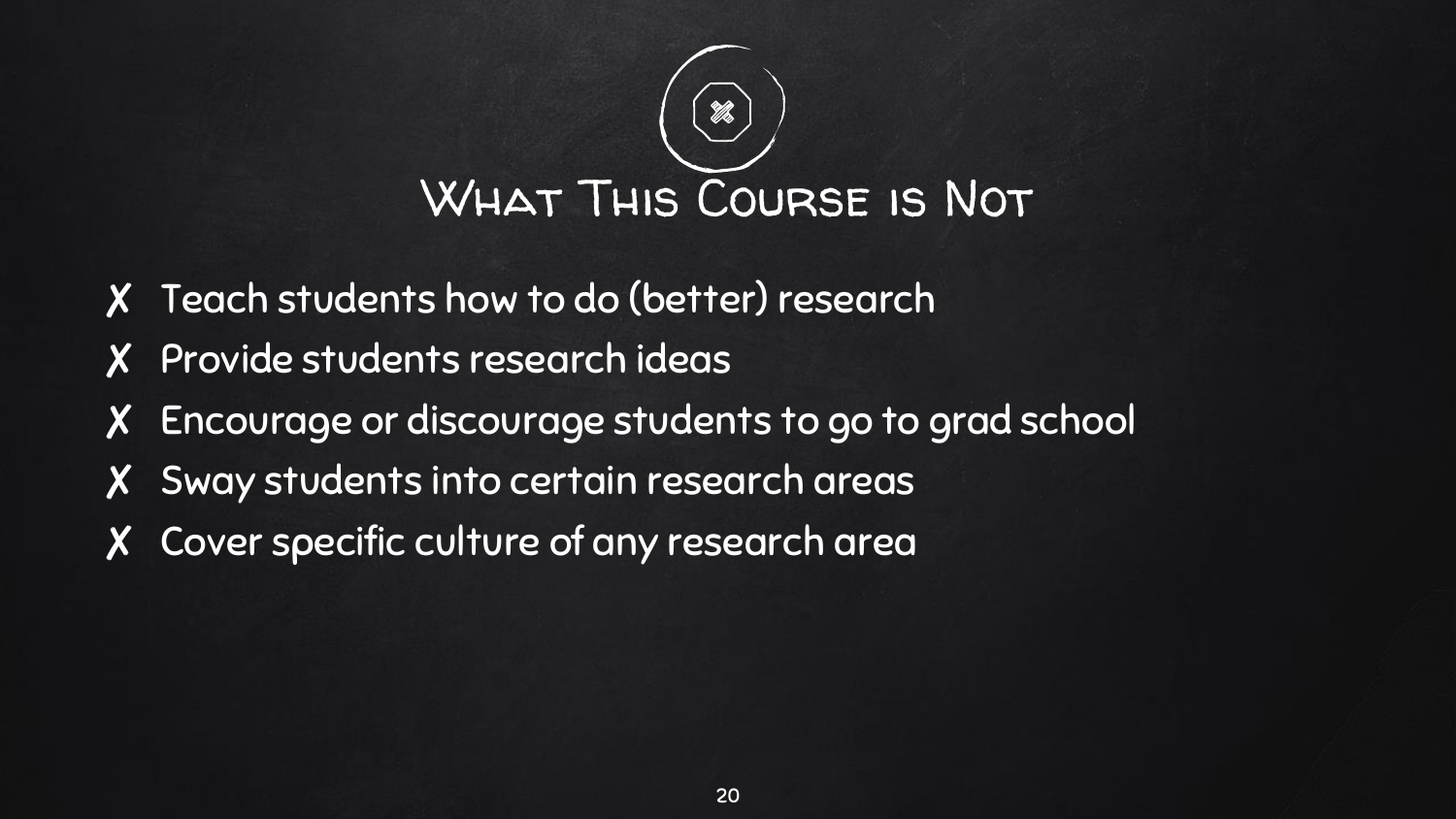

- ✘ How to choose research area, school, and advisor
- ✘ How to find and read papers
- ✘ How to recognize good research and do good research
- ✘ How to design and analyze results
	- ✘ Basic stats
	- ✘ Human studies
- ✘ What happens to my paper after the submission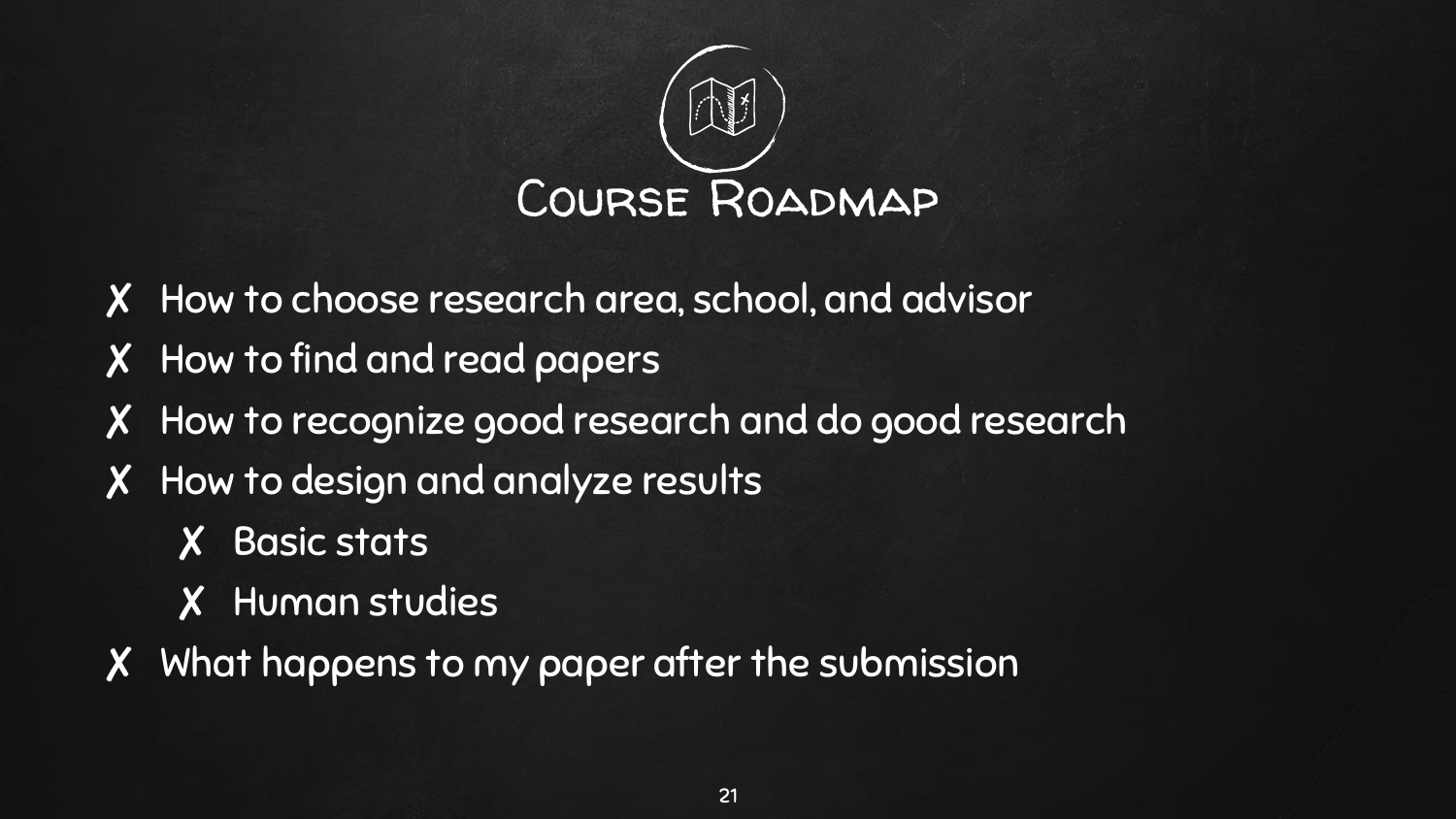

- ✘ How to review papers
- ✘ How to present your research
- ✘ What are the research ethics
- ✘ How to market yourself & your research
- ✘ How to write research proposals
- ✘ Life as a researcher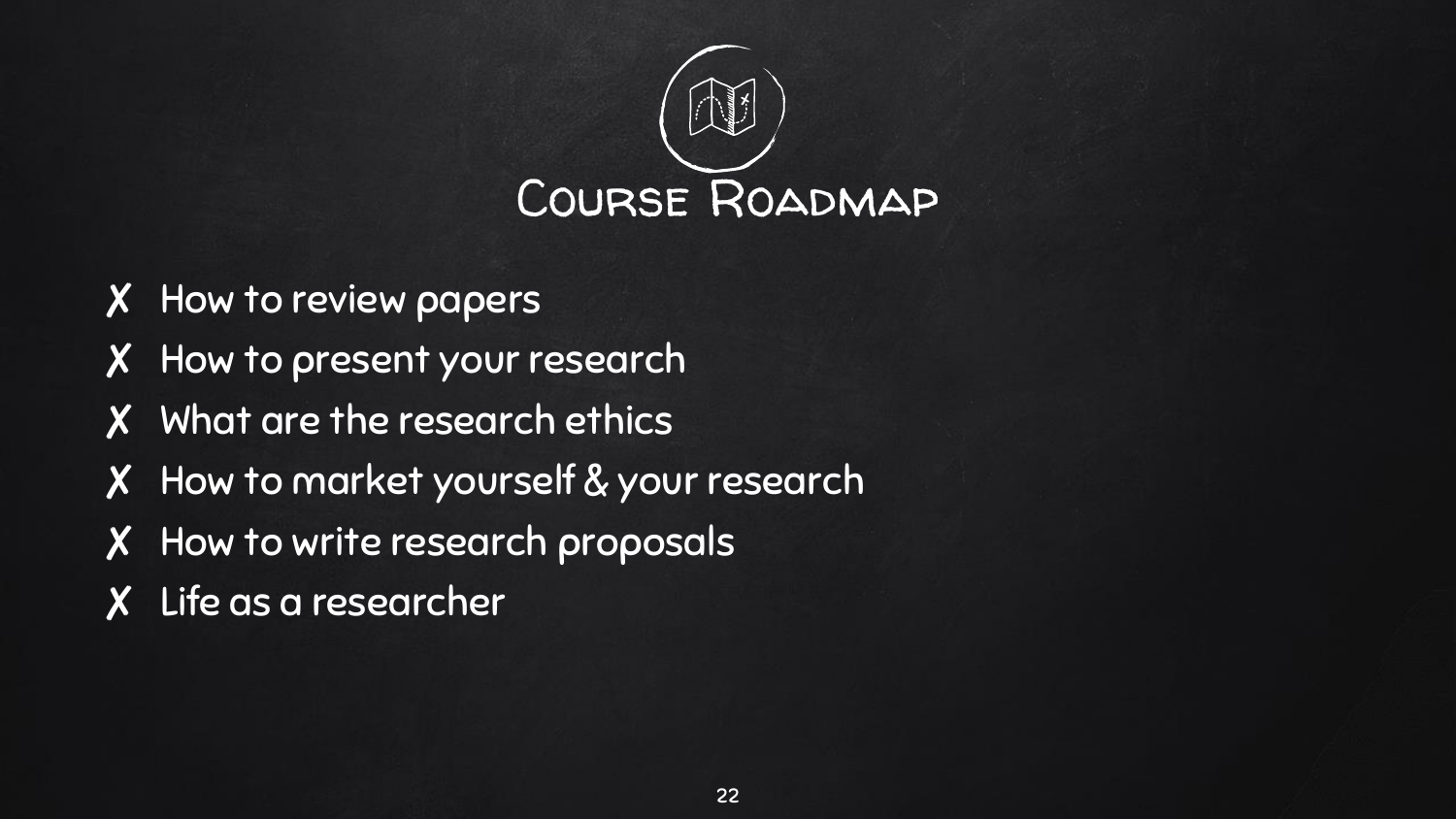

- 1. Writing workshop
- 2. Presentation workshop
- 3. Resume workshop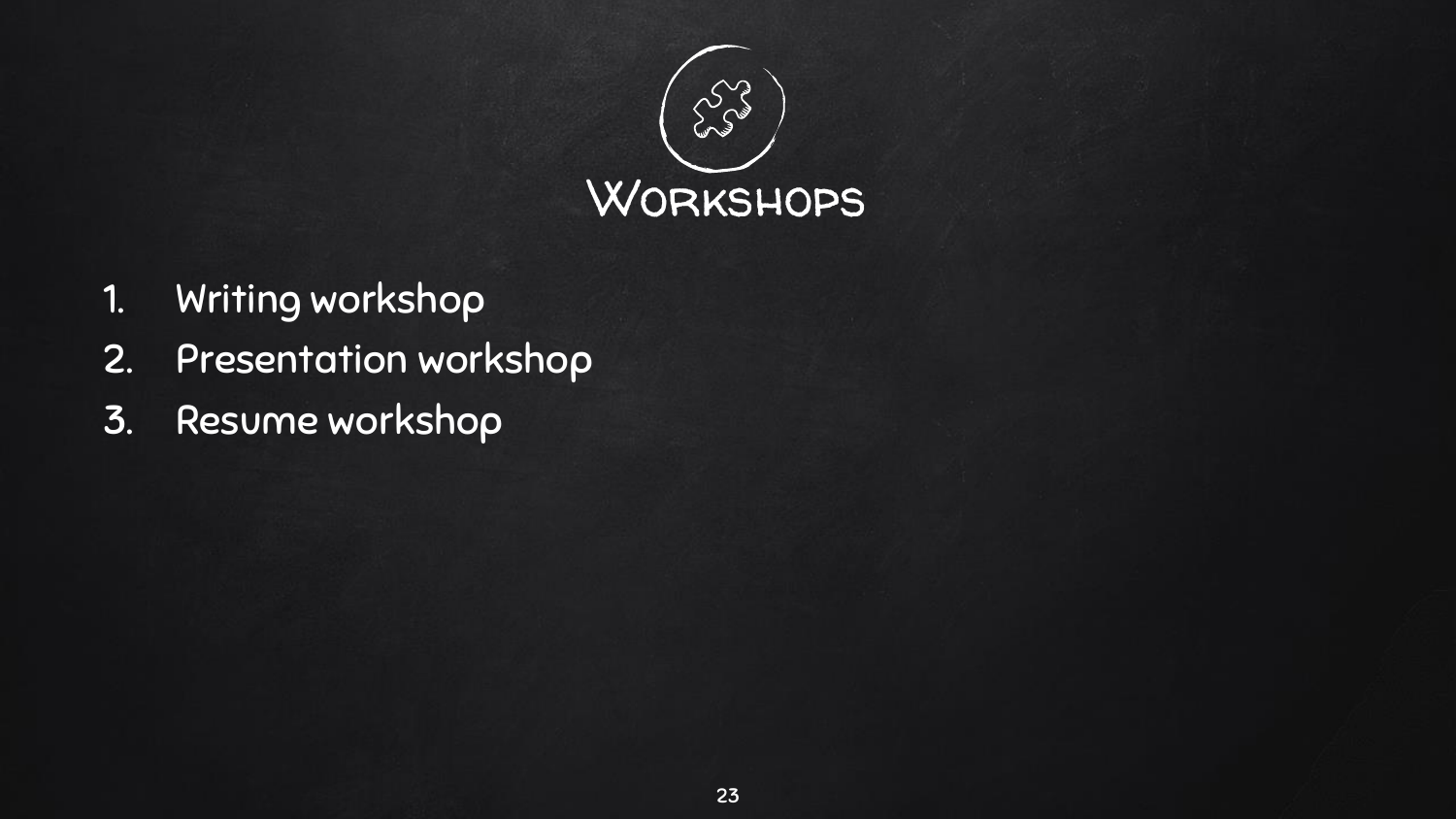

- 1. How I selected my research area and advisor
- 2. What to do as first-time conference attendees
- 3. How to survive graduate school

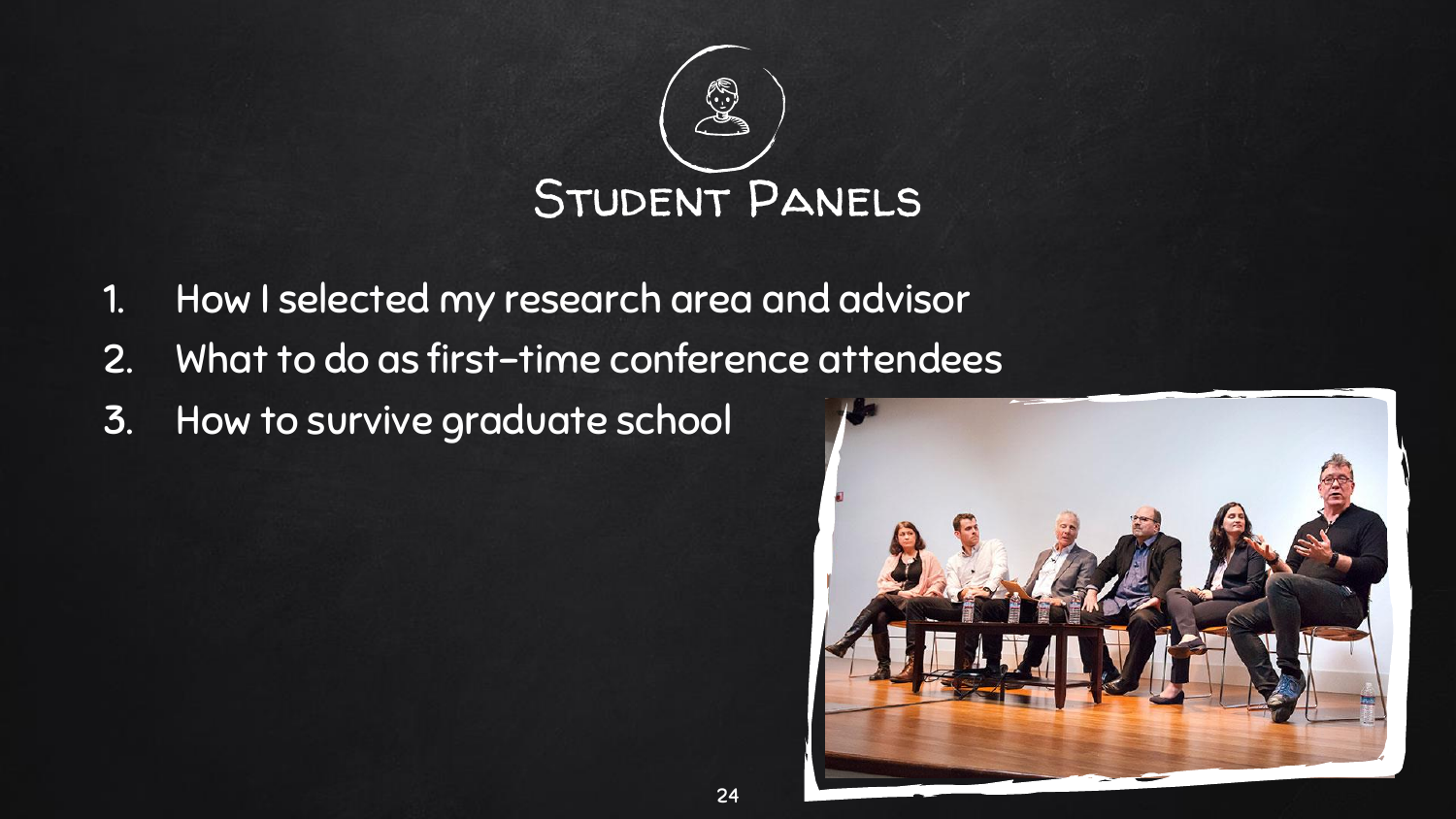

## Assignments & Grading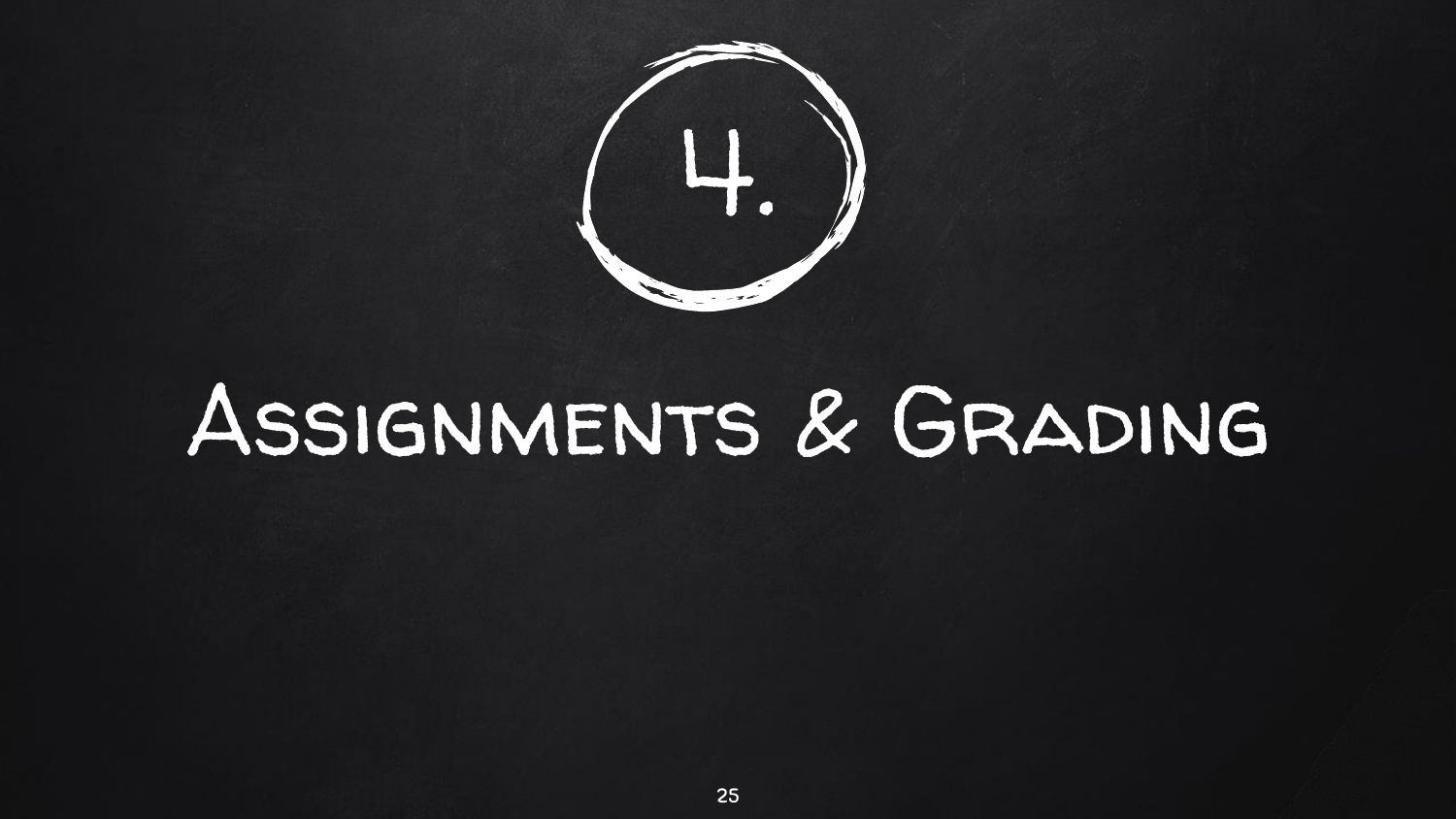

| Assignments   | 80% |
|---------------|-----|
| Participation | 10% |
| Presentation  | 10% |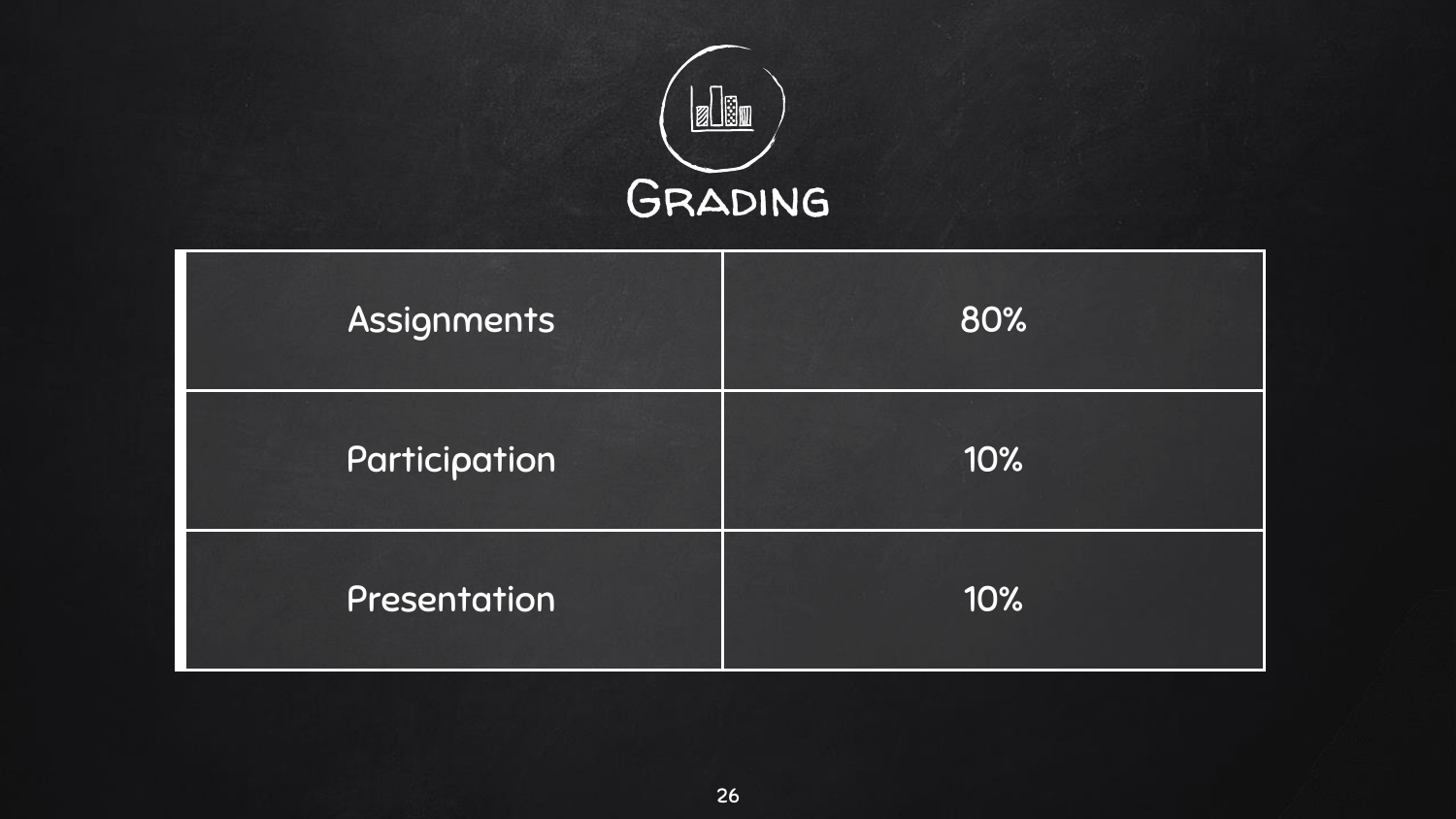### Assignment #1: Pre-Survey on the Course

- ✘ Complete a pre-course survey; describe your research experience, your expectations for this course, etc
- ✘ Due March 18th (Wed) 2pm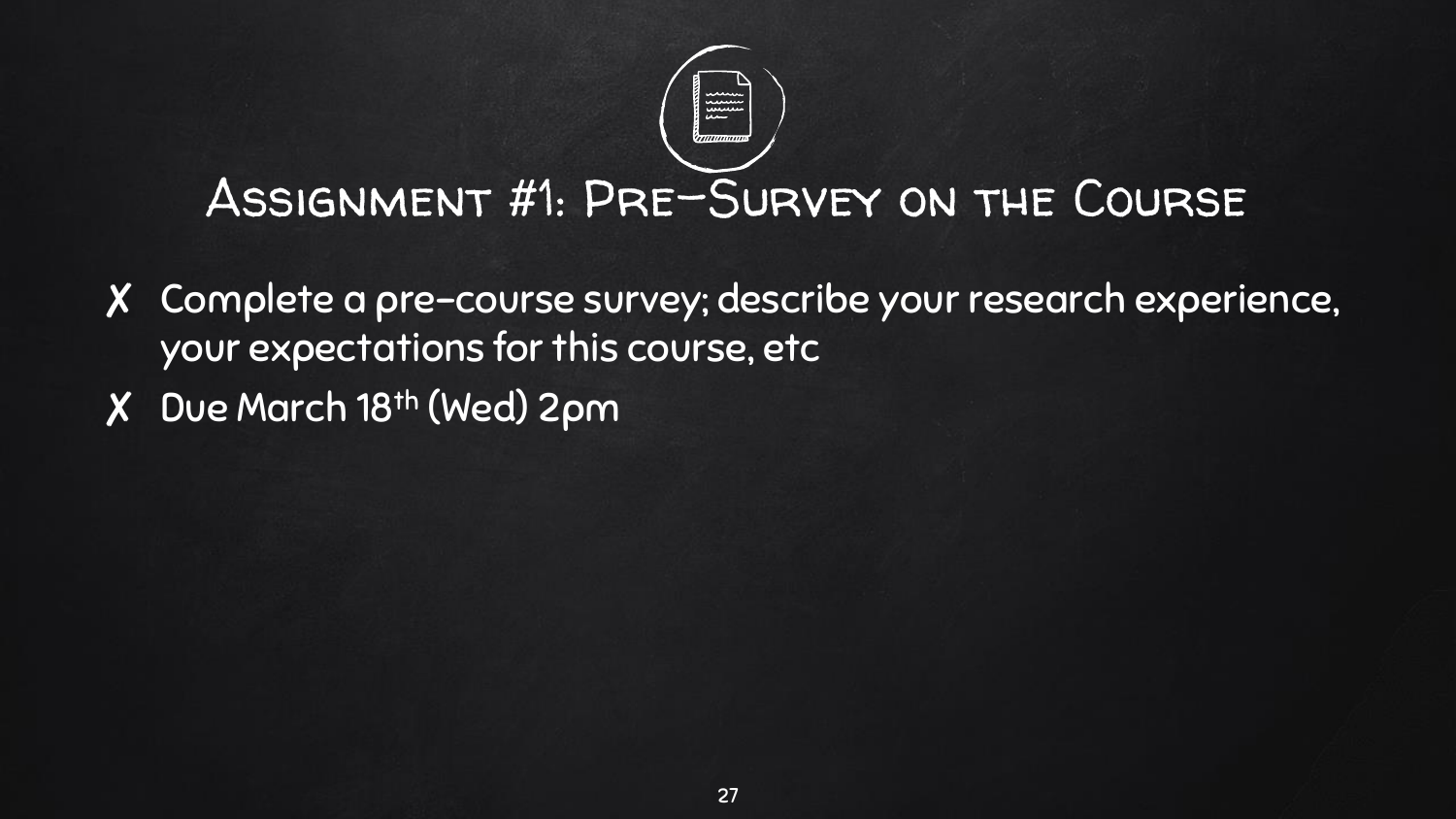# Assignment #2: Area Selection

- ✘ Choose a research area for the purpose of this course (you are free to select a different area for your research career!). We provide you with the list of areas and a top conference for each area. You should browse through the most recent (2019 or 2020) program of conferences that interest you from the given list
- ✘ Submit a max-500 word essay describing (i) why you chose that area and (ii) the research trend you noticed from the conference
- ✘ Due March 25th (Wed) 2pm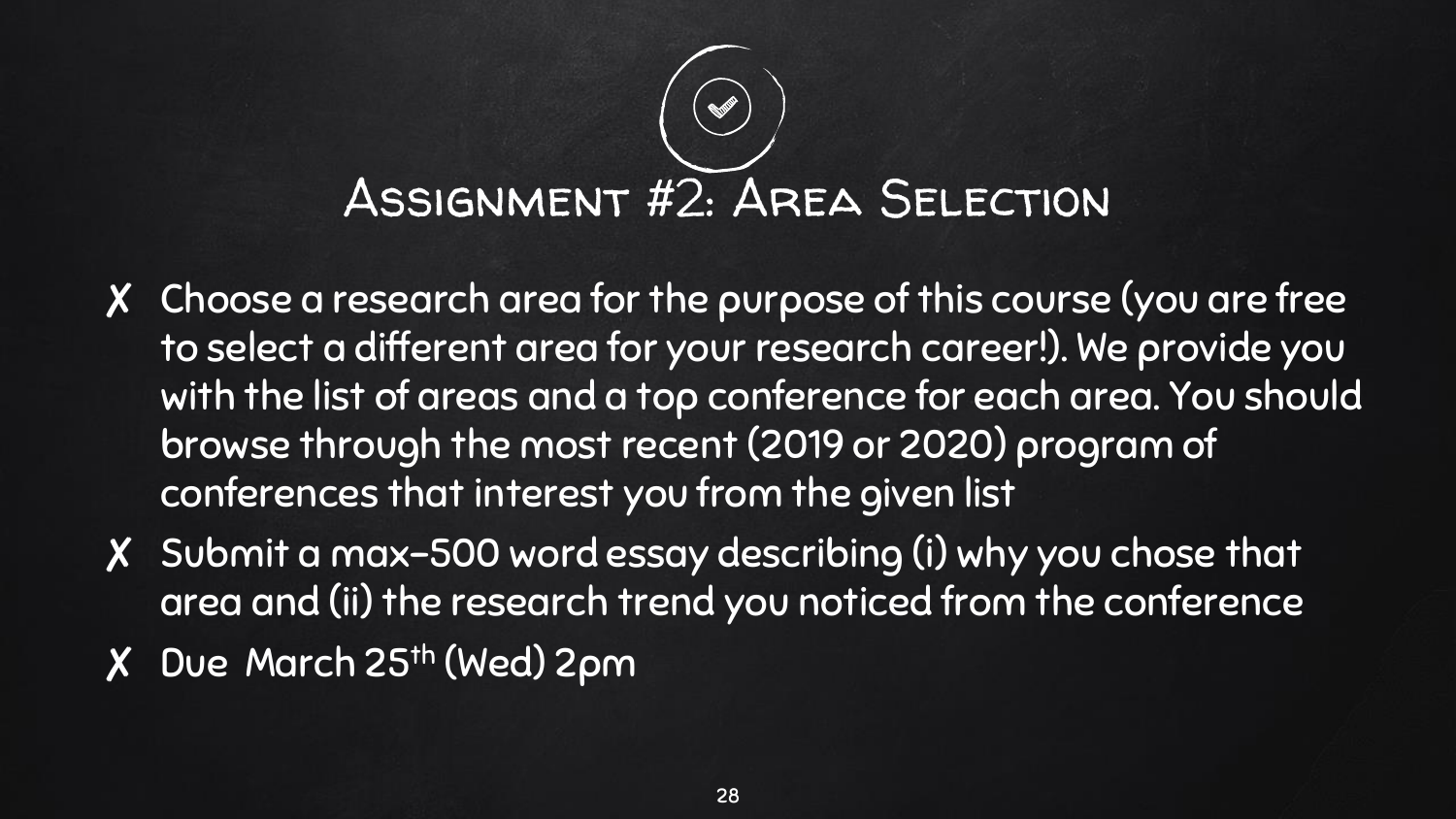# Assignment #3: Paper Selection

- ✘ From the research area and corresponding conference you selected in Assignment #2, choose a paper that excites you the most
- ✘ Submit (i) a max-500 word essay describing why you chose that paper, why you think it's a good paper, major contributions of the paper, your critique, etc., and (ii) PDF of the paper
- ✘ Due April 6th (Mon) 2pm
- ✘ The selected paper will be used in Assignments #4 & #5 and Presentation 29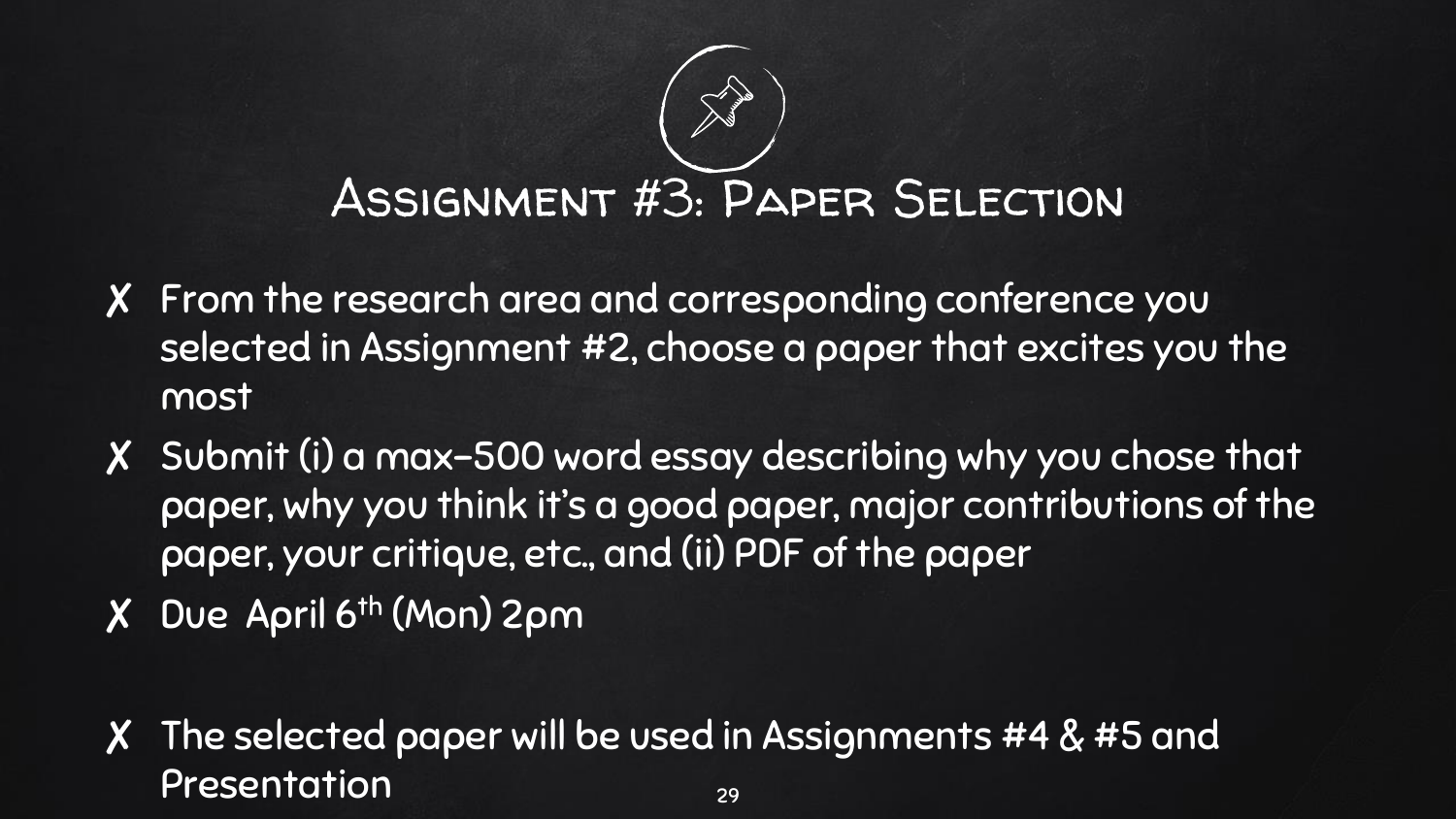### Assignment #4: Rewriting the Abstract

- ✘ Re-write (not revise) the abstract of the paper you selected in Assignment #3
- ✘ In your submission, include the title and author information of the paper, the original abstract, and your new abstract
- ✘ Due April 15th (Wed) 2pm

✘ Some of your writings will be discussed in the writing workshop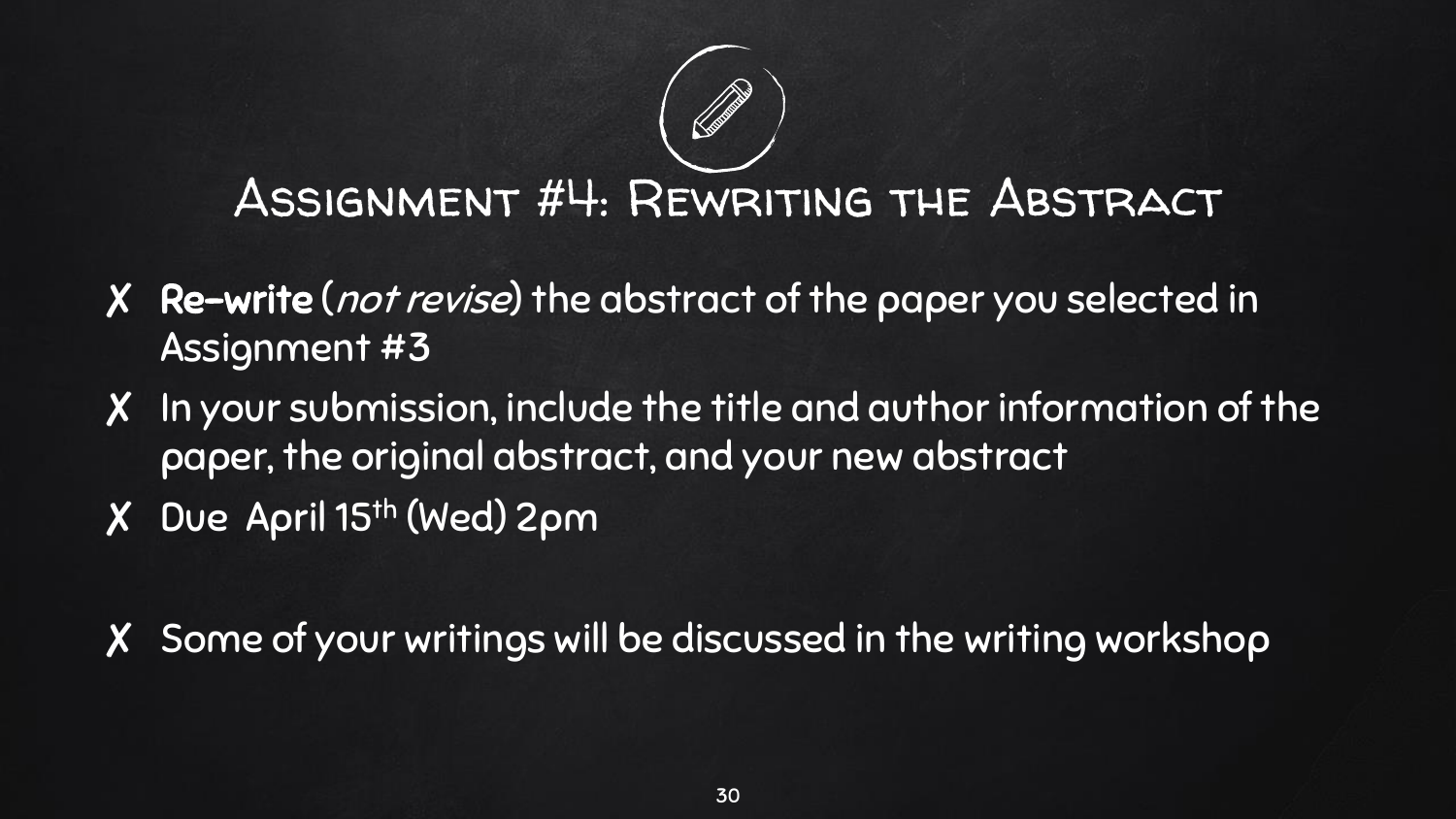

- ✘ For each of the Assignments #2-4, if you write it in LaTeX, you get 10% extra credit!
- ✘ Submit your LaTeX source as well as PDF
- ✘ LaTeX is the de facto standard of research writing preparation system
	- I have not read a good paper not written in LaTeX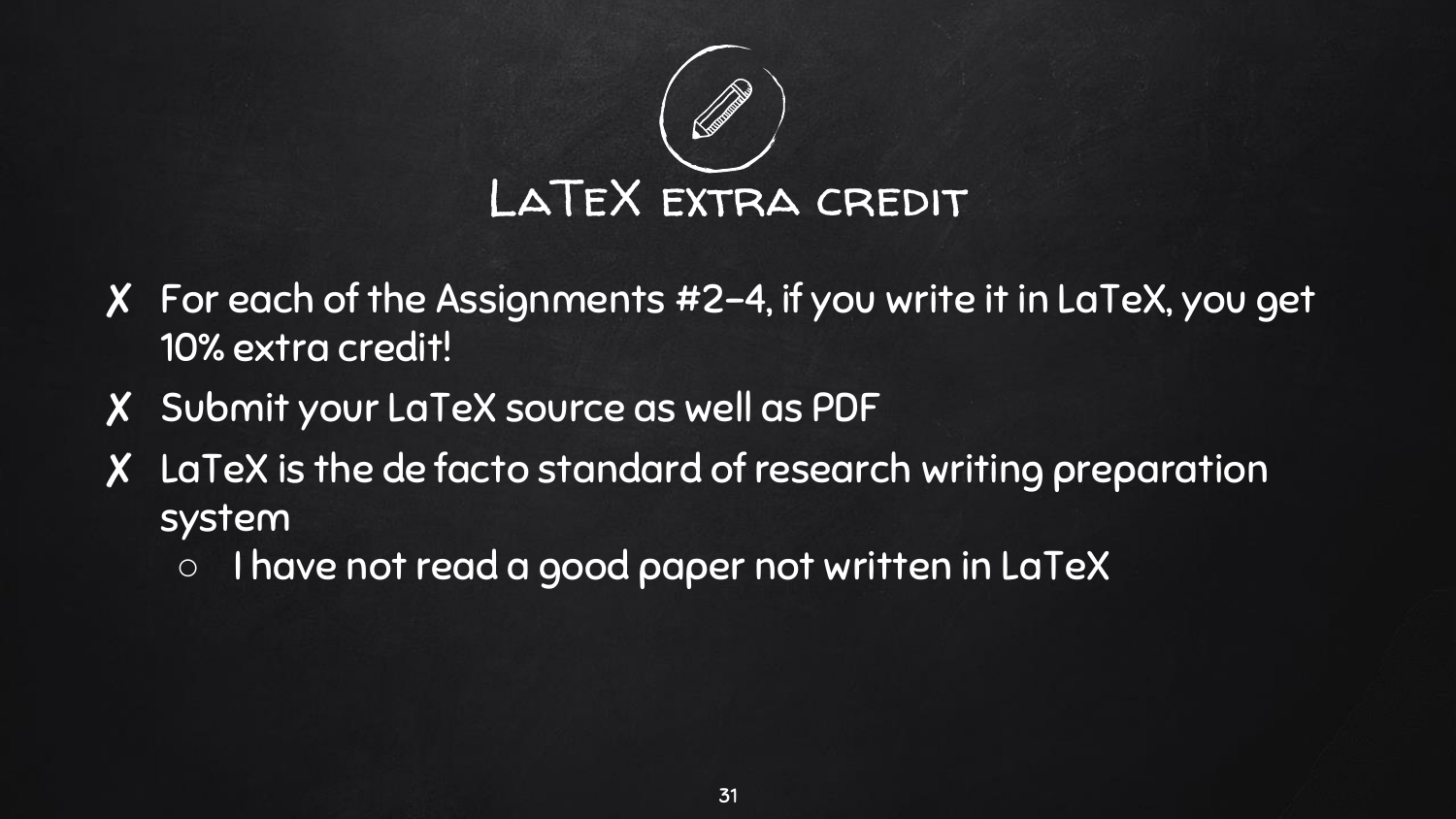

### Assignment #5: Write a Research Proposal

- ✘ Write a proposal with your research ideas to improve the paper you selected in Assignment #3
- ✘ Form provided; max 4 pages + references
- ✘ Due May 25th (Mon) 2pm

✘ Each proposal will be reviewed by three classmates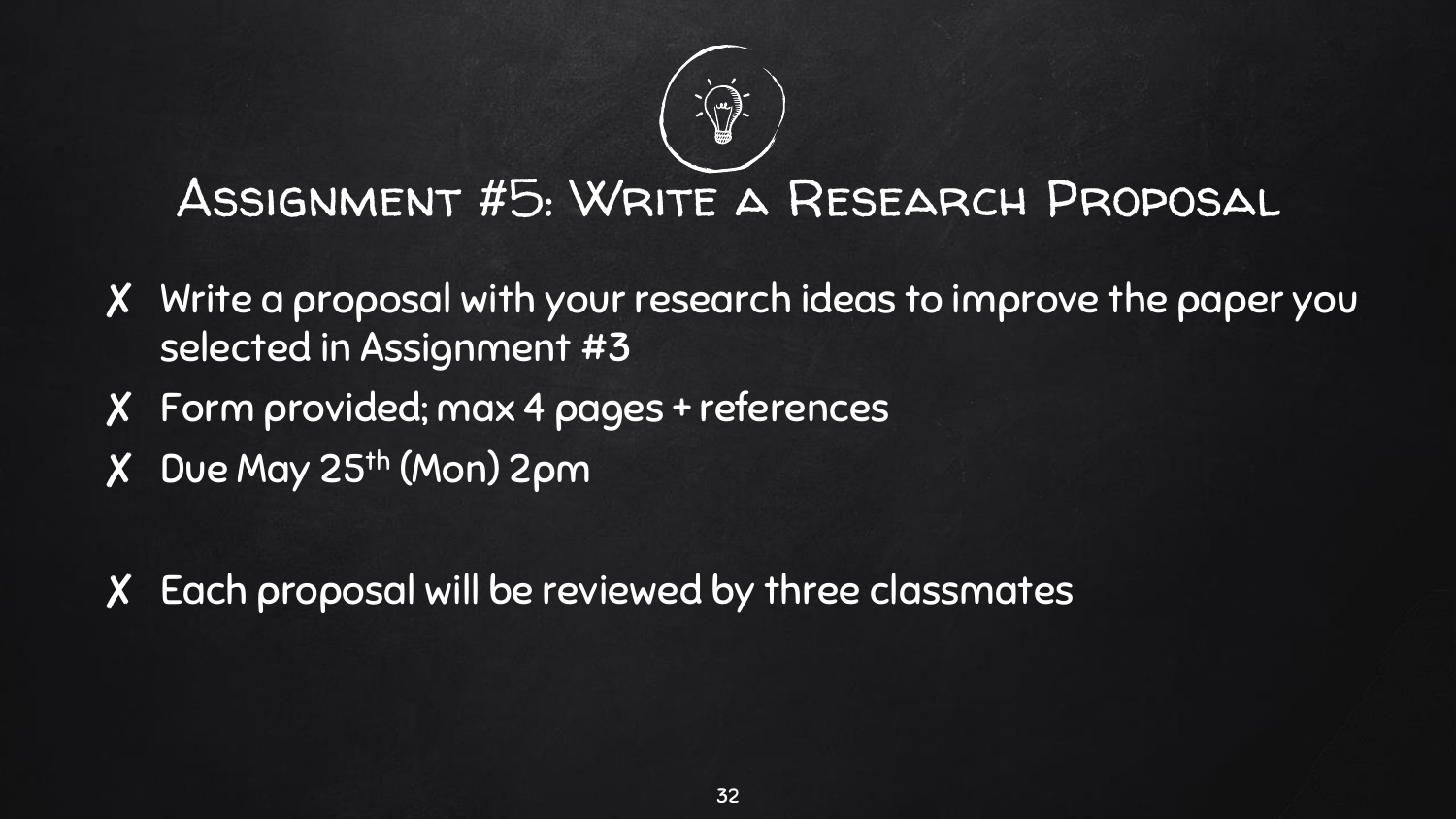# ASSIGNMENT #6: WRITING A RESUME

✘ Write a customized resume for a specific job posting ✘ Job postings provided ✘ Due June 8th (Mon) 2pm



✘ Some resumes will be discussed during the resume workshop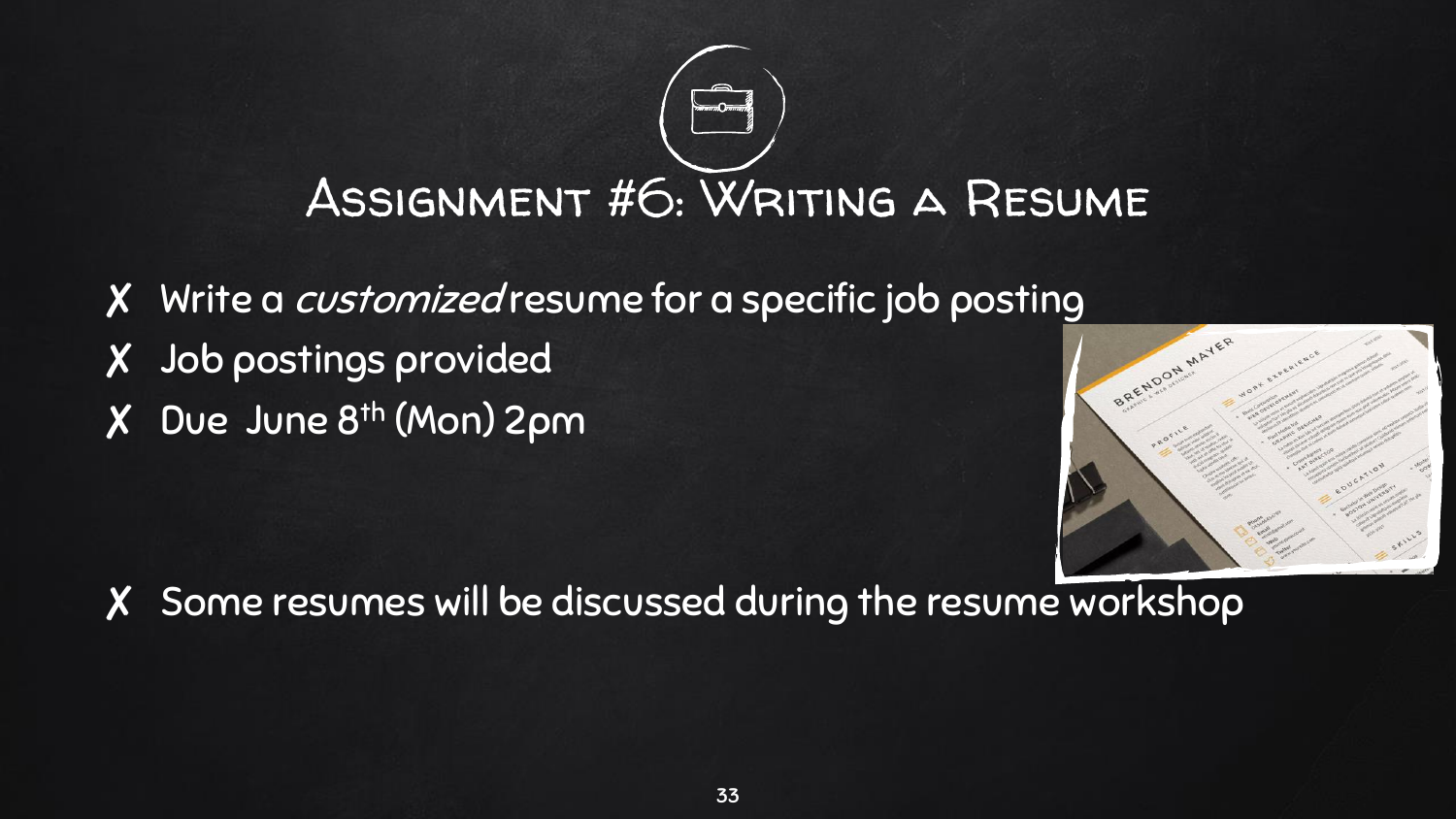# Assignment #7: Reviewing Proposals

- ✘ Write a review of 3 proposals written by your classmates
- ✘ Review site & form provided
- ✘ Due June 15th (Mon) 2pm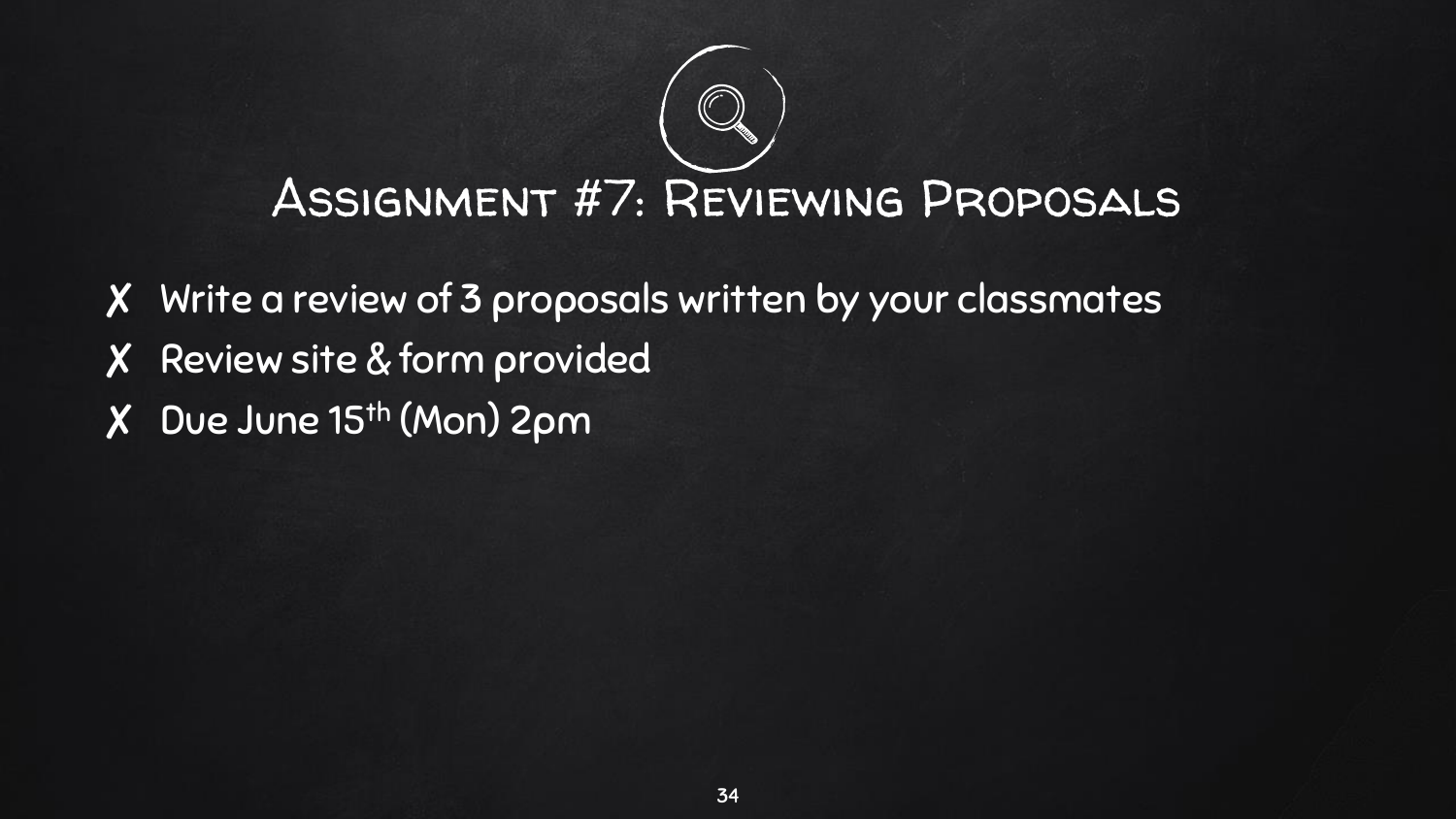### ASSIGNMENT #8: SURVEY ON THE COURSE

- ✘ Complete a post-course survey; describe how your view on research has changed after taking this course, what you liked and disliked, your suggestion for the future course, etc
- ✘ Due June 24th (Wed) 2pm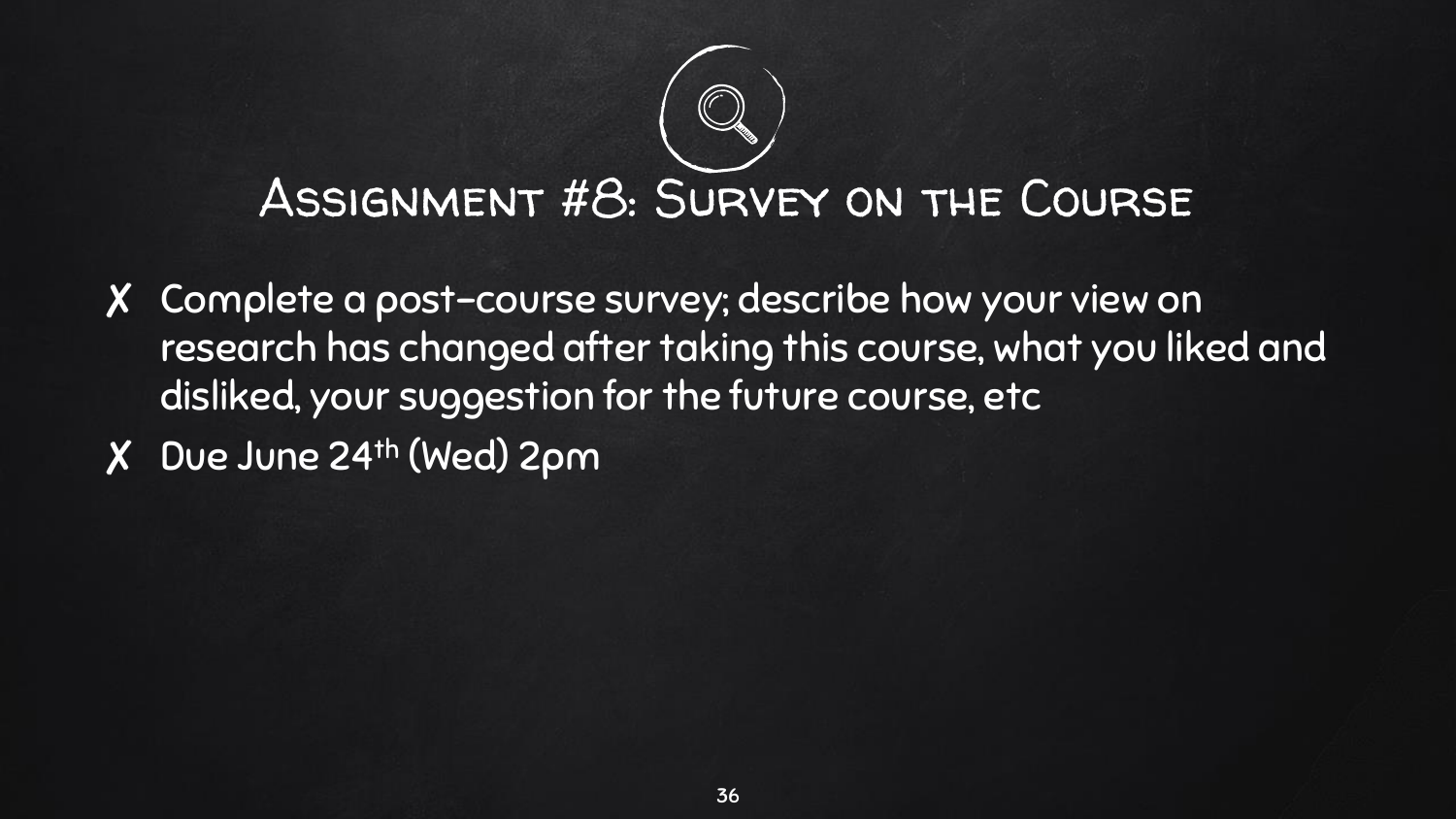

✘ Present the paper you selected in Assignment #3 ✘ Four minutes each ✘ May 11th (Mon) and 13th (Wed)



✘ Some recorded presentations will be used in the presentation workshop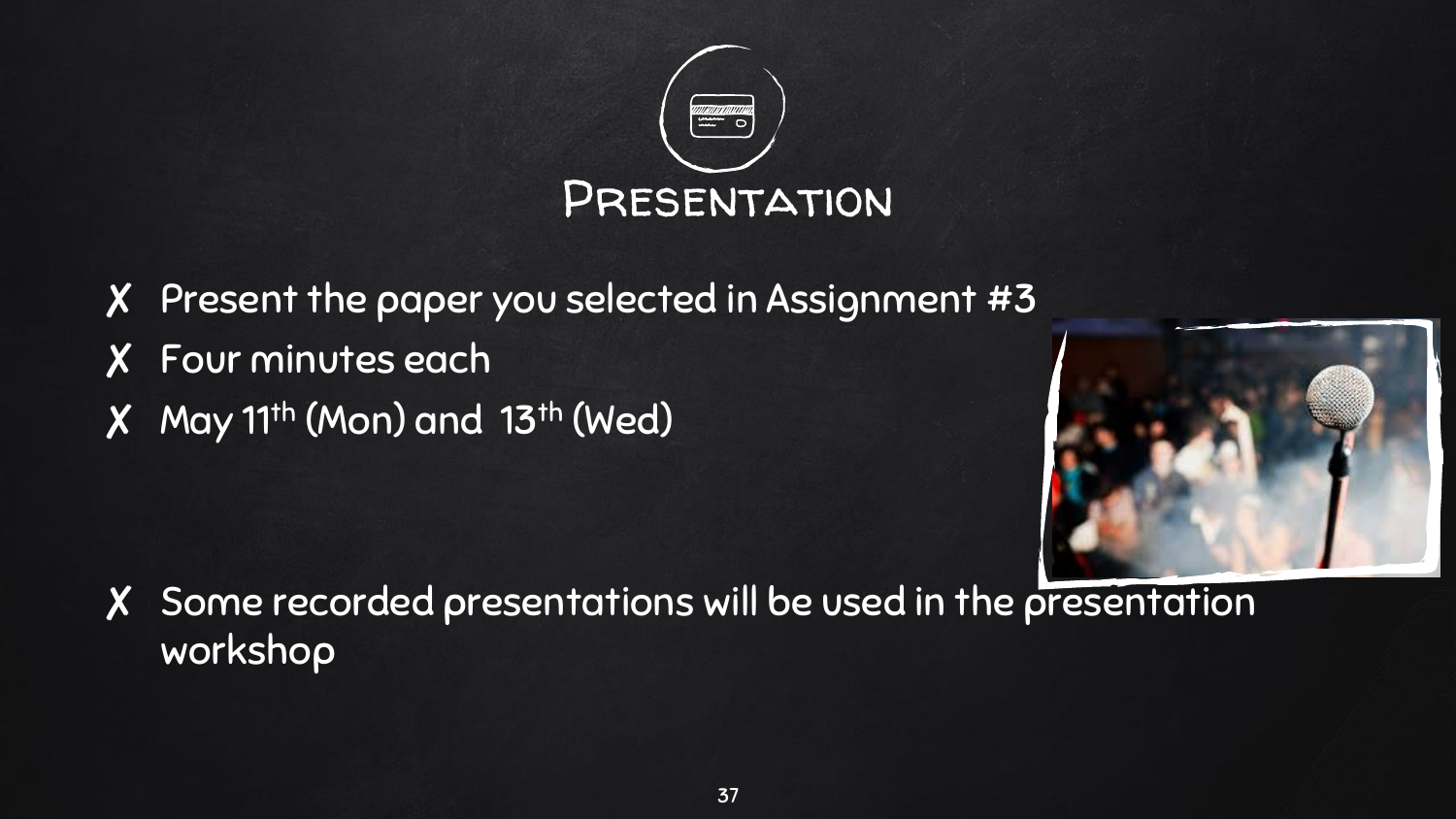

- ✘ Participation is essential in effective learning in any class, but especially in this course
- ✘ You can participate in many ways:
	- In class Q&A, discussion
	- Online discussion, Q&A
	- Workshop volunteering
	- Questions to student panelist (pre- & live)
	- Online proposal reviews discussion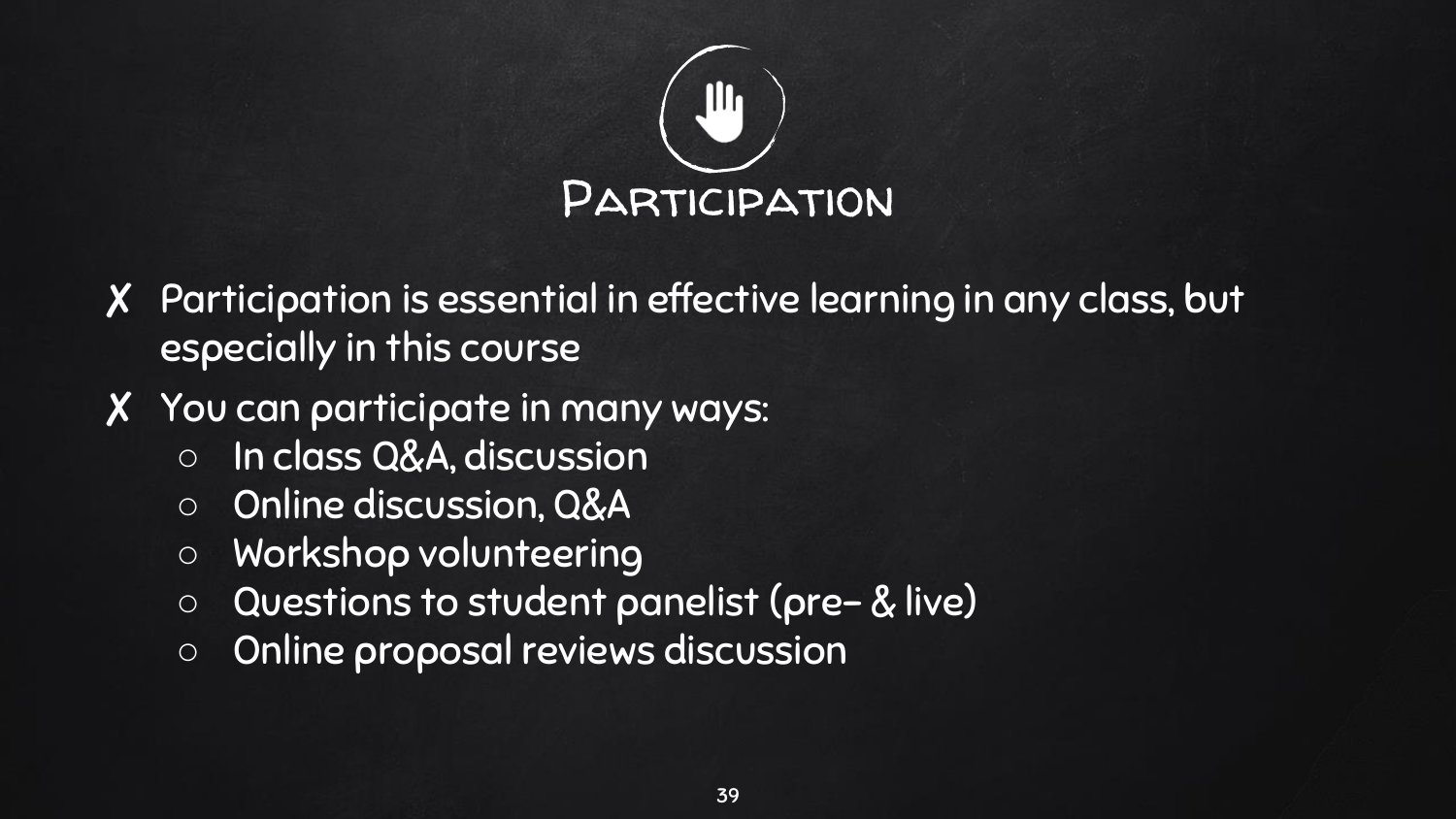

- ✘ No plagiarism
- ✘ No late submissions
- ✘ English
- ✘ No auditing
- ✘ Registration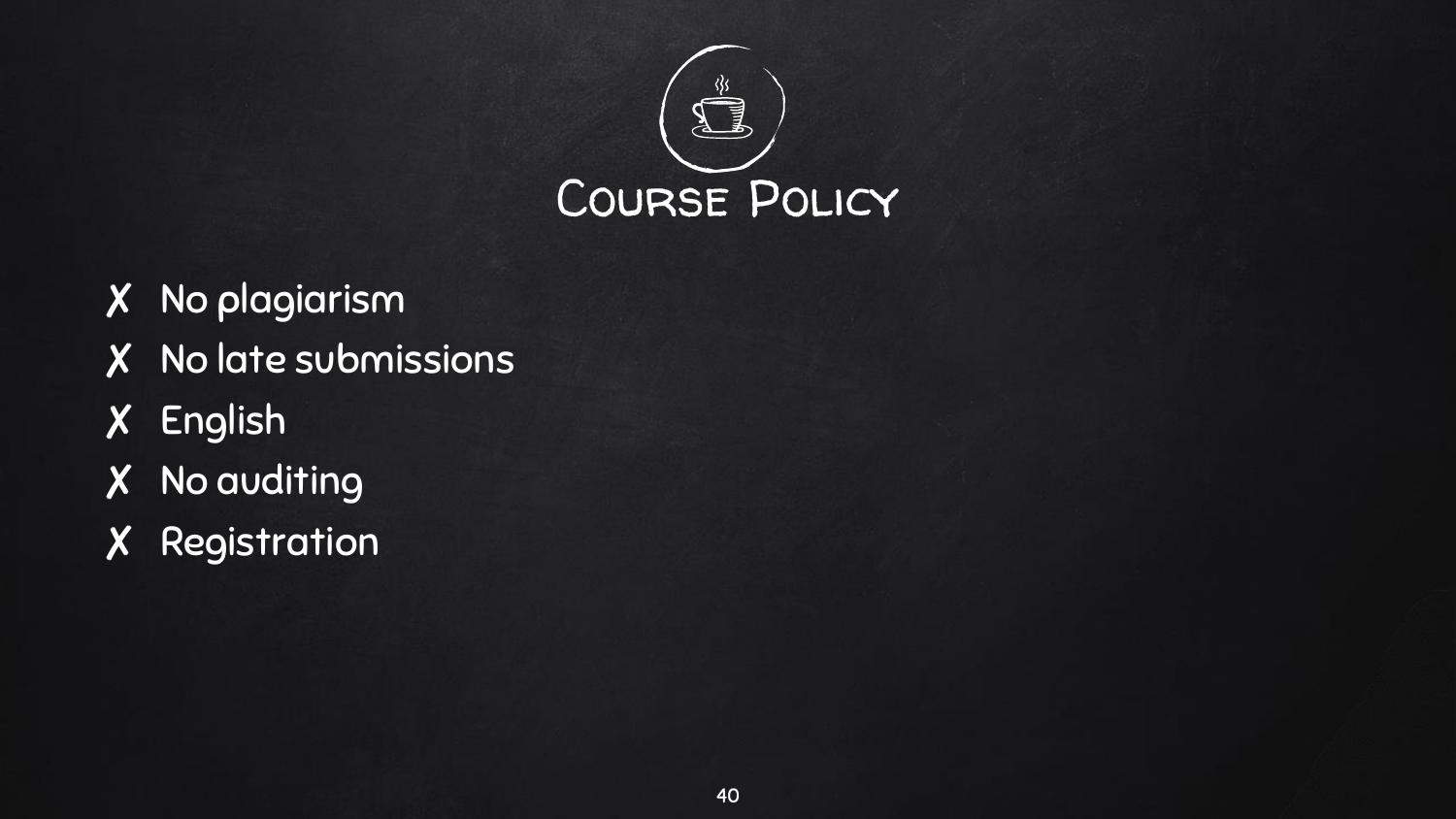

- ✘ The space is limited because we want to provide high-quality feedback to each student
- ✘ We believe this course would be most beneficial for students with no or very little research experience
- ✘ For those students who must take the course this semester, please send an email by 12pm of March 17th to [i2r@nmsl.kaist.ac.kr](mailto:i2r@nmsl.kaist.ac.kr) and explain in English why you must take the course now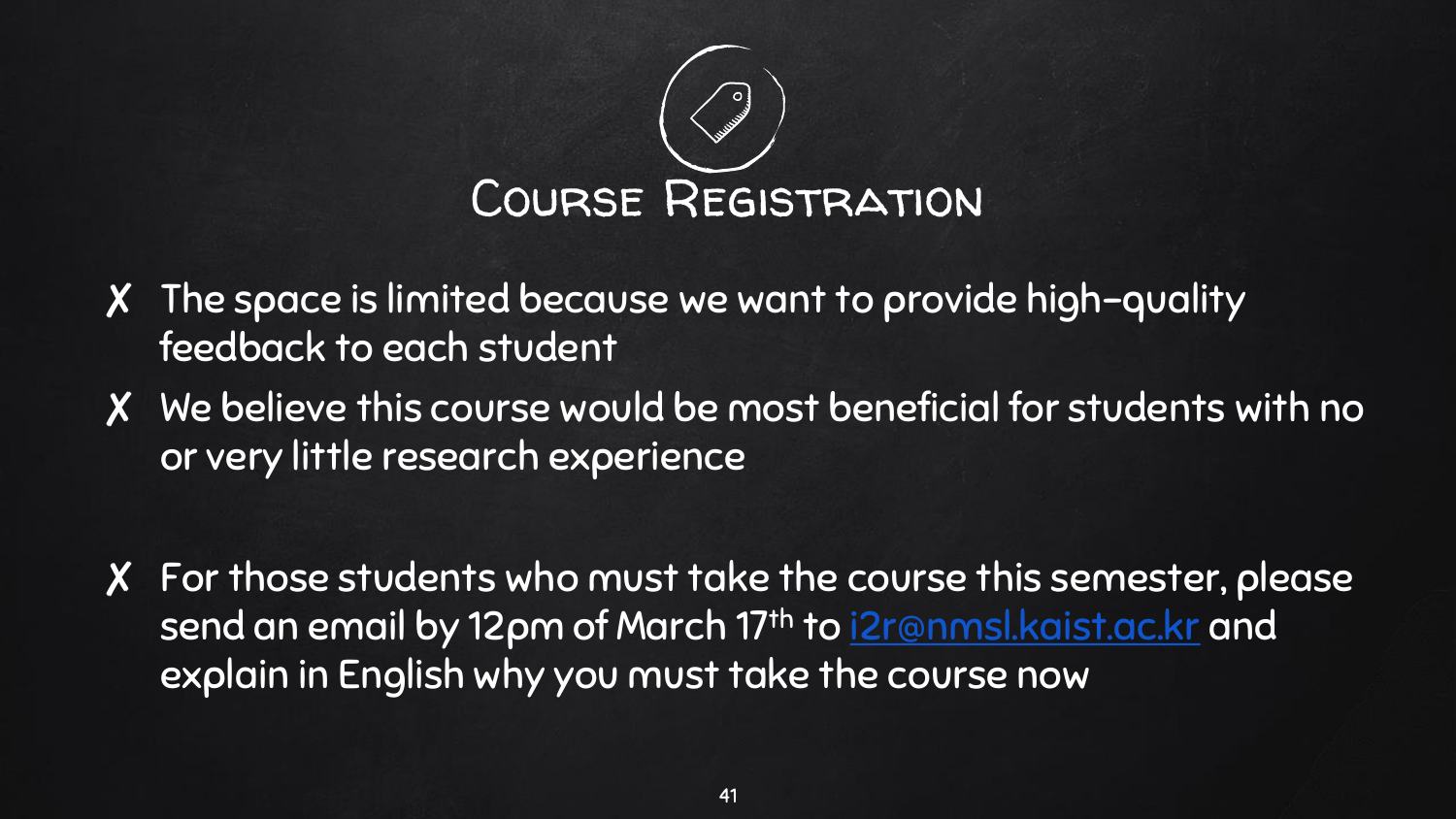

- ✘ Oxford: "The action or practice of taking someone else's work, idea, etc., and passing it off as one's own; literary theft."
- ✘ Copying someone else's writing or idea without credit, including literature review, even for a single sentence, is plagiarism
- ✘ It is a breach of ethics and academic dishonesty
- ✘ If you plagiarize, we will catch you. You will have an extremely awkward meeting with us and you get an F
- ✘ We have given Fs in this course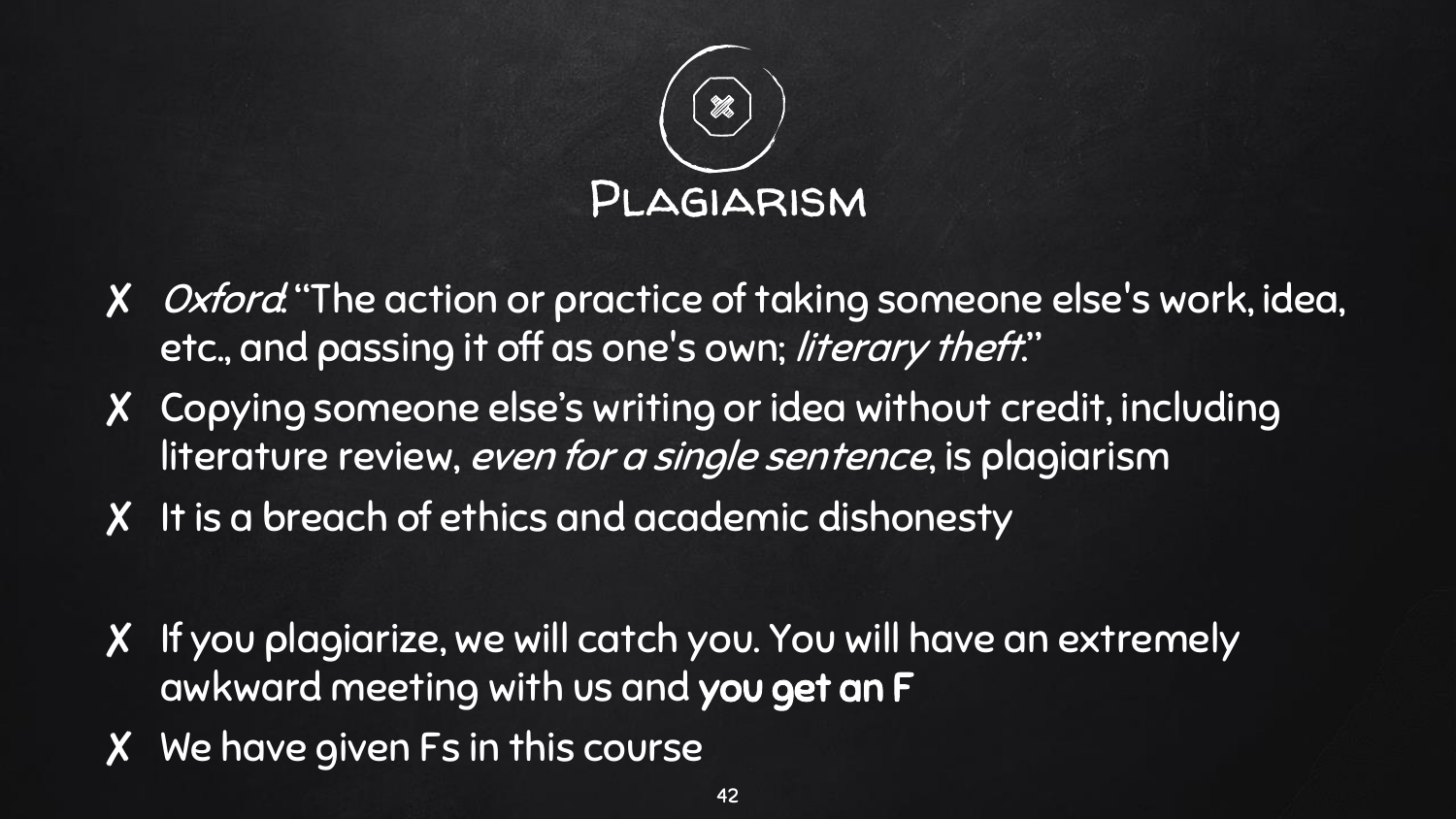

### Student Feedback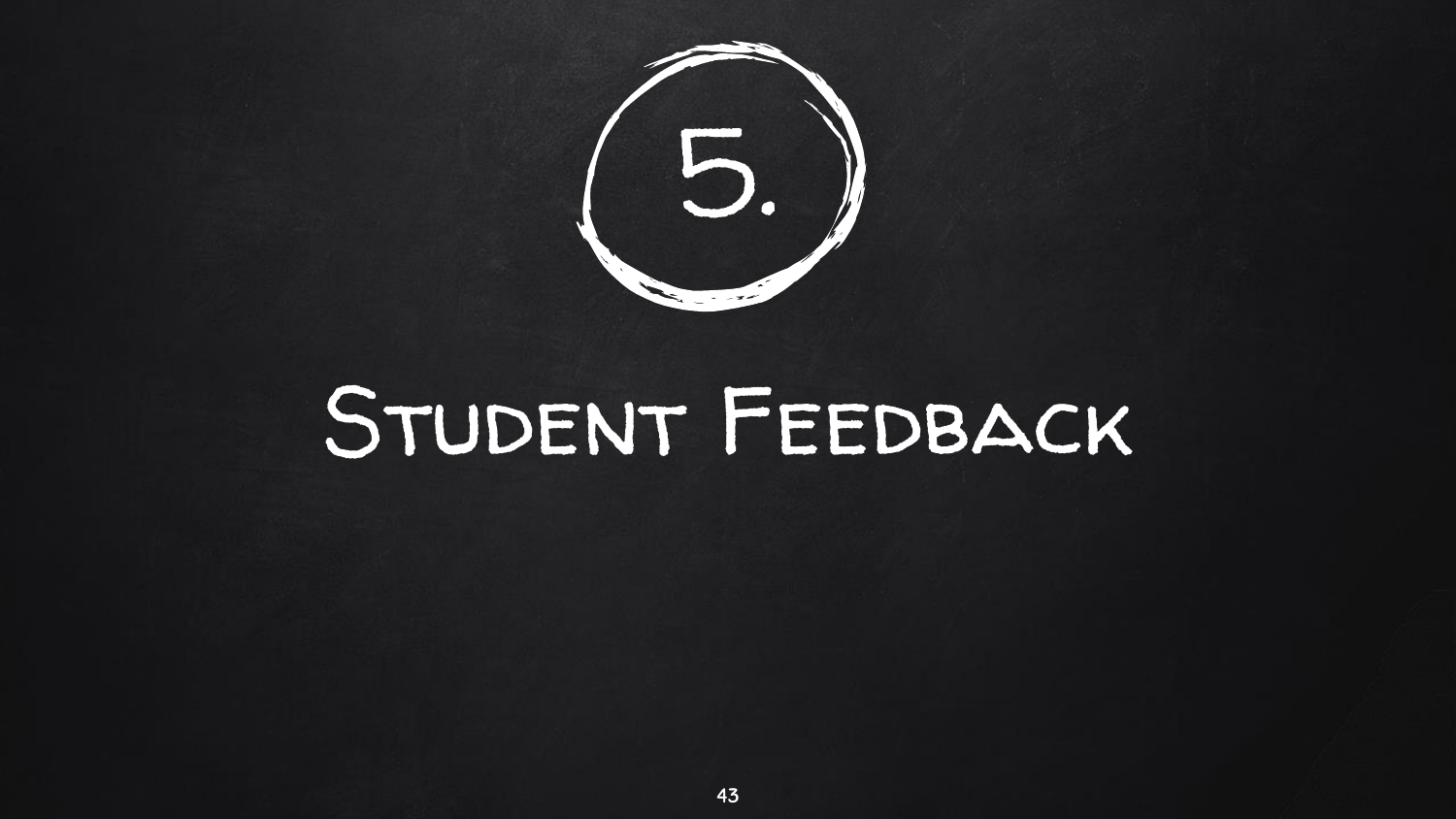

- ✘ Everything is well-prepared, including lectures and course webpage. Online course materials are updated on time.
- X The course is **designed really well**, it involves students into discussions, which leads to better understanding.
- X I like the topics that were covered in the course, since they represent important parts of the research process
- X I appreciate that **professors are open to questions**, take them seriously and try to give the best answer they can.
- X I like the assignments that are given during the course. They help to practice useful skills.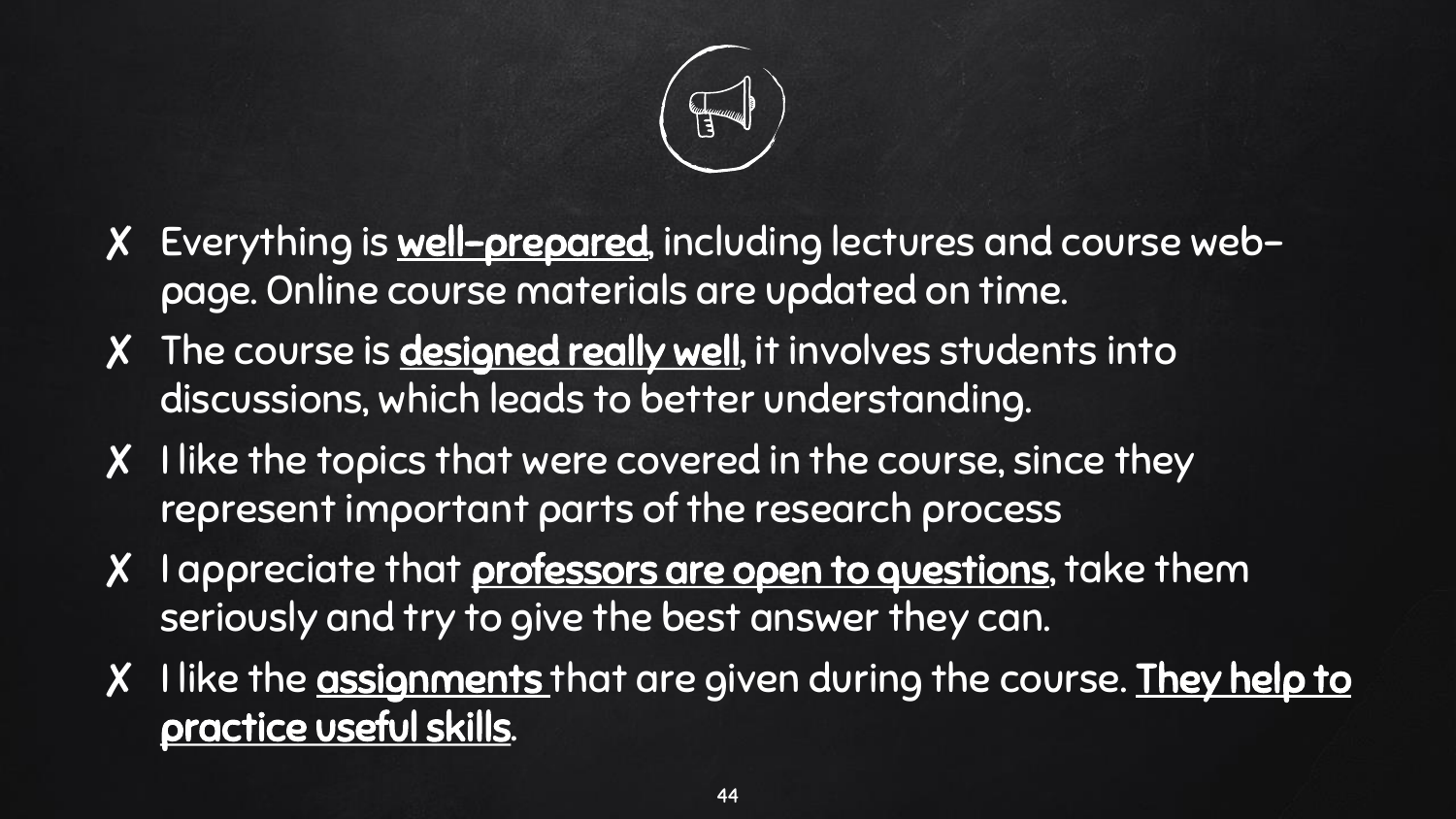

- ✘ I think it's great to have three professors from different CS subfields in the class. Together they can give a more broad picture of the research field than one professor could give.
- ✘ I really appreciate professors' will and hard work on creating this course. The course helps me to settle the various facts I heard about and build a consistent picture. This, in turn, gives me confidence in myself and my research work.
- ✘ As an undergraduate, I only had very general thoughts about research. After this course, I could catch a glimpse of what research is, which would definitely affect my career path.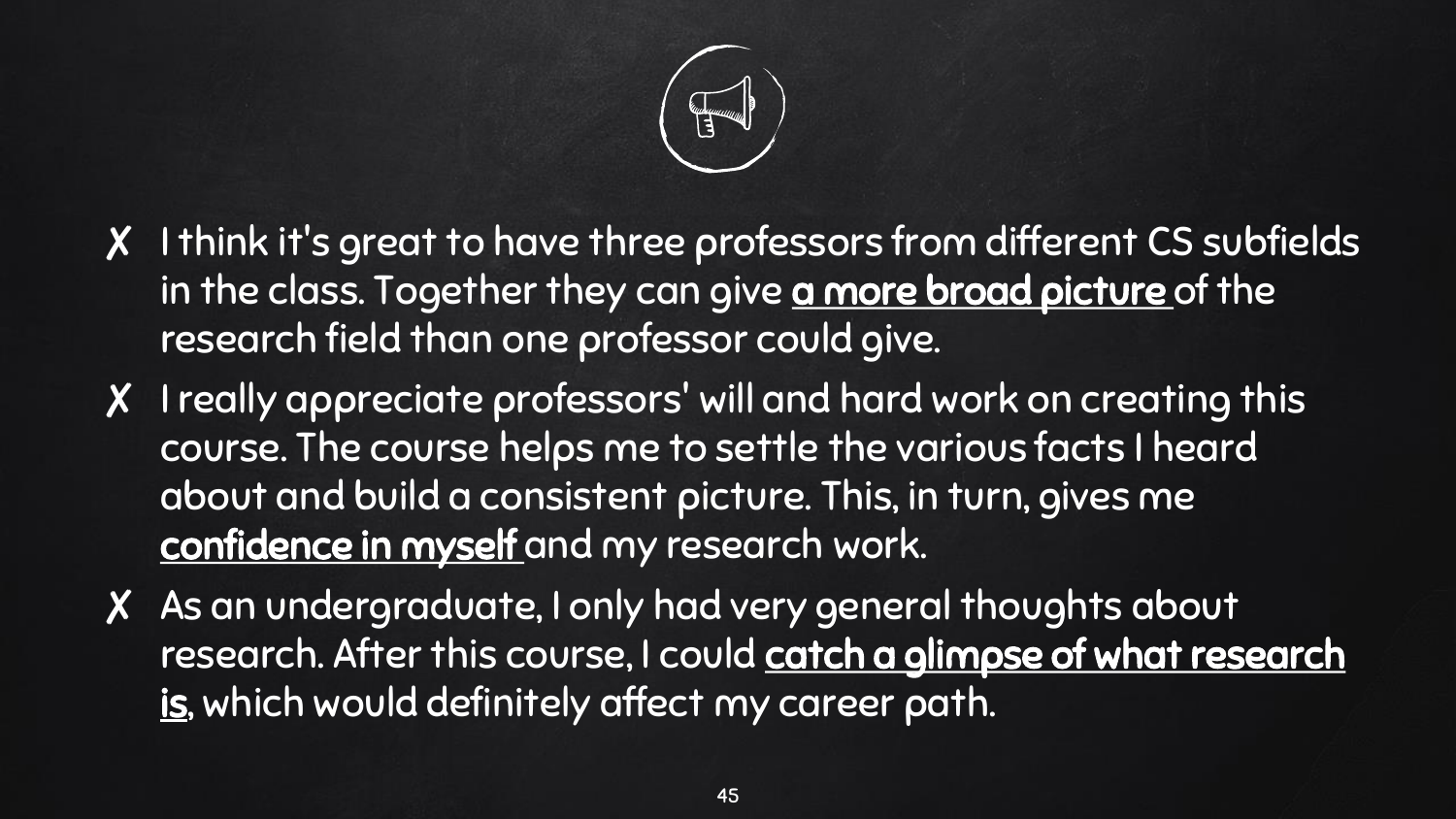

- ✘ I loved the course because the course does not try to give me some academic knowledge; rather, I could learn some experience of professors and panels. I think it is impossible in any other courses in KAIST.
- X Comments from professors about assignments and presentations helped a lot how to fix my things to be better.
- ✘ This course fulfilled my needs that I expected it to fulfill: to connect various pieces of information about research as a profession that I had into a more-or-less whole picture.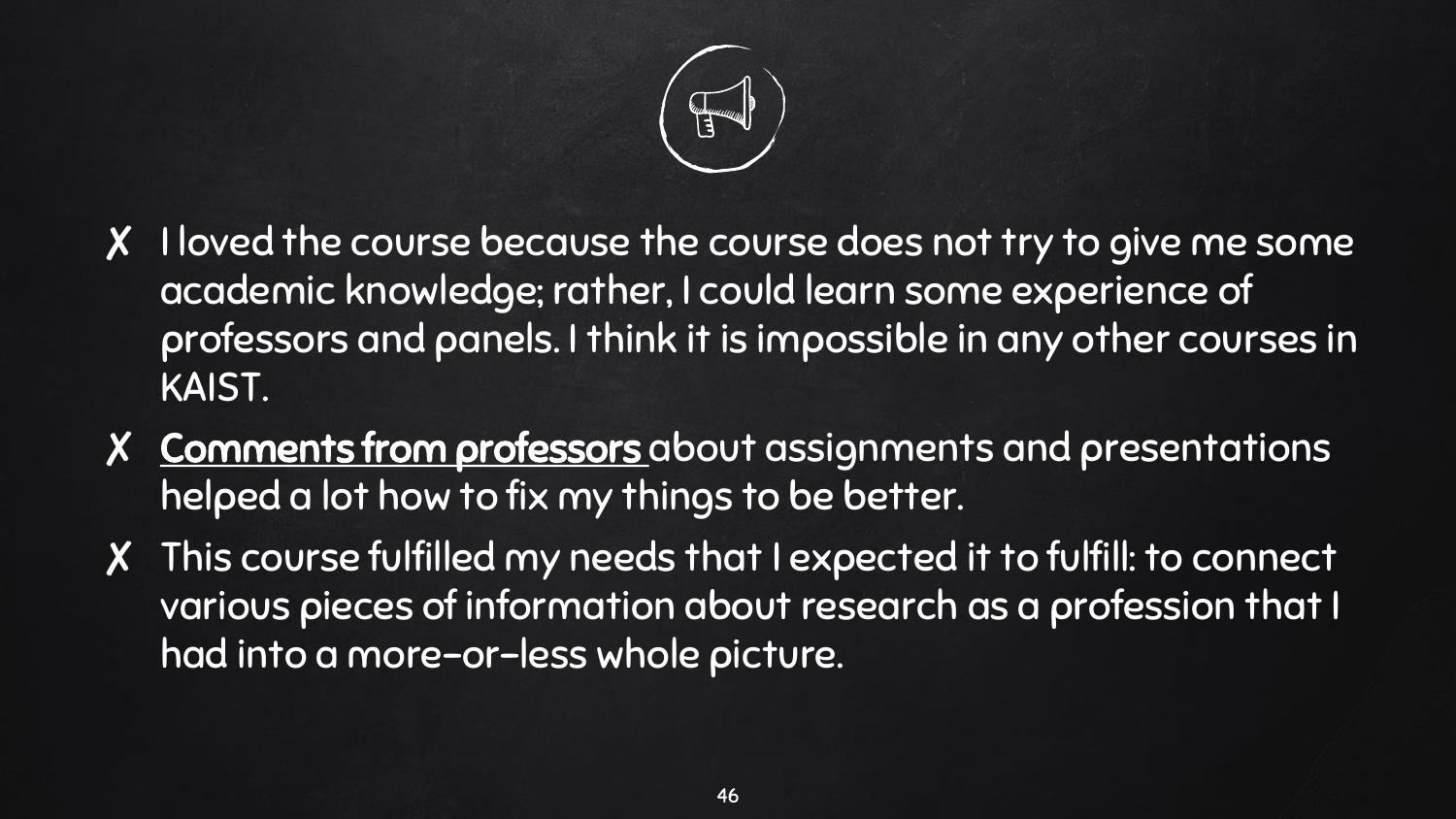

- ✘ The doubts and misconceptions of doing research have been resolved.
- ✘ I am usually very scared to talk to professors. And this was one of my big worries when considering graduate school because I couldn't imagine myself working with them. Fortunately, professors for this i2r course were very friendly and approachable. Also, after hearing a lot about their personal experiences and the steps they have built up, I felt less distant from them.
- ✘ The choice to take this course is one of the best decisions I made.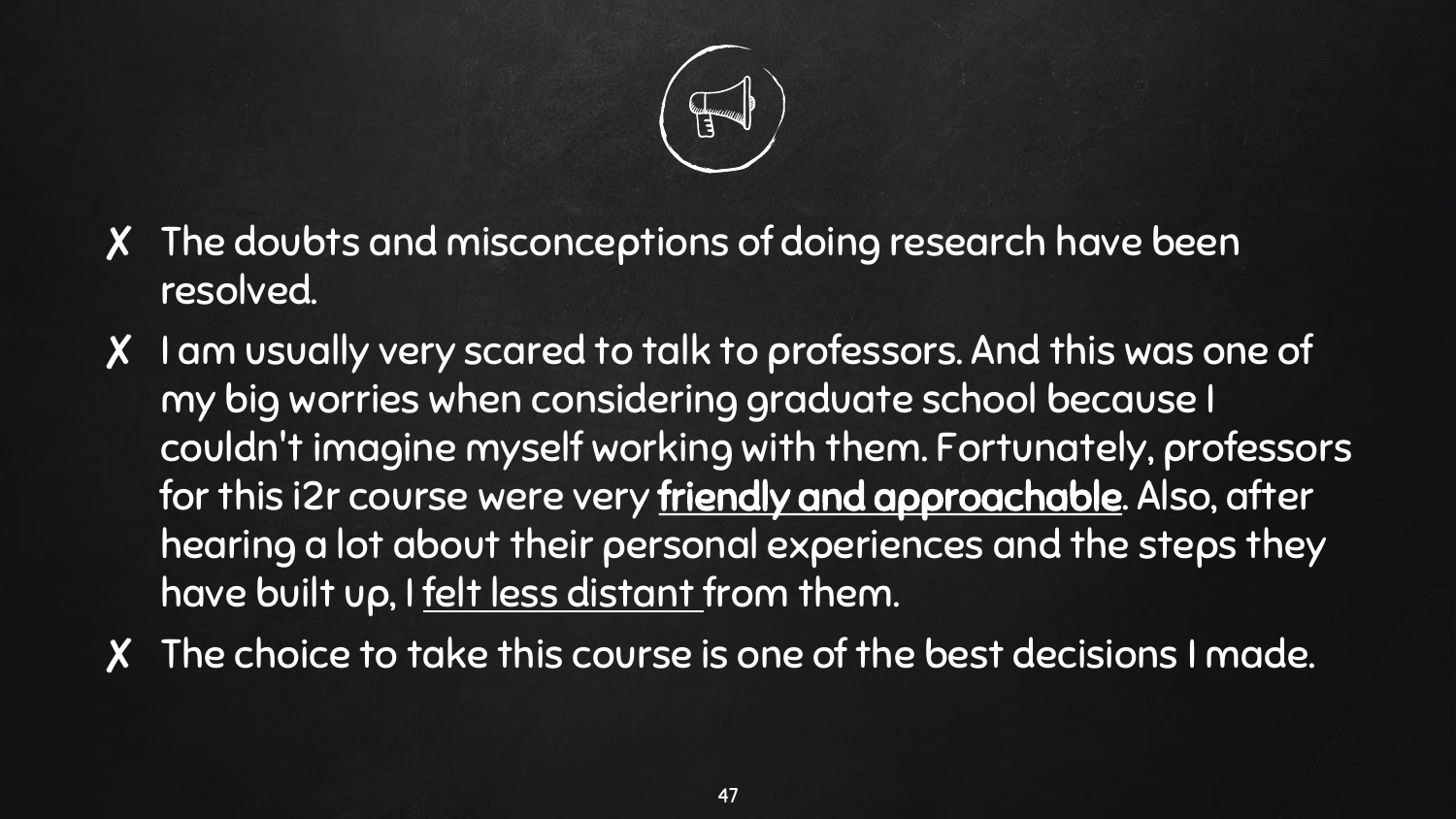

- ✘ The lectures and assignment deadlines were planned ahead and didn't move back and forth throughout the course.
- ✘ The course delivered what it promised in the description
- ✘ Really-really-really high quality of the lectures: content, speech, slides, little jokes, interaction with the audience, handling questions: I was learning not only from what the professors were talking about but also from how they were doing it.
- ✘ Assignments were relevant and interesting to do (love that professors allowed to chose the paper for abstract assignment and presentations from a wide variety of topics.)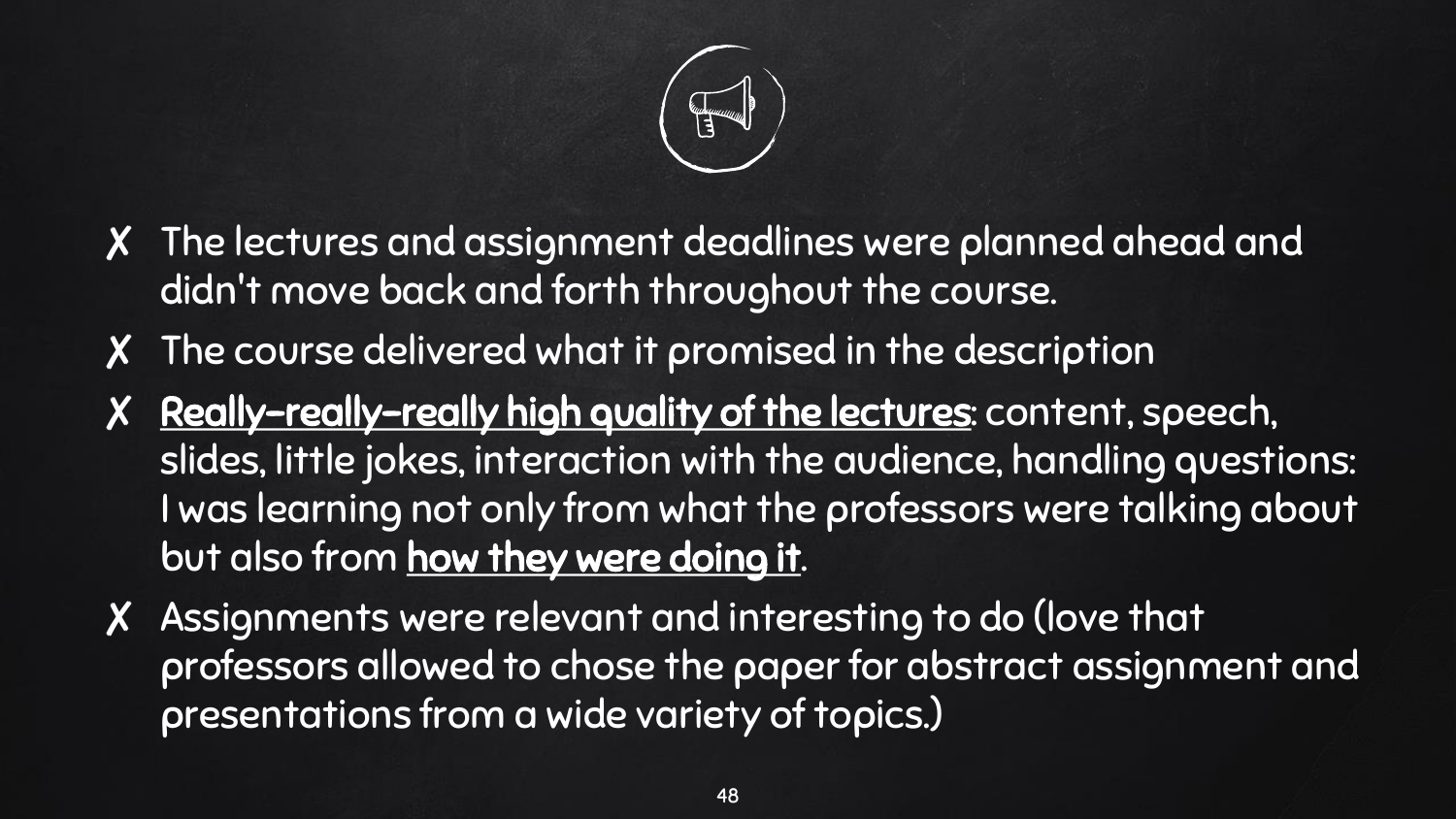

- ✘ Assignments received individual feedback.
- X It was allowed to improve the HW after workshops with this I could feel my progress with learning from mistakes of others and myself.
- ✘ High quality feedback on the presentation. Seriously, I don't know how professors managed to carefully listen and evaluate everyone. I tried to do that on the 5-min talk day when I wasn't presenting, but it was quite hard to keep up with the pace and not to lose the attention  $\sim$
- X It is a challenging course, but I did learn things which I think are going to be important in my future decision.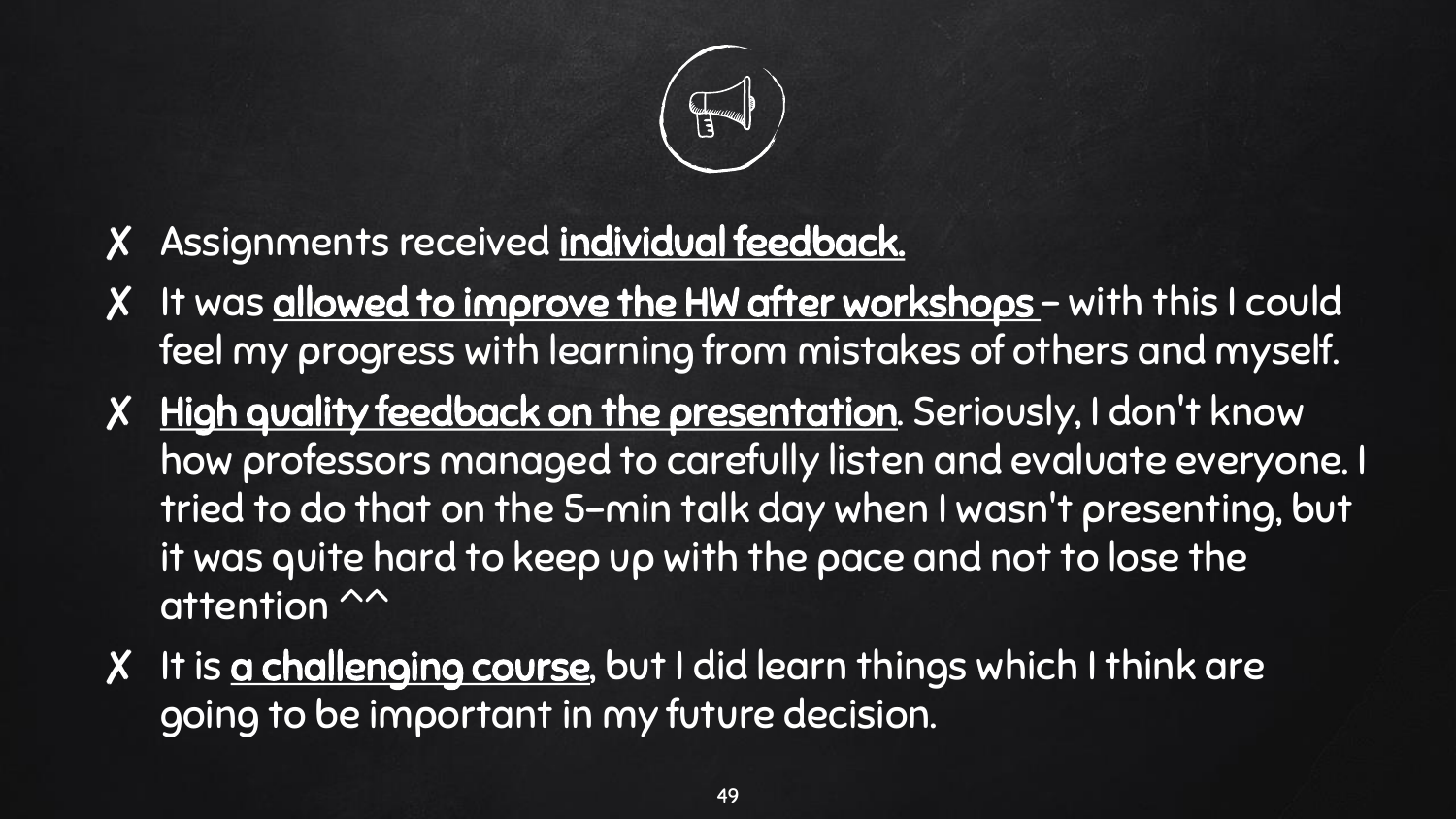

X Professors showed a good example of the teamwork: the lectures of different professors were smooth and connected, it was clear that they share the goals and the vision, and at the same time provide the different views from different fields, and experiences; the additional comments during the lectures were relevant; the communication with students was organized in a way that there is no need of redirecting the students to the "other professor, that will give a lecture next week" (thanks to the shared mailbox and the fact that all professors knew what's going on in the course and participated in almost all the lectures).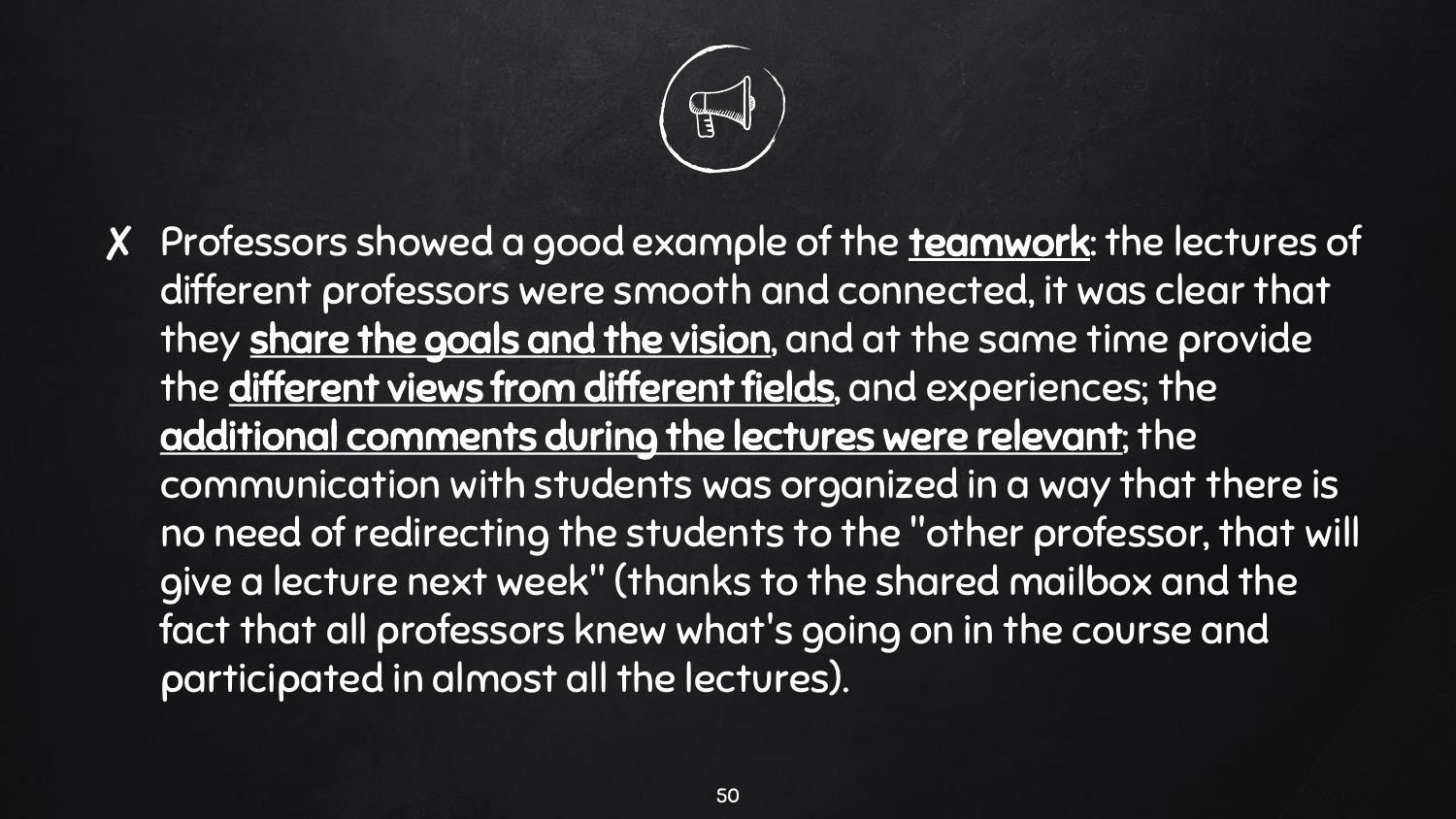

- X The most fantastic part of i2r is we can experience the life of a researcher.
- ✘ The class focuses on the life of research, not how to research.
- X I'm leaving with an impression that the professors cared a lot about this course and managed to make it with a very high quality: something I wished to be but didn't really expect since it's the first run of the course. With all my heart, I wish the course to keep going, become even better, and spread awareness among the student about the research even further. Yay!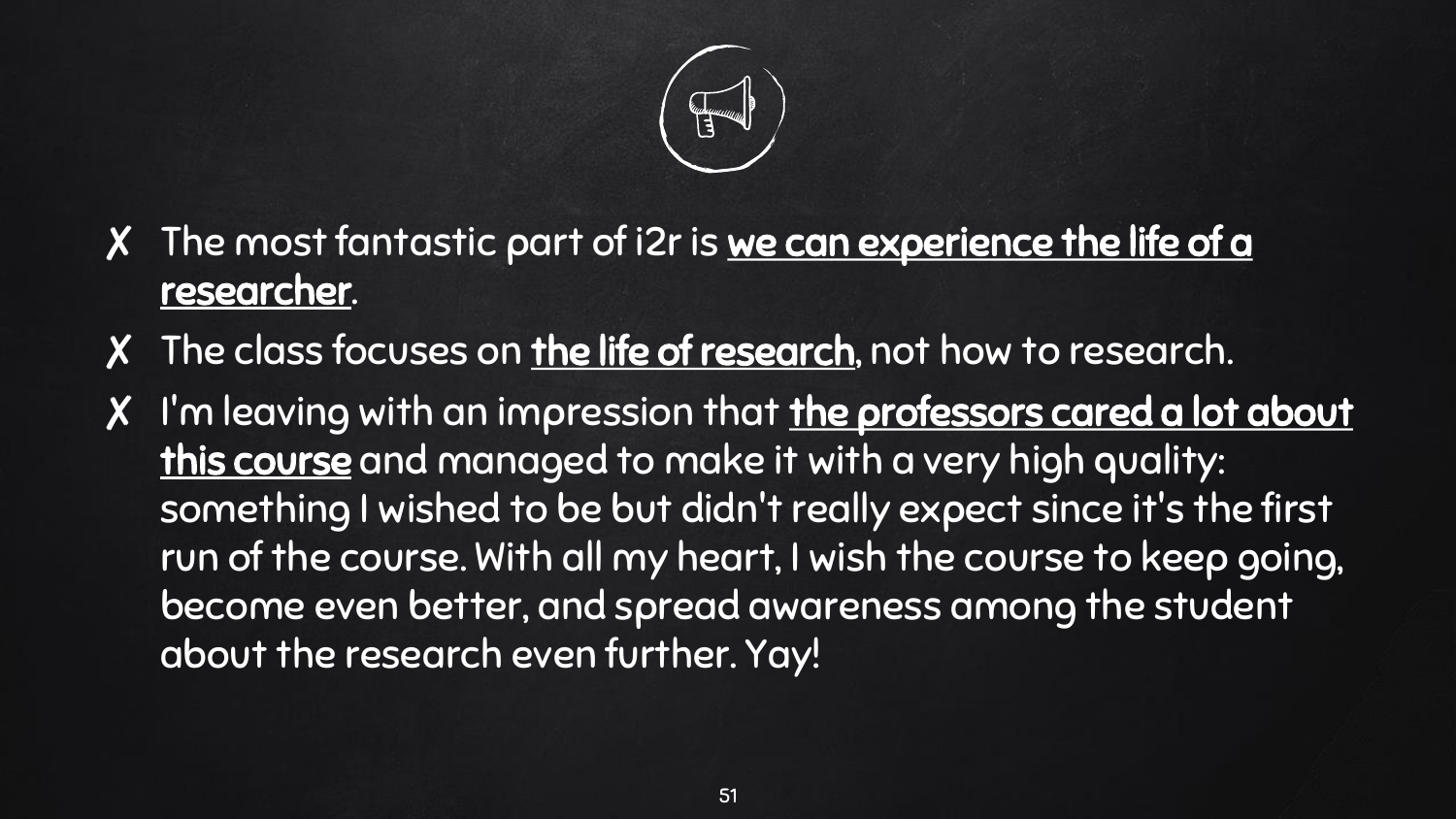

- X Every lecture had clear messages to take, which is hard to hear outside of this course, and the assignments were mostly well prepared to serve the messages successfully.
- ✘ The professors are also one of the best things in this course: all of them show their interest in sharing their experience, with great success.
- X I could feel that the professors were really trying to help students with respect.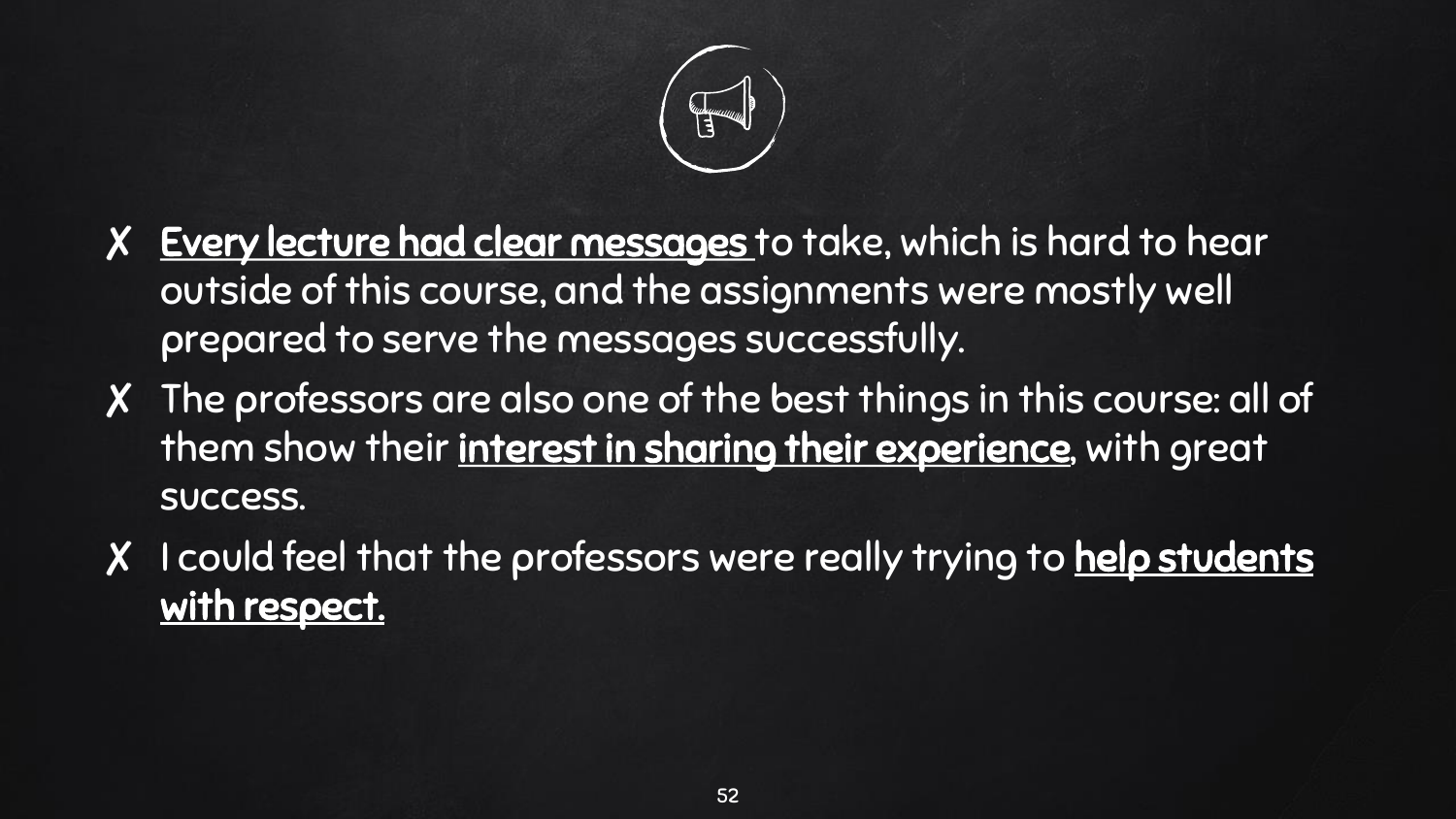

- ✘ 그야말로 꿀이 떨어지는 강의 준비가 아닐 수가 없습니다. 그저 수업을 가는 것만으로도 시야가 넓어지는 것을 느낍니다.
- ✘ 매 강의마다 매우 신경 쓰셔서 슬라이드를 준비해주십니다. 슬라이드 내용도 굉장히 알차고 도움이 많이 됩니다.
- ✘ 편향되지 않고, 교수님들끼리 토론을 하시면서 일방적인 수업이 아닌, 토론식 수업이 자연스럽게 되는 것 같습니다. 학생들에게 질문할 기회도 많이 주시고, 수업 참여를 유도하는 장치가 많아 전혀 지루하지 않습니다.
- ✘ 수많은 질문에 대해서 교수님들이 직접 자신의 주관을 말해주는 것이 너무 좋습니다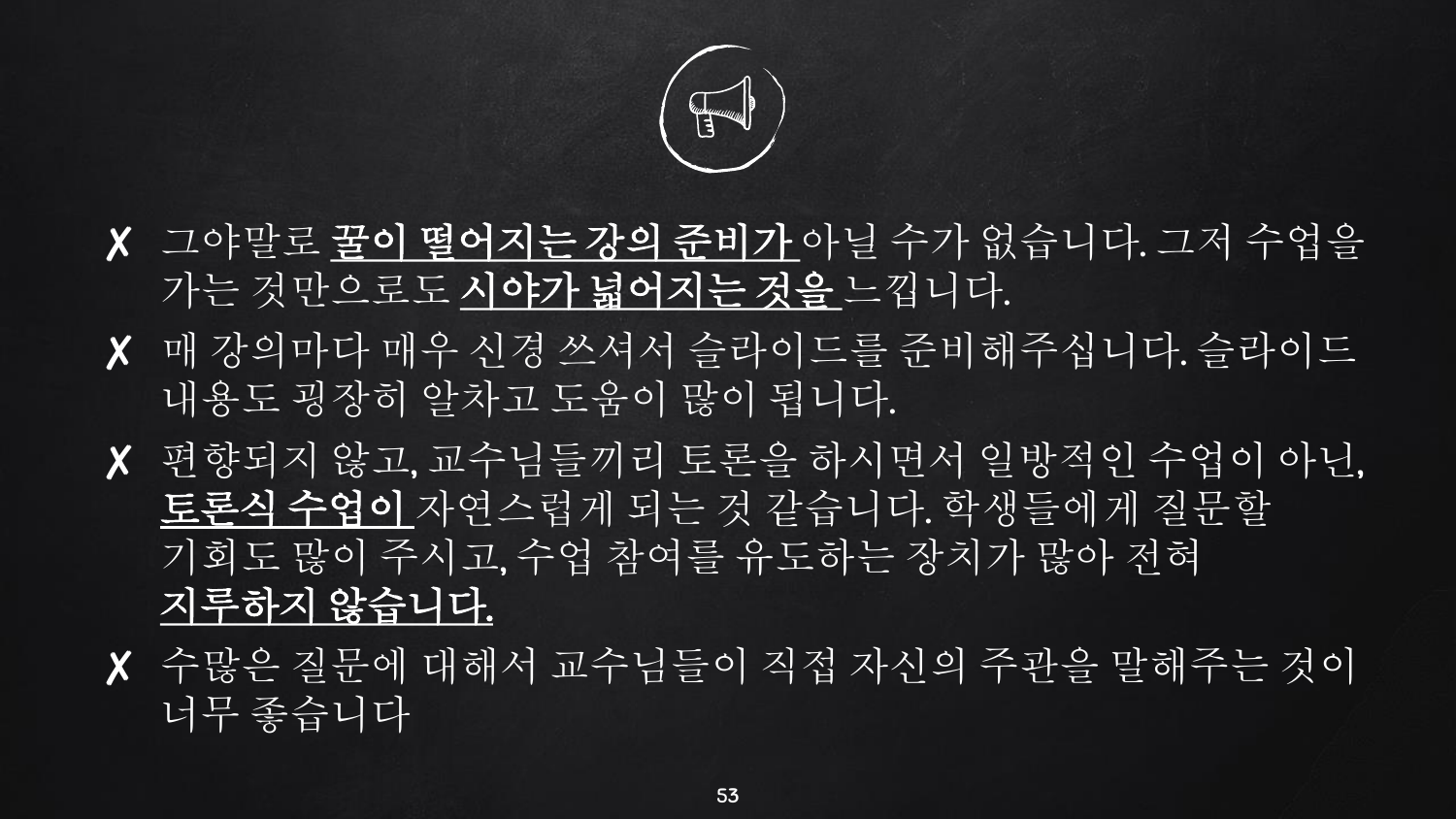

- ✘ 전산학부 전필이 되어야 함. 전산학부 전필을 넘어서 모든 학과에서 이런 형식의 수업을 해야 한다고 생각함. 특히 아무 생각없이 대학원 가는 사람들을 위해서
- ✘ 너무나도 좋고 유용하고 실질적으로 도움이되는 뜻깊은 수업이었습니다
- ✘ 제가 연구에 맞는지, 안 맞는지를 생각하고 어느정도 확인할 수 있었던 좋은 시간이었습니다. 특히 student panel이나, CV를 써보는 것 등의 활동이 매우 유익했던 것 같습니다.
- ✘ 수업 준비에 많은 시간이 들었을 것 같은데, 좋은 수업 정말 감사합니다.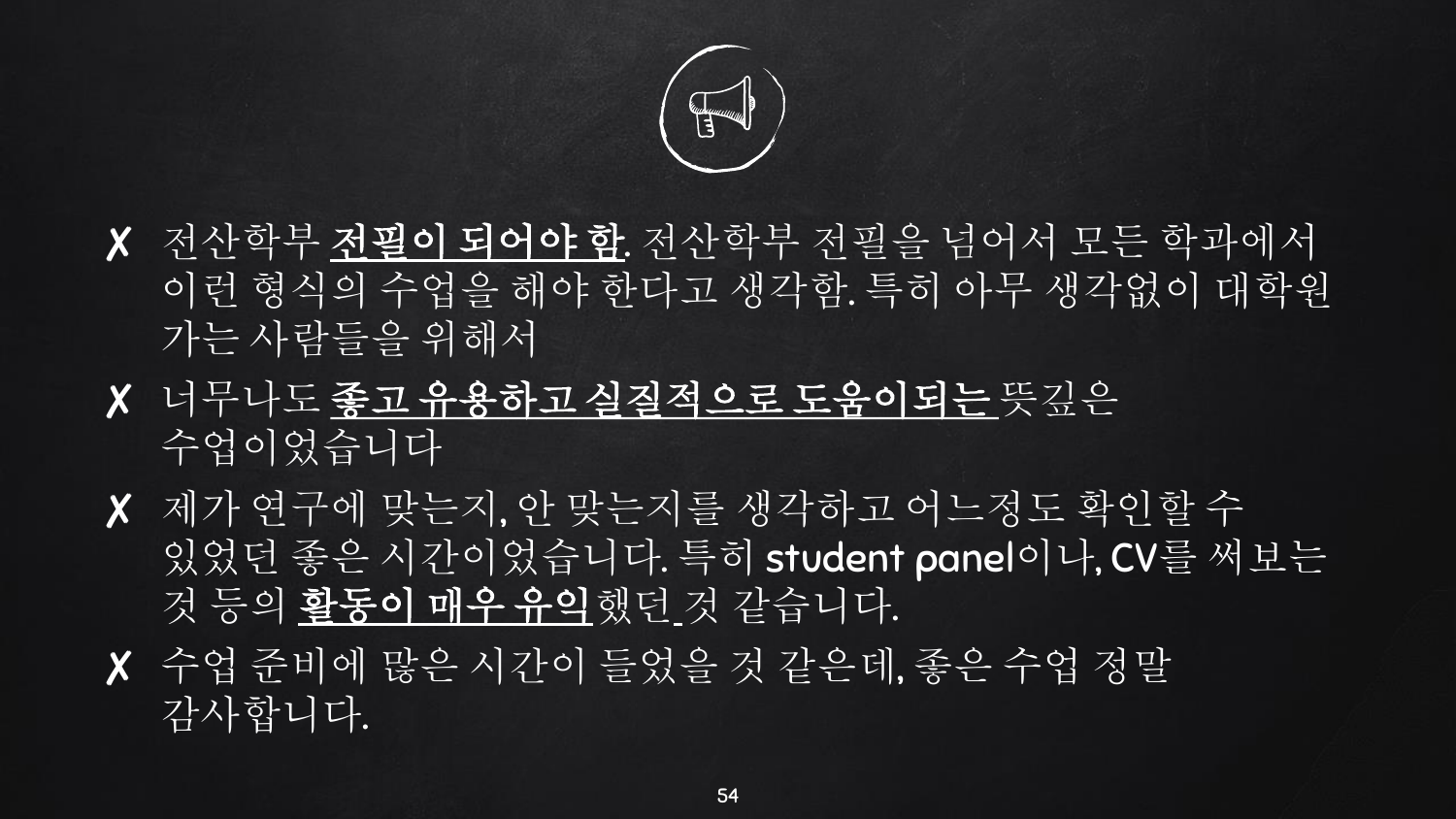

- ✘ 완벽한 강의였습니다
- ✘ 한 과목이라고 하기에는 굉장히 많은 내용을 담고 있어서 크게 도움이 되었습니다.
- ✘ 자기주도적으로 학습하도록 장려하는 점이 한편으로는 버겁기도 하였지만 돌아보면 배운것이 정말 많았습니다. 감사합니다.
- ✘ 논문과 연구에 대해서 막연한 공포감과 벽을 가지고 있었습니다. 하지만 수업을 통해서 자연스럽게 이런 활동을 접하고 연구라는 것이 어째서, 어떻게 재미있을 수 있는지 공감했습니다.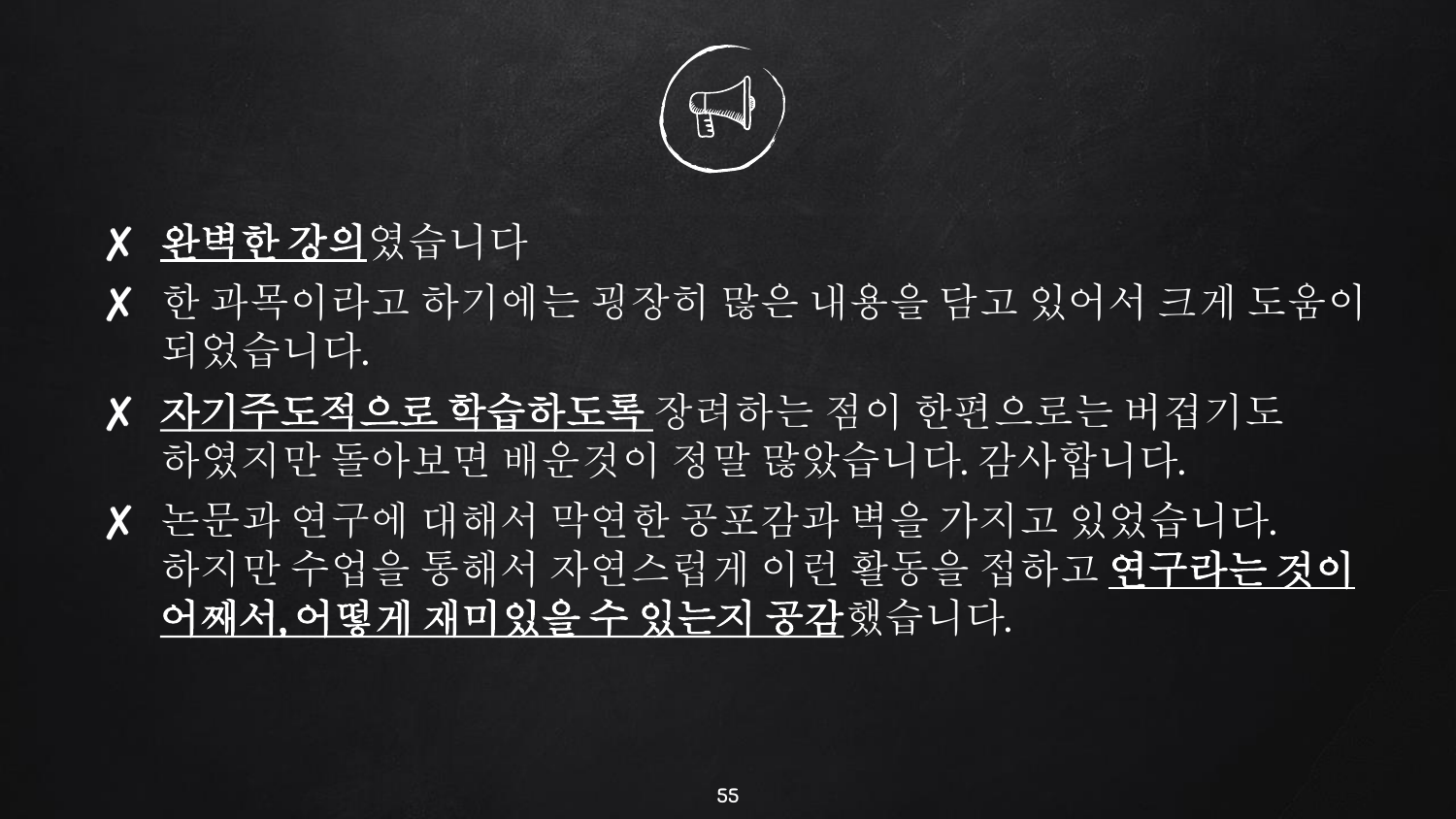

✘ 2년 전 쯤, 대학원에 오지말라는 무수한 선배들의 조언만 주며 연구가 무엇인지 아무도 알려주지 않았고, 물어봐도 너무 추상적인 대답을 들었을 때가 있었습니다. 그런 연구에 대해서 교수님들의 솔직하고 진솔한 대답들로 몇몇 친구들은 최소한 '연구'에 대한 그림이 잡혔을 것이라고 생각합니다. 제 개인적으로는 올해에 직접 연구실에서 연구를 하다보니 교수님들의 바쁨을 알아버렸고, 교수님들의 시간을 연구외의 제 개인적인 고민, 궁금증에 대해 질문하는 것이 조금 힘들어졌는데, 수업시간을 활용해서 멋진 교수님들께 질문을 할 수 |있다는 것이 매우 도움이 많이 되었습니다. 특히 교수님들의 <mark>경험에서</mark> 우러난 조언으로 학생들의 입장으로 헤아려주면서 이해하고 소통해주셔서 감사합니다.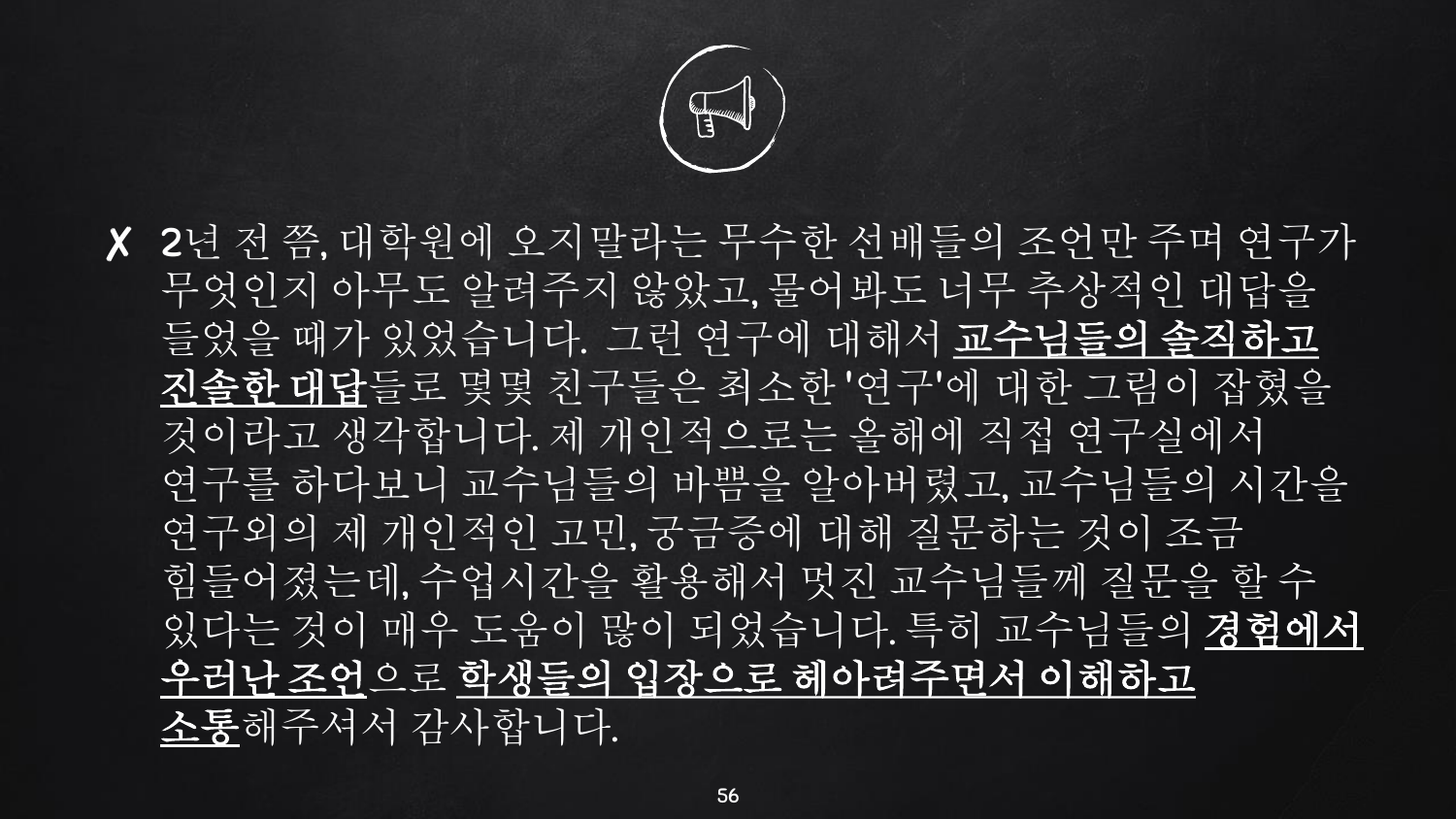

- ✘ 대학원생, 그리고 교수의 구체적인 삶과 하는 일에 대해 간접적으로 체험해 볼 수 있는 매우 좋은 기회였습니다. 그리고, 생각보다 제가 몰랐던 부분이 많이 있었습니다.
- ✘ 이전에는 정확히 대학원에서 어떤 일을 하는지 지금처럼 구체적으로 알 지 못했고, 주위의 대학원생 선배들이 힘들다고 하는 것 밖에 듣지 못하여 대학원의 두려움 때문에 선뜻 대학원을 가야겠다는 생각이 들지 않았는데, 막상 대학원에서 무엇을 하는 지를 듣고 어떤 점이 힘들 것인지를 듣고 가니 그러한 것들의 무서움이 사라져서 오히려 대학원에 지원할 용기가 나는 것 같습니다. 정리하자면, 대학원의 좋은 점과 안좋은 점을 가감 없이 듣게 되니 대학원 생활 때 힘든 일이 닥쳐도 당황하지 않고 잘 극복할 수 있을 것 같은 용기가 나게 되었습니다. 57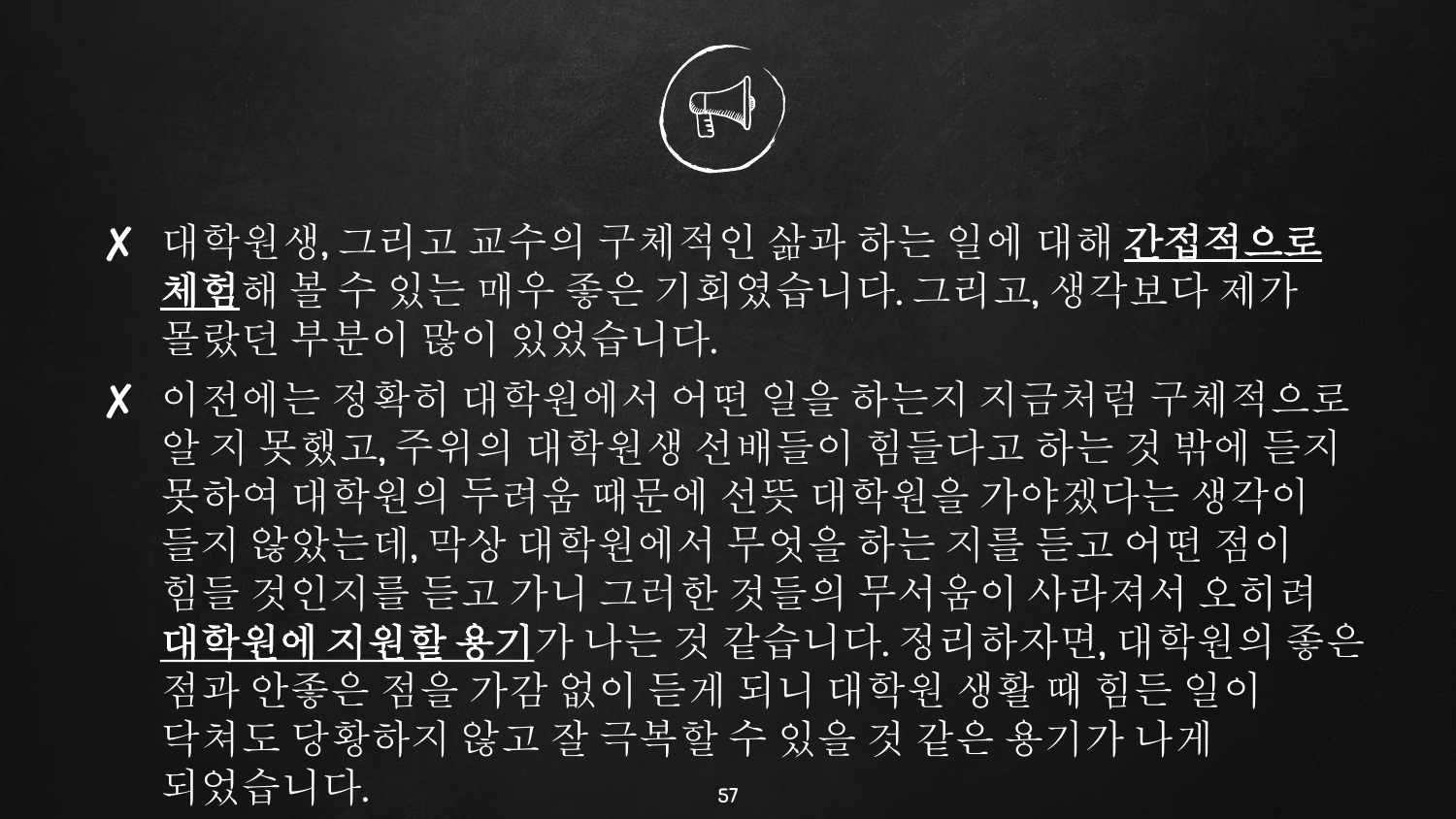

- ✘ 단순히 취업이 싫어서, 그냥 졸업하고 뭘 할 지 몰라서, 그냥 너무 당연하게 대학원에 가야 할 것 같아서 대학원에 진학하는 것이 아니라, 연구를 함으로써 내 삶이 어떤 방향으로 흘러갈 수 있는지, 이 일을 계속하고싶다면 어떤 분야를 하고 싶은지, 그러기 위해서 내가 무엇을 노력해야 하는지, 내가 무엇을 할 수 있는지에 대하여 진지하게 고민해볼 수 있었습니다.
- ✘ 이런 수업을 들을 수 있어서 카이스트 학생이라는게 너무 좋았어. ✘ 연구에 대해서 배우러 왔는데, 인생을 배우고 간다.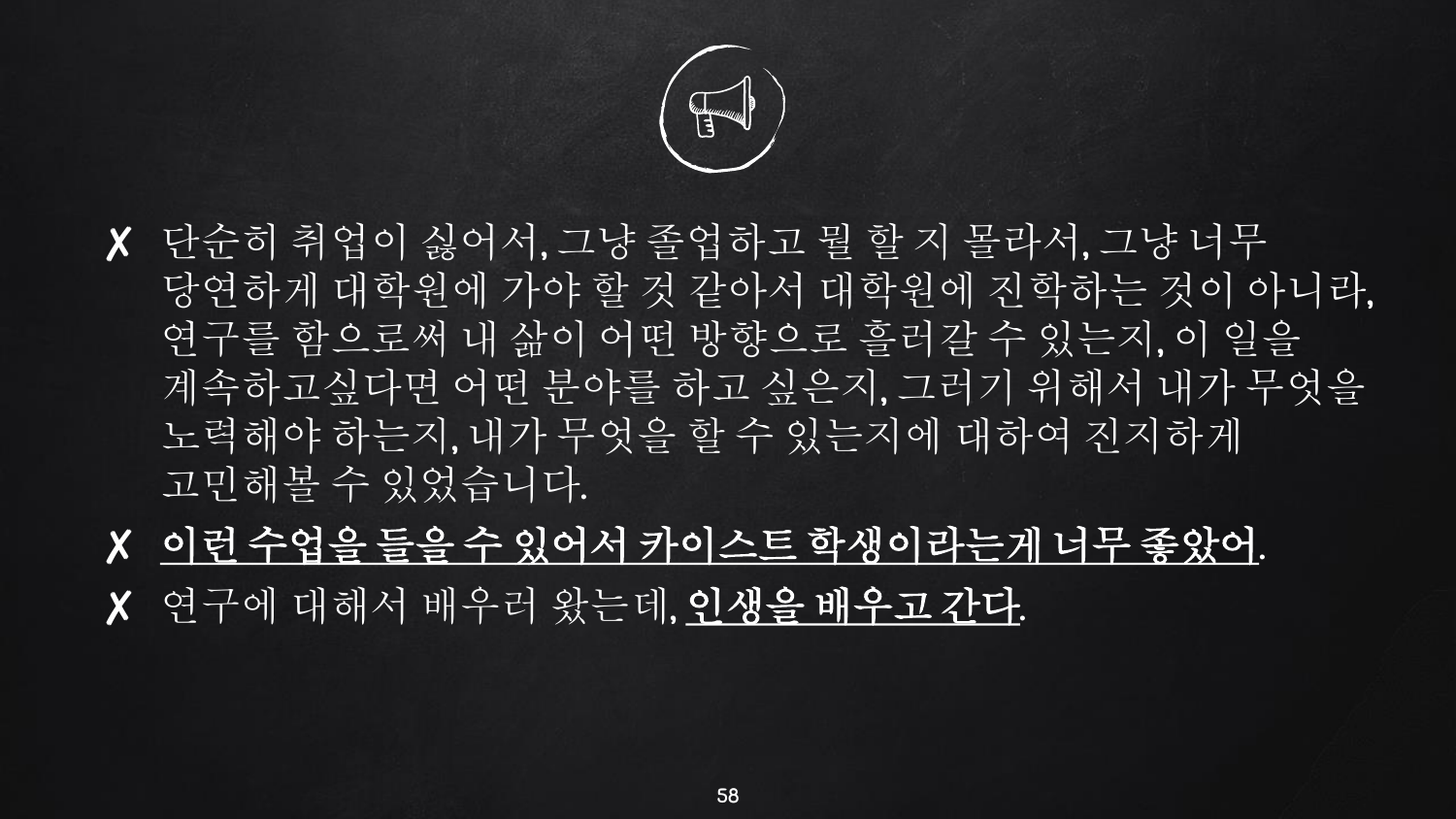

✘ You will get the most out of this course if you passionately perform the activities and discuss your experiences in class

#### ✘ Truly an interactive class

- ✘ You won't make any mathematical proof or write any code
- ✘ No need to take notes

✘ If you enjoy the activities and discussion, you might have a career in research